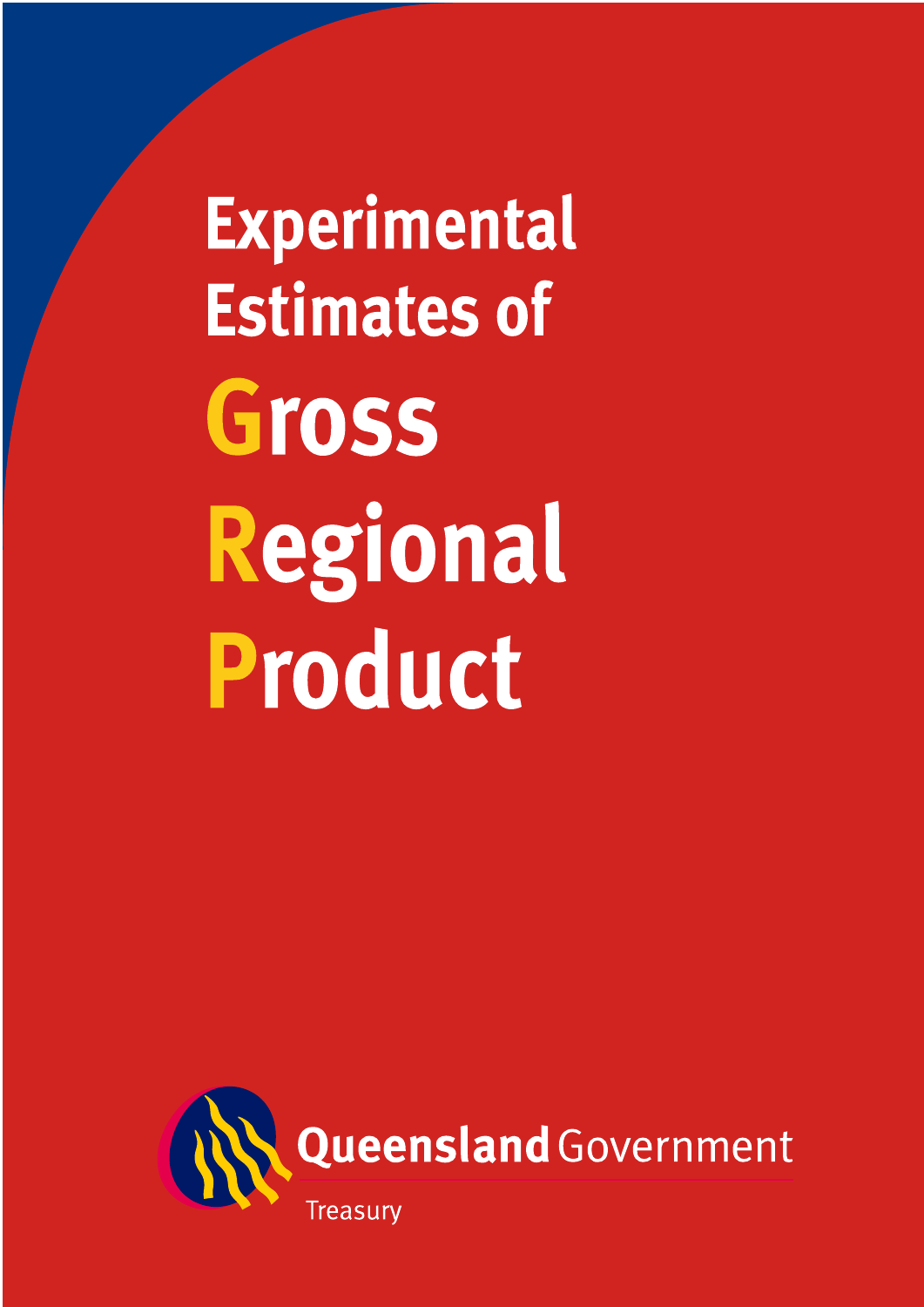# For further information contact

**Ryan Faulkner** Sylvia Sivo

# **Websites**

www.oesr.qld.gov.au or www.treasury.qld.gov.au

**Office of the Government Statistician: Rinie Klein** Office of the Government Statistician Level 8 33 Charlotte Street Brisbane Q 4000

> (07) 3224 5326 Telephone:  $(07)$  3227 7437 Facsimile: E-mail qsa@treasury.qld.gov.au

© The State of Queensland (Queensland Treasury) 2008

Copyright protects this publication. Except for purposes permitted under the Copyright Act, reproduction by whatever means is prohibited without the prior written permission of the Under Treasurer

ISBN 978-0-9803029-0-5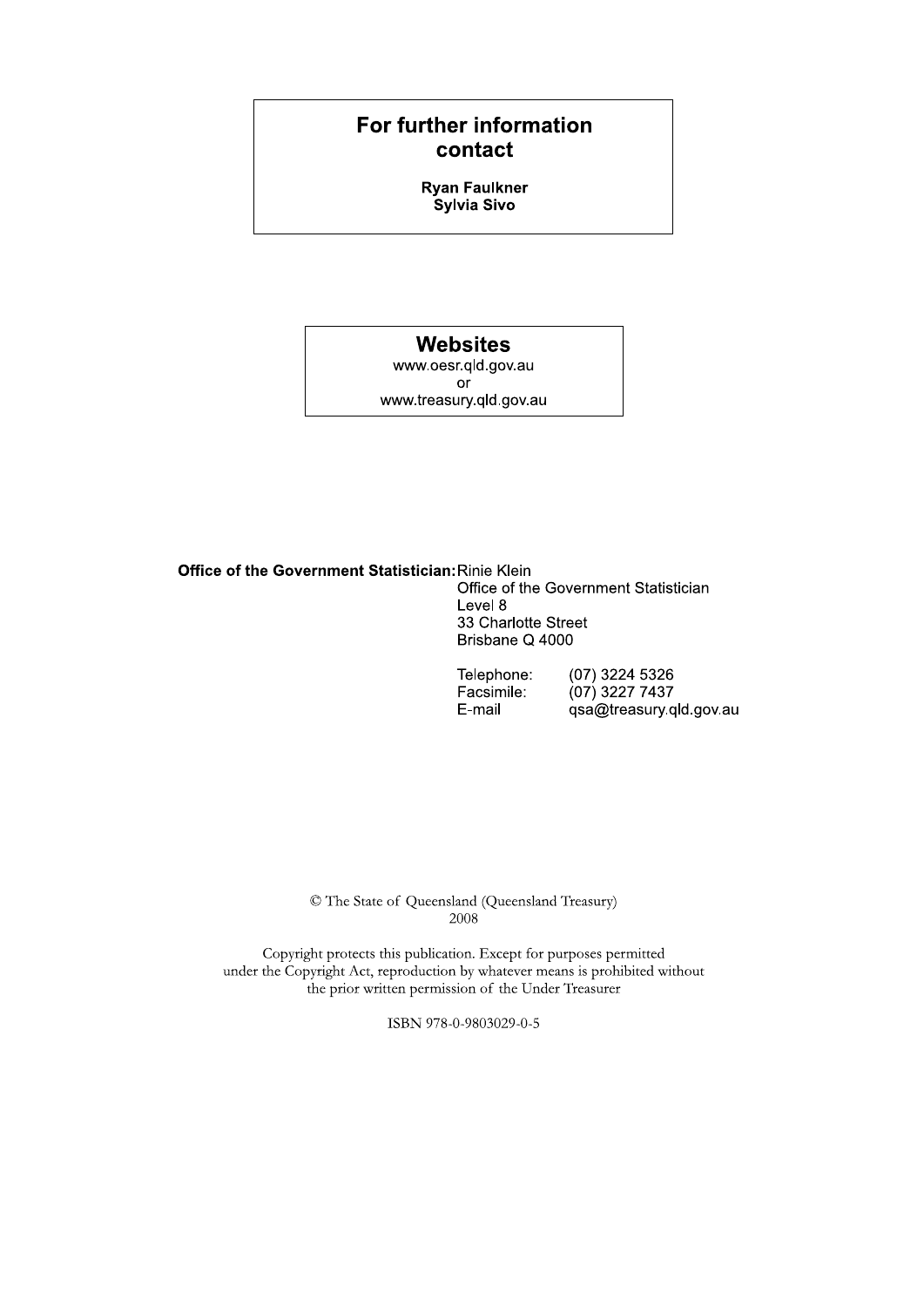

# **CONTENTS**

|                | 1.1 |  |
|----------------|-----|--|
|                | 1.2 |  |
|                | 1.3 |  |
|                | 1.4 |  |
| 2              |     |  |
| 3              |     |  |
|                | 3.1 |  |
|                | 3.2 |  |
|                | 3.3 |  |
| $\overline{4}$ |     |  |
|                | 4.1 |  |
|                | 4.2 |  |
| 5              |     |  |
| 6              |     |  |
|                |     |  |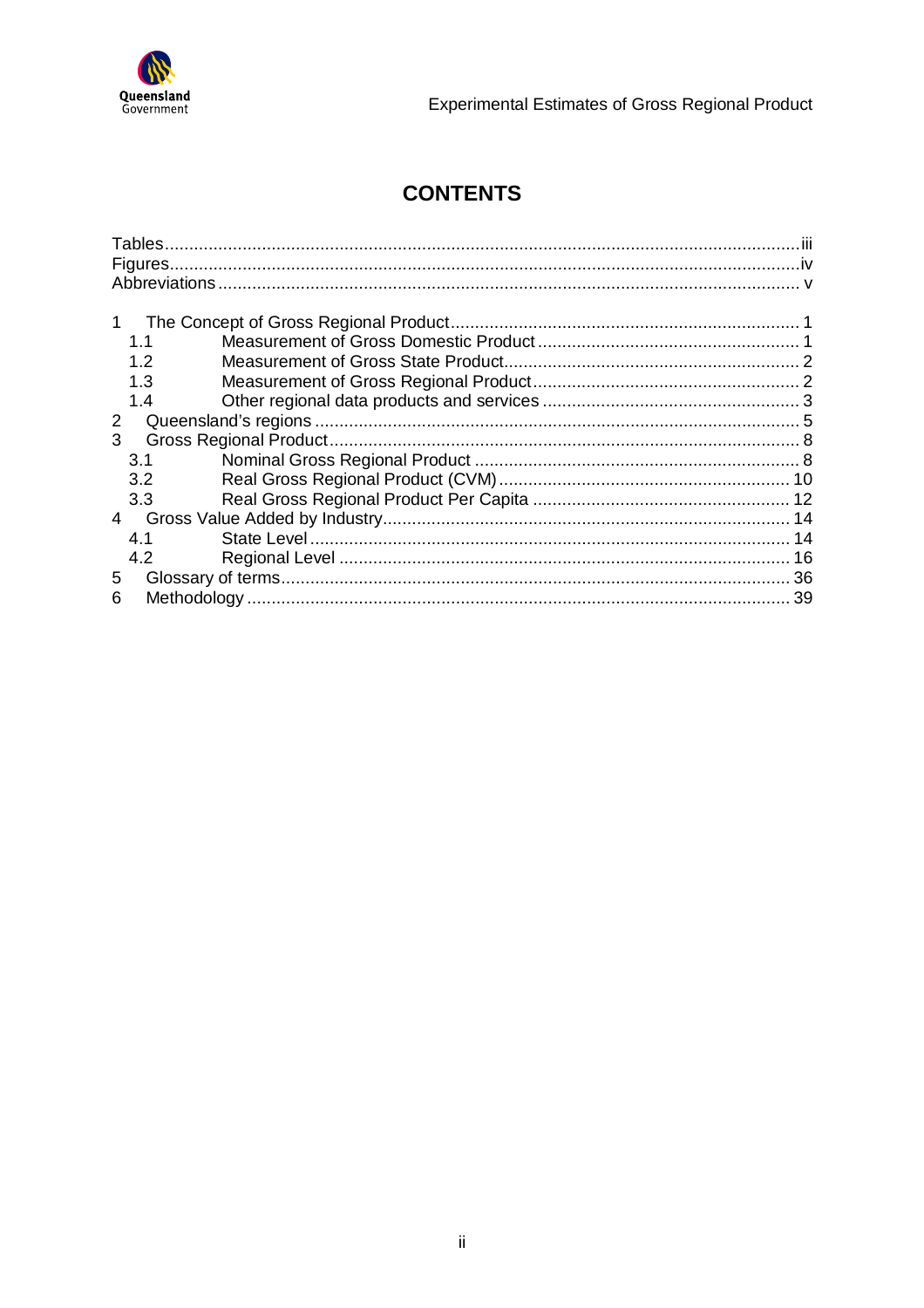<span id="page-3-0"></span>

# **Tables**

| Table 1:  |                                                            |  |
|-----------|------------------------------------------------------------|--|
| Table 2:  |                                                            |  |
| Table 3:  |                                                            |  |
| Table 4:  | Levels and Growth of Real GRP per capita, Queensland 13    |  |
| Table 5:  |                                                            |  |
| Table 6:  | Composition of Gross Value Added, South East Queensland 16 |  |
| Table 7:  |                                                            |  |
| Table 8:  |                                                            |  |
| Table 9:  |                                                            |  |
| Table 10: |                                                            |  |
| Table 11: |                                                            |  |
| Table 12: |                                                            |  |
| Table 13: |                                                            |  |
| Table 14: |                                                            |  |
| Table 15: |                                                            |  |
|           |                                                            |  |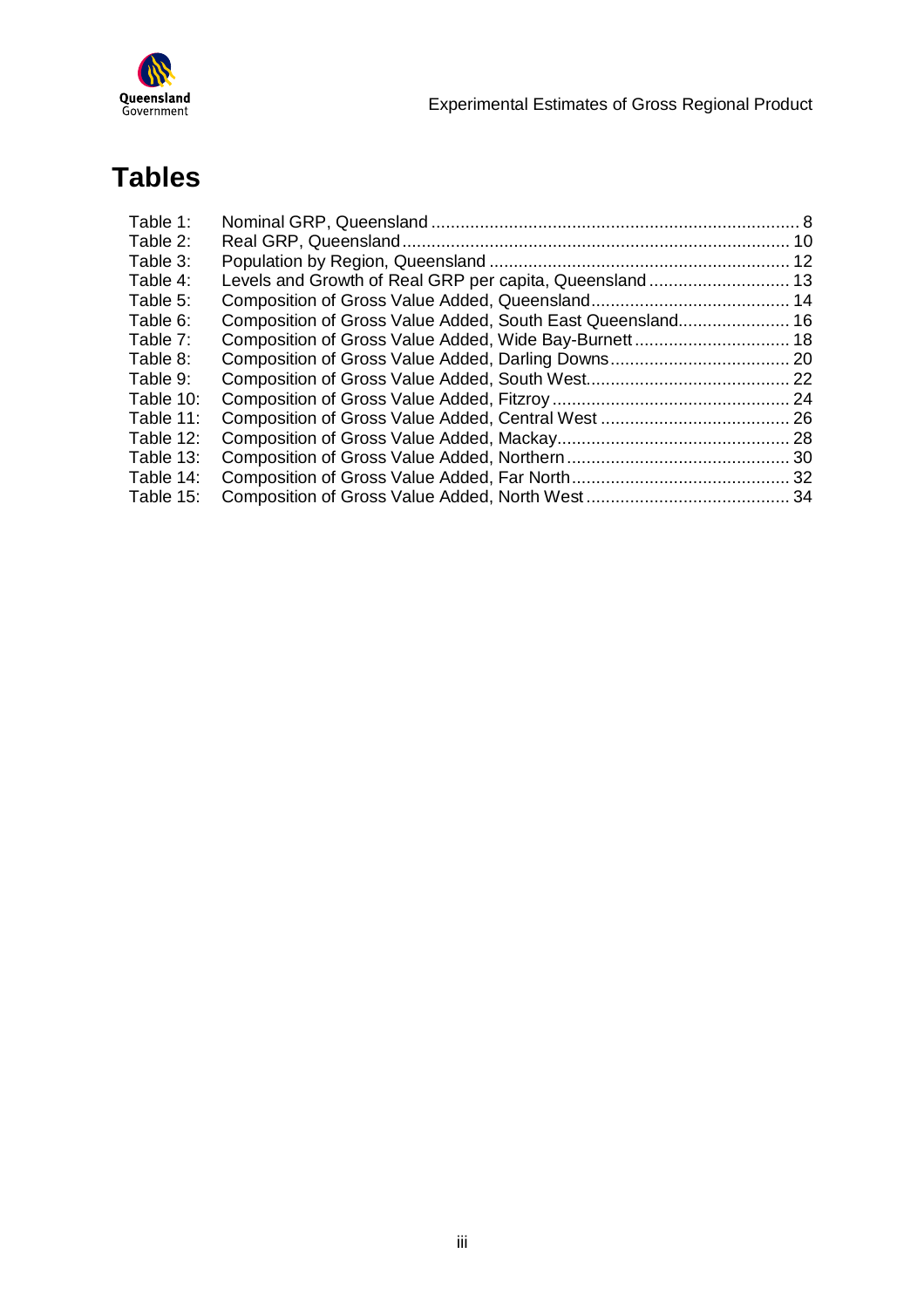<span id="page-4-0"></span>

# **Figures**

| Figure 1:  |                                                             |  |
|------------|-------------------------------------------------------------|--|
| Figure 2:  | Queensland's Regions by ASGC 2006 Statistical Divisions 6   |  |
| Figure 3:  |                                                             |  |
| Figure 4:  | Growth in Real GRP, 2000-01 to 2005-06, Queensland 11       |  |
| Figure 5:  | Growth in Real GVA, 2000-01 to 2005-06, Queensland  15      |  |
| Figure 6:  |                                                             |  |
| Figure 7:  | Growth in Real GVA, 2000-01 to 2005-06, Wide Bay-Burnett 19 |  |
| Figure 8:  | Growth in Real GVA, 2000-01 to 2005-06, Darling Downs  21   |  |
| Figure 9:  |                                                             |  |
| Figure 10: |                                                             |  |
| Figure 11: |                                                             |  |
| Figure 12: |                                                             |  |
|            |                                                             |  |
|            |                                                             |  |
|            |                                                             |  |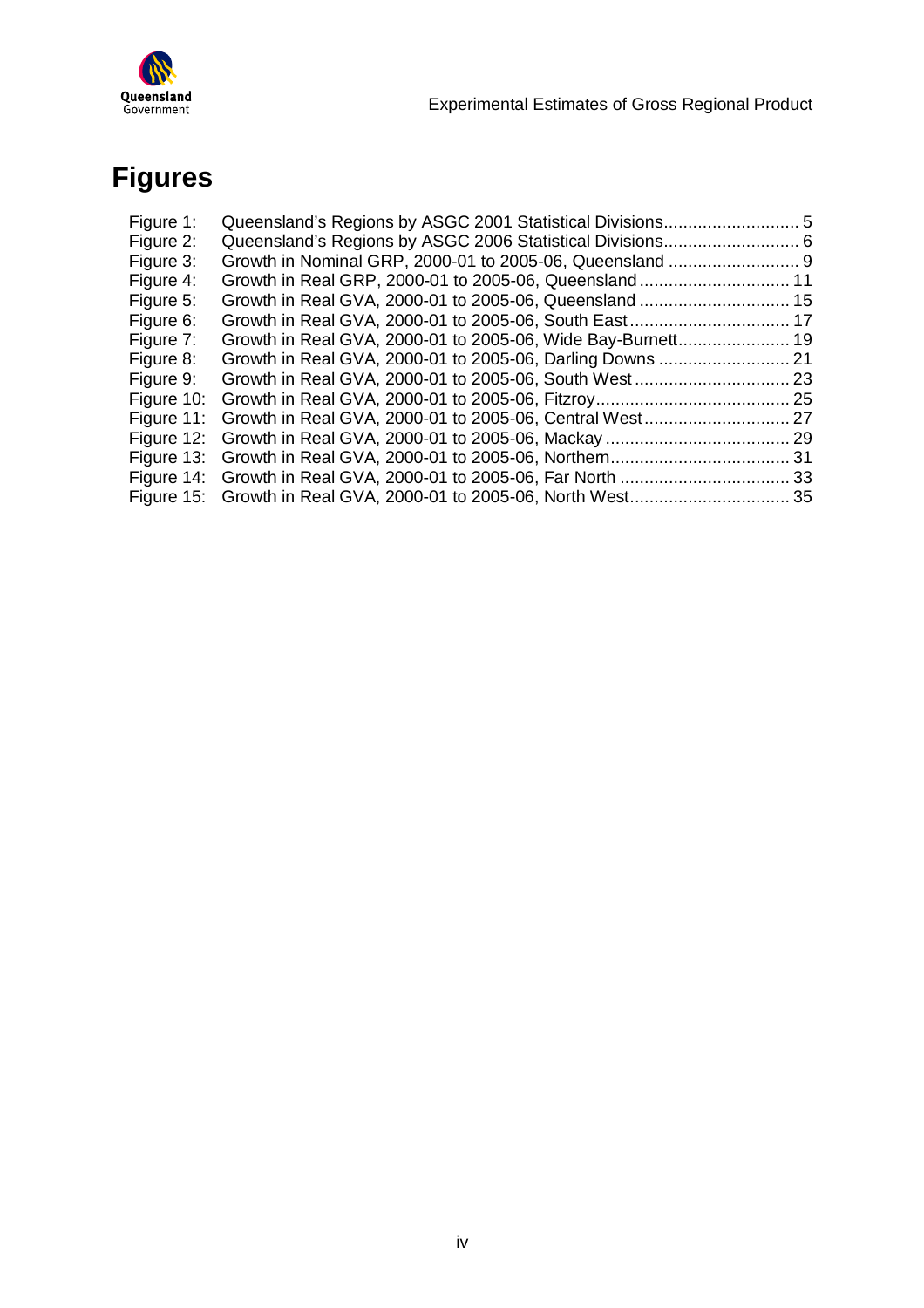<span id="page-5-0"></span>

# **Abbreviations**

| <b>ABS</b>       | <b>Australian Bureau of Statistics</b>                              |
|------------------|---------------------------------------------------------------------|
| ANZSIC 2006      | Australian and New Zealand Standard Industrial Classification, 2006 |
| ANZSIC 1993      | Australian and New Zealand Standard Industrial Classification, 1993 |
| <b>ASGC 2001</b> | Australian Standard Geographical Classification, 2001               |
| ASGC 2006        | Australian Standard Geographical Classification, 2006               |
| <b>ASNA</b>      | Australian System of National Accounts                              |
| <b>COE</b>       | Compensation of employees                                           |
| <b>GDP</b>       | <b>Gross Domestic Product</b>                                       |
| GOS/GMI          | Gross Operating Surplus and Gross Mixed Income                      |
| <b>GRP</b>       | <b>Gross Regional Product</b>                                       |
| <b>GSP</b>       | <b>Gross State Product</b>                                          |
| <b>GVA</b>       | <b>Gross Value Added</b>                                            |
| QSA              | Queensland State Accounts                                           |
| <b>SD</b>        | Statistical Division (used interchangeably with 'region')           |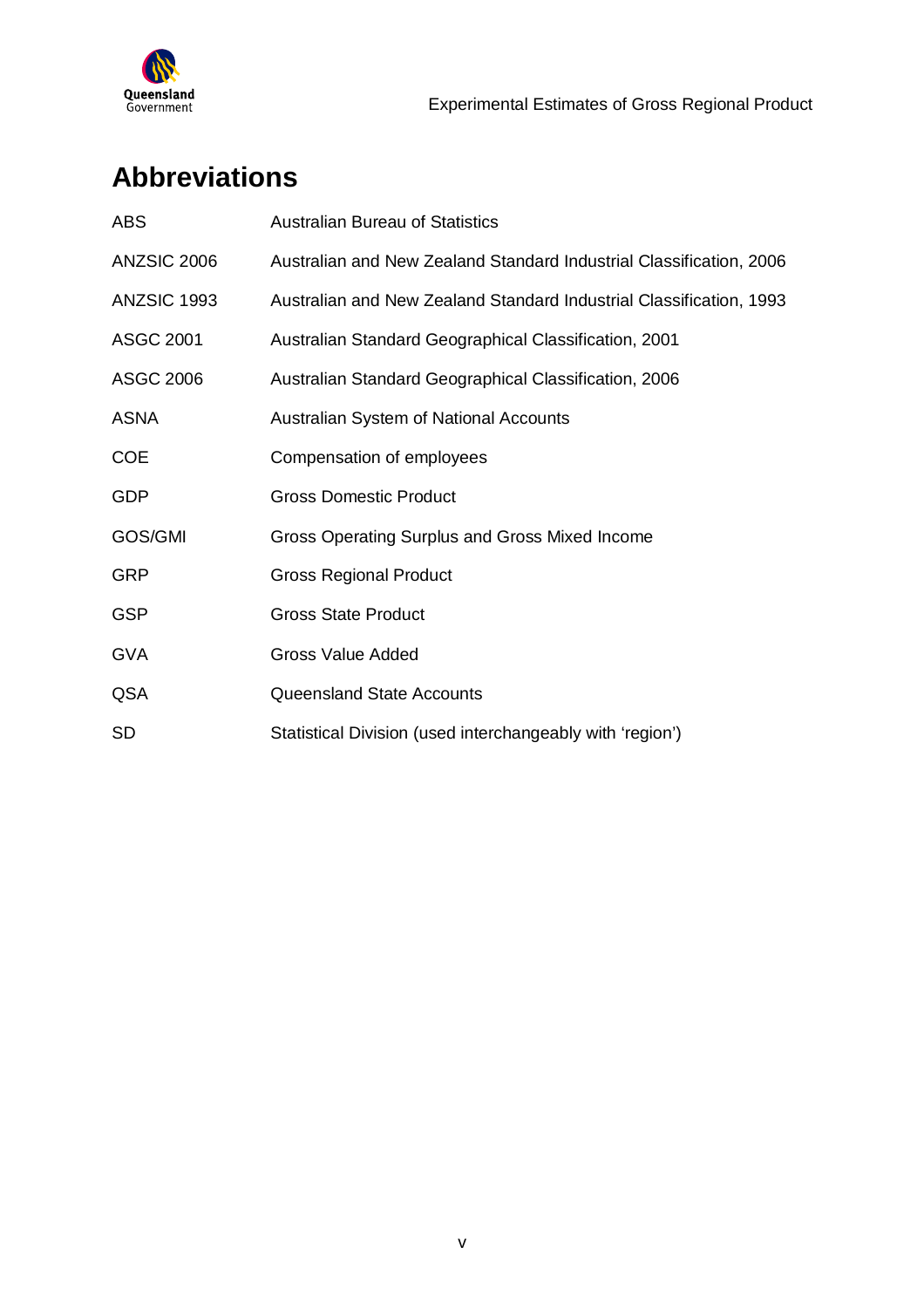<span id="page-6-0"></span>

# **1 The Concept of Gross Regional Product**

Production is the process whereby labour, capital, land, knowledge and other resources are combined for the provision of goods and services. Examples of services which add to the value of goods include transport and retailing, while those that are directly bought and sold in the market place in their own right include insurance and real estate activity. In addition, some goods and services are provided which do not enter the market such as police and defence services produced by government.

In measuring production activity care must be taken to avoid double counting. Many goods and services are bought by firms for use in their own productive processes. If the value of all goods and services produced in a region were added together, there would be considerable double counting of some goods and services as they proceed through the successive stages of the production process. To avoid this, only the value added at each stage of production should be measured. The sum of the value added for each industry provides a measure of the value of economic production of a national, state or regional economy.

While the gross regional product (GRP) estimates contained in the publication are consistent with data for aggregate gross state product published in Queensland State Accounts, the statistics are labelled "experimental" owing to the paucity of economic statistics available at the regional level to assist with more rigorous estimation. As such, extreme care should be taken when interpreting changes at the regional industry level.

# **1.1 Measurement of Gross Domestic Product**

The term gross domestic product (GDP) relates to the Australian economy, gross state product (GSP) refers to the Queensland economy while gross regional product (GRP) is used for output at the sub-state level. For the purposes of this publication, GRP will relate to the statistical divisions (SD) of Queensland.

GDP at market prices is defined as "the total market value of goods and services produced in Australia after deducting the costs of goods used up in the process of production (intermediate consumption), but before deducting consumption of fixed capital (depreciation)"<sup>1</sup> .

Three approaches are commonly used to measure GDP at market prices:

- the income approach;
- the expenditure approach: and
- the production approach.

The **income approach** measures GDP by adding the income generated by employees, government and firms. That is, wages paid by business to its employees, the taxes on products and production paid to government and the balance, gross operating surplus and gross mixed income, which can be allocated to the owners of the business (for example, to maintain capital equipment and pay interest on loans). Gross operating surplus and gross mixed income is the excess of gross output of firms over the cost incurred in producing that output, but before adjusting for consumption of fixed capital (that is, depreciation), dividends, interest, royalties and land rent paid and direct tax payable.

 $\overline{a}$  $1$  ABS 1301.0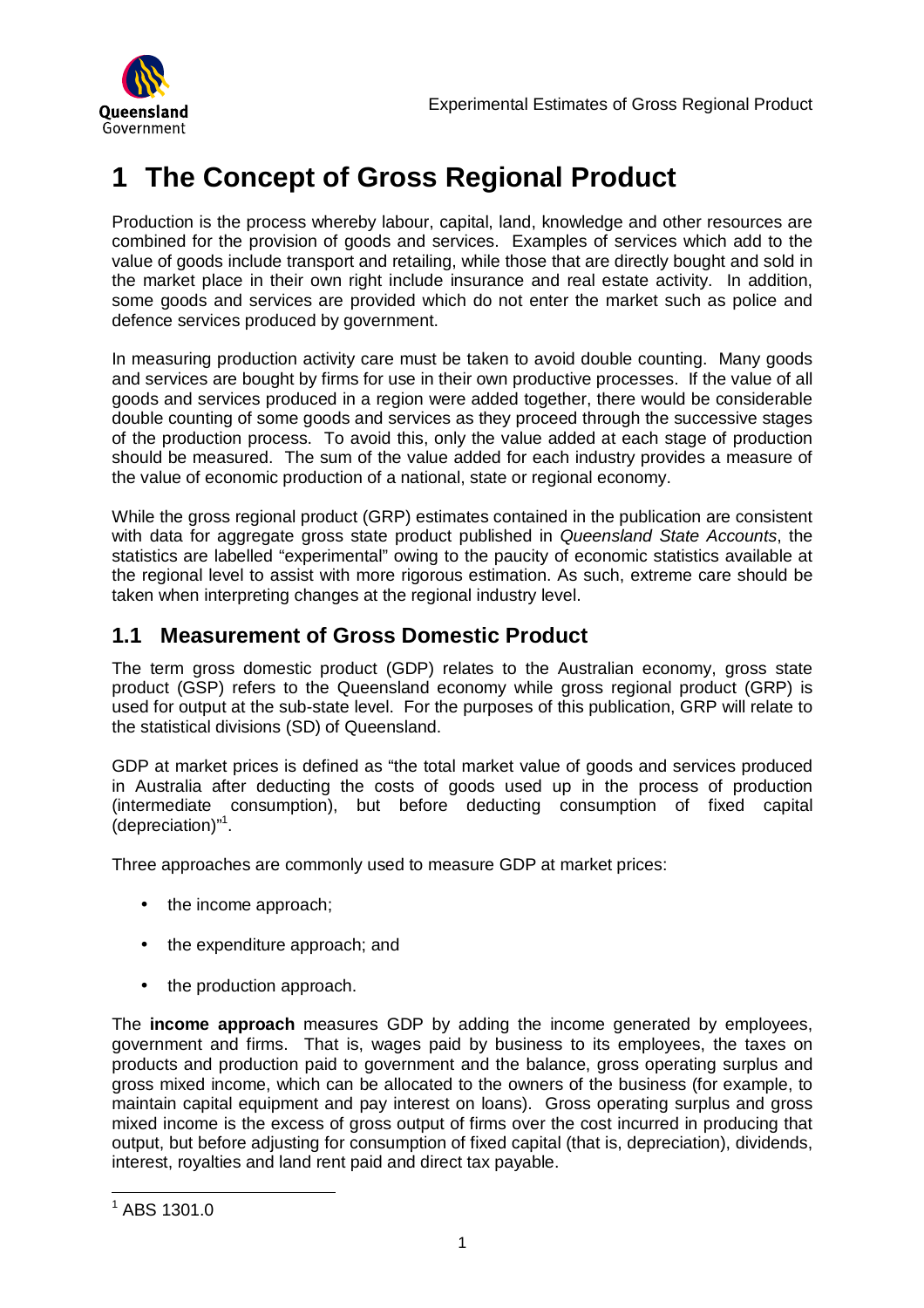<span id="page-7-0"></span>

The **expenditure approach** measures final expenditure in the economy, plus exports and minus imports. Final expenditure on private consumption (food, clothing, cars etc), public consumption (day to day running costs of government departments), investment expenditure by private business and government, and changes in inventories.

The **production approach** measures the market value of goods and services produced by industries, less the costs of goods and services used by these industries in the productive process (that is, intermediate consumption).

The Australian Bureau of Statistics (ABS) publishes estimates of GDP for Australia using each of the above approaches. Further details on the compilation of GDP can be found in the ABS publication Australian National Accounts: Concepts, Sources and Methods (ABS 5216.0).

# **1.2 Measurement of Gross State Product**

The Queensland State Accounts, published quarterly by the Queensland Treasury, extends the information published by the ABS in the Australian National Accounts series through the addition of estimates of trade in goods and services, including tourism transactions, to produce a quarterly estimate of GSP. This provides a more comprehensive understanding of Queensland's economic performance.

Estimates of GSP for Queensland are published on an annual basis by the ABS in the Australian National Accounts, using the income, expenditure and production approach. The ABS also provides, on an annual basis, an industry dissection of GSP at factor income and gross value added (GVA).

# **1.3 Measurement of Gross Regional Product**

Estimates of GRP examine growth in the components of the regional economies of Queensland. The comparison of these estimates across time shows structural change. The estimates are indicative of the relative contributions of regions to the State and the relative contributions of industries to each region's economy. The main purpose of producing GRP estimates is to account for the diversity in the structure and performance across the regions of Queensland.

Estimates of GRP are produced by summing the income components of GRP: compensation of employees, gross operating surplus, and gross mixed income, to derive total factor income. Total factor income is then converted to GVA by adding taxes less subsidies on production. The sum of GVA across all industries plus taxes less subsidies on products equals GRP.

Whilst it is feasible to estimate GRP in this manner, industry analysis is done using GVA as there is no adequate method to allocate taxes less subsidies on products across industries on a sub-state basis. This is because taxes less subsidies on products are shown as being paid by the users of the products on which the taxes are levied and not by specific industries. For this reason, GVA estimates are used to analyse the industry contributions to regional production in this publication.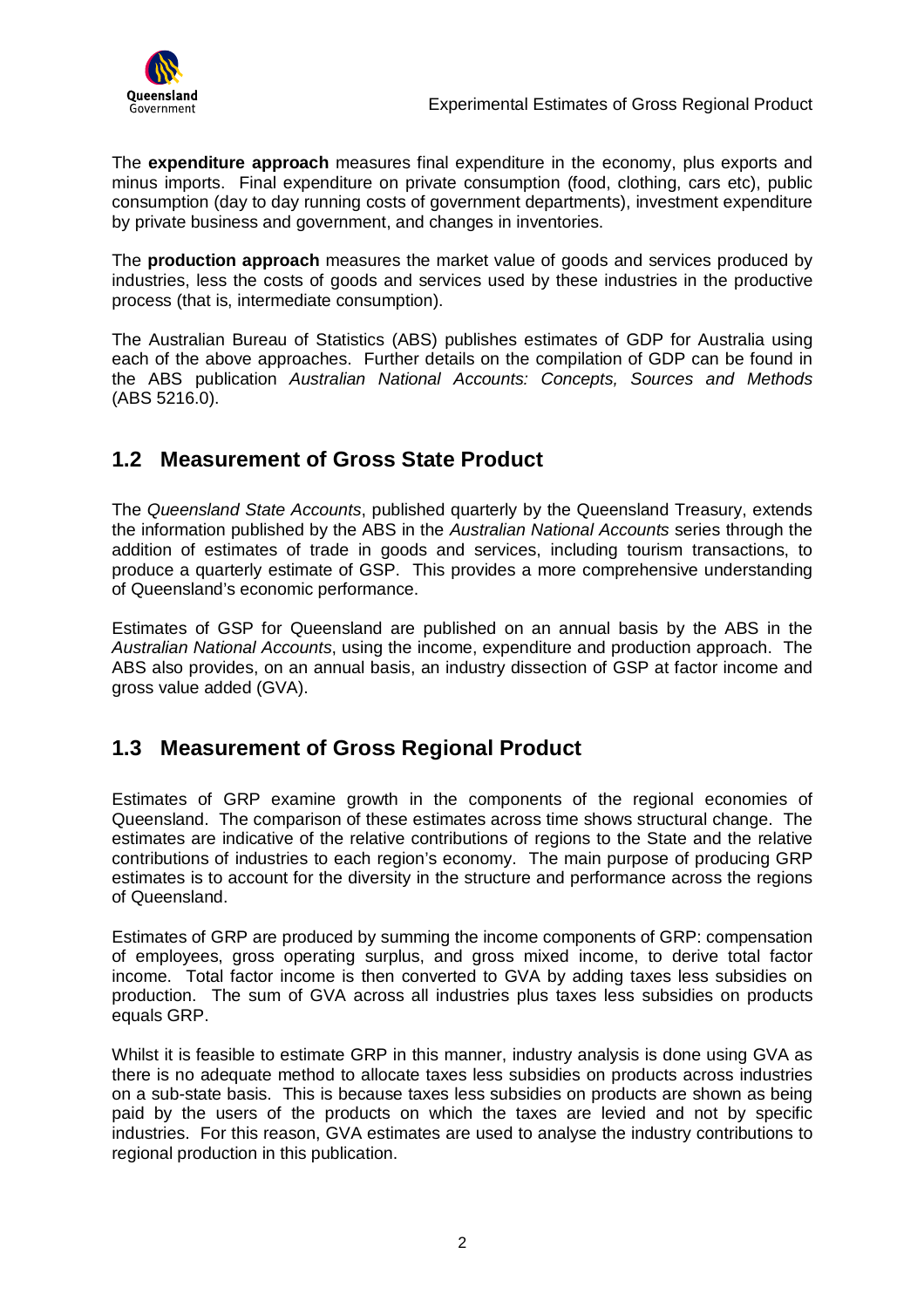<span id="page-8-0"></span>

Estimates of GVA for each of the 18 industries are provided at industry division level based on the ANZSIC 1993. These industries are:

- 1. Agriculture, forestry and fishing;
- 2. Mining;
- 3. Manufacturing;
- 4. Electricity, gas and water supply;
- 5. Construction;
- 6. Wholesale trade;
- 7. Retail trade;
- 8. Accommodation, cafés and restaurants;
- 9. Transport and storage;
- 10. Communication services;
- 11. Finance and insurance;
- 12. Property and business services;
- 13. Government administration and defence;
- 14. Education;
- 15. Health and community services;
- 16. Cultural and recreational services;
- 17. Personal and other services; and
- 18. Ownership of dwellings $2$ .

For some industries, the compilation of GVA and its indicators are done at the industry subdivision, group or class level and then aggregated to the division level. For example, within the accommodation, cafes and restaurants industry, indicators were used, specific to each of the four subdivisions, to increase the reliability of estimates.

Aggregate estimates of GRP for Queensland's SDs are presented in current price and chain volume measure (CVM) or real terms. Commentary within regions analyses industry composition at current prices. The changing industry composition of a region therefore includes price movements.

Average annual growth is calculated from CVM estimates of GRP. In this way, real growth in GRP is reported with the impact of price movements removed from the estimates. For more information on using current prices and CVM refer to Glossary of Terms.

# **1.4 Other regional data products and services**

OESR specialises in providing data and information at the local level through:

- Regional Statistical Liaison Officers located in regional Queensland; and
- Easy to use on-line information tools for extracting regional data.

# **Regional Statistical Liaison Officers**

 $\overline{a}$ 

- Based locally in Cairns, Townsville, Rockhampton and Brisbane.
- Provide advice on how and where to find regional data, and how to best use these data.
- Deliver statistical training on how to use regional data.
- Undertake statistical consultancy services on a fee-for-service basis.<br>- Facilitate Statistical Liaison Officer (SLO) networks.
- Facilitate Statistical Liaison Officer (SLO) networks.

<sup>&</sup>lt;sup>2</sup> Ownership of Dwellings is an artificial industry created to measure the gross rent of dwellings (actual rent paid in the case of tenanted dwellings and an imputed rent for owner-occupied dwellings).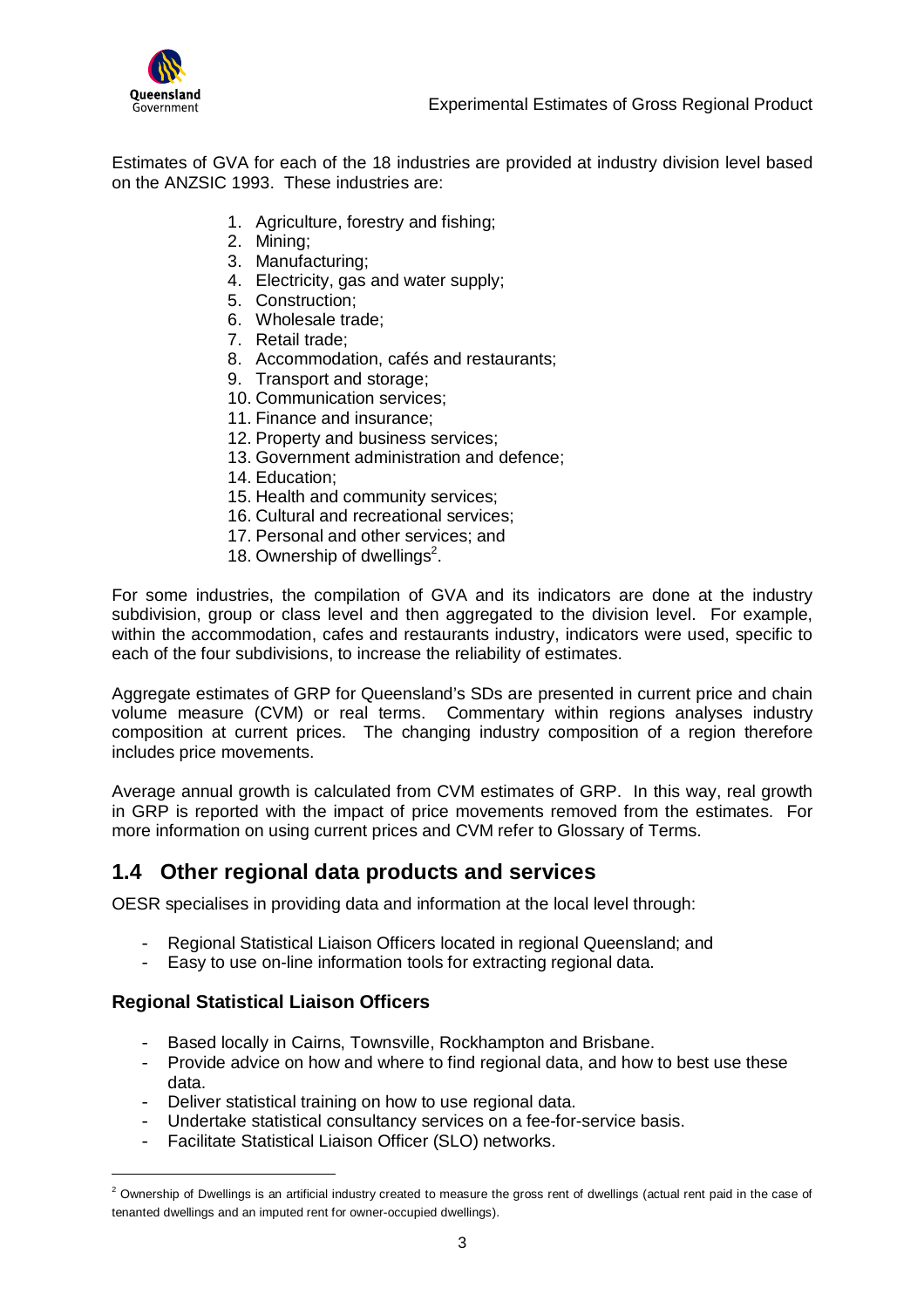

To find out more:

In the **Far North** region contact Liesl Harrold in Cairns phone 07 4039 8804 or email [liesl.harrold@treasury.qld.gov.au](mailto:liesl.harrold@treasury.qld.gov.au) 

## In the **Northern**, **North West** and **Mackay** regions

contact Ken Melchert in Townsville phone 07 4760 7650 or email [kenneth.melchert@treasury.qld.gov.au](mailto:kenneth.melchert@treasury.qld.gov.au)

In the **Fitzroy** and **Central West** regions contact Alex Tracey in Rockhampton Phone 07 4938 4486 or email [alex.tracey@treasury.qld.gov.au](mailto:alex.tracey@treasury.qld.gov.au)

In **South East**, **Wide Bay–Burnett**, **Darling Downs** and **South West** regions contact Angela Lazzaro in Brisbane Phone 07 3224 2576 or email [angela.lazzaro@treasury.qld.gov.au](mailto:angela.lazzaro@treasury.qld.gov.au) 

#### **Tools for easy access to regional data**

#### **Queensland Regional Profiles**

The Queensland Regional Profiles are dynamic statistical reports based on the latest regional data available. Simply select a region (statistical division or local government area – both pre- and post-reform LGAs available), then submit to produce a comprehensive socio-economic profile. Multiple regions, forming catchments of interest, can also be selected. A range of topics are presented including population, building approvals, tourist accommodation, school students and the labour force.

Please visit [www.oesr.qld.gov.au and follow the](http://www.oesr.qld.gov.au/) **Qld Regional Profiles** link.

#### **Queensland Regional Statistical Information System (QRSIS)**

A large regional database designed to provide easy and immediate access to various time-series collections of economic, social and demographic data for Queensland regions. QRSIS holds the most recent statistical information available from a range of Australian and State Government sources, including the Australian Bureau of Statistics. QRSIS is immediately updated with the release of contemporary statistics and revisions. QRSIS generated tables can be printed, saved or copied and pasted into other applications for further analysis.

Please visit [www.oesr.qld.gov.au and follow the](http://www.oesr.qld.gov.au/) **QRSIS** link.

#### **Thematic Maps of Queensland**

The Thematic Maps of Queensland provide a unique and informative geographical representation of the state's economy, people and regions. Thematic maps allow for quick identification of data relationships and comparisons between small areas. Characteristics, such as persons aged 65 and over, gross value of crops, non-residential buildings approved and persons born overseas, can be viewed and analysed thematically for small areas in Queensland.

Please visit [www.oesr.qld.gov.au](http://www.oesr.qld.gov.au/) and follow the **Thematic Maps** link.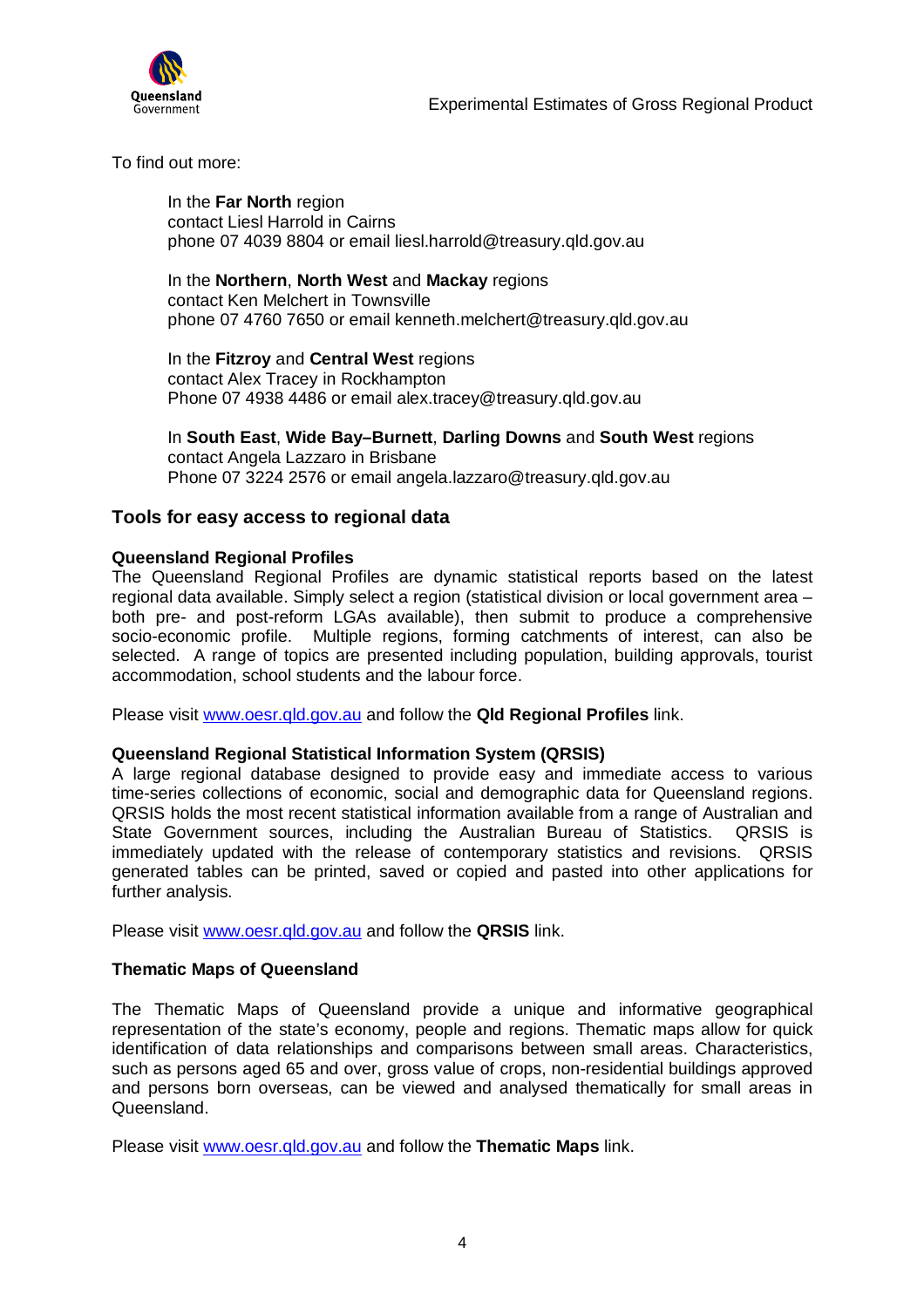<span id="page-10-0"></span>

# **2 Queensland's regions**

The regions used in the analysis correspond to the Statistical Divisions (SDs) of Queensland as defined by the Australian Standard Geographical Classification (ASGC). The 2000-01 estimates presented in this publication align with the SD boundaries set out in ASGC 2001 while the 2005-06 estimates are presented using ASGC 2006.

**Figure 1: Queensland's Regions by ASGC 2001 Statistical Divisions** 

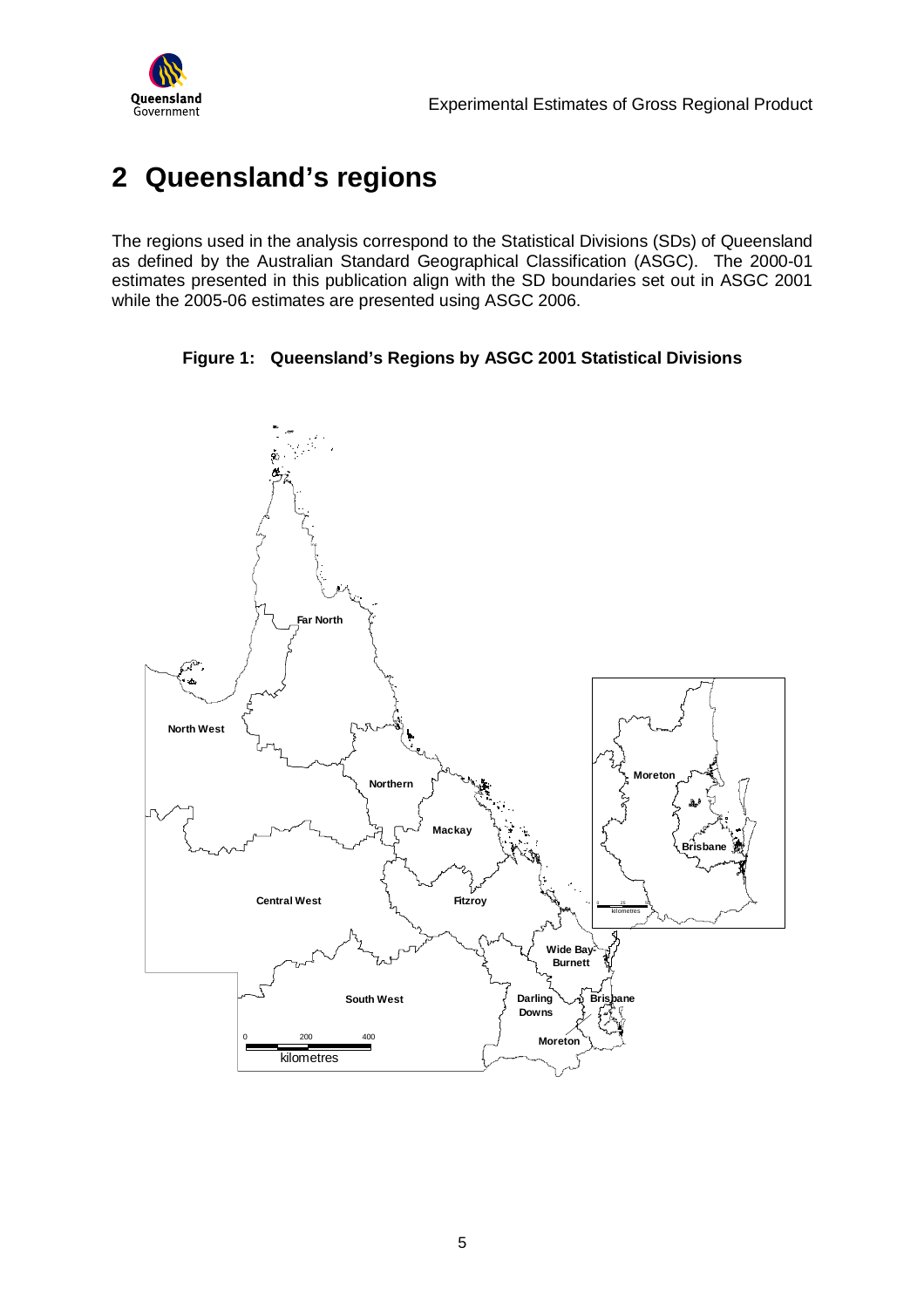<span id="page-11-0"></span>

The significant difference between ASGC 2001 and ASGC 2006 involves the disaggregation of Brisbane and Moreton SDs to Brisbane, Gold Coast, Sunshine Coast and West Moreton SDs.

While estimates are provided for Brisbane and Moreton SDs, caution should be used when interpreting these estimates due to the change in the ASGC. The Brisbane SD now includes an area west of Ipswich which previously was included in Moreton, and now excludes an area north of the Gold Coast which was previously included in Brisbane. Estimates for 2005-06 of 'Moreton' are an aggregation of Gold Coast, Sunshine Coast and West Moreton and are not directly comparable to the 2000-01 estimates of the Moreton SD due to these boundary changes.



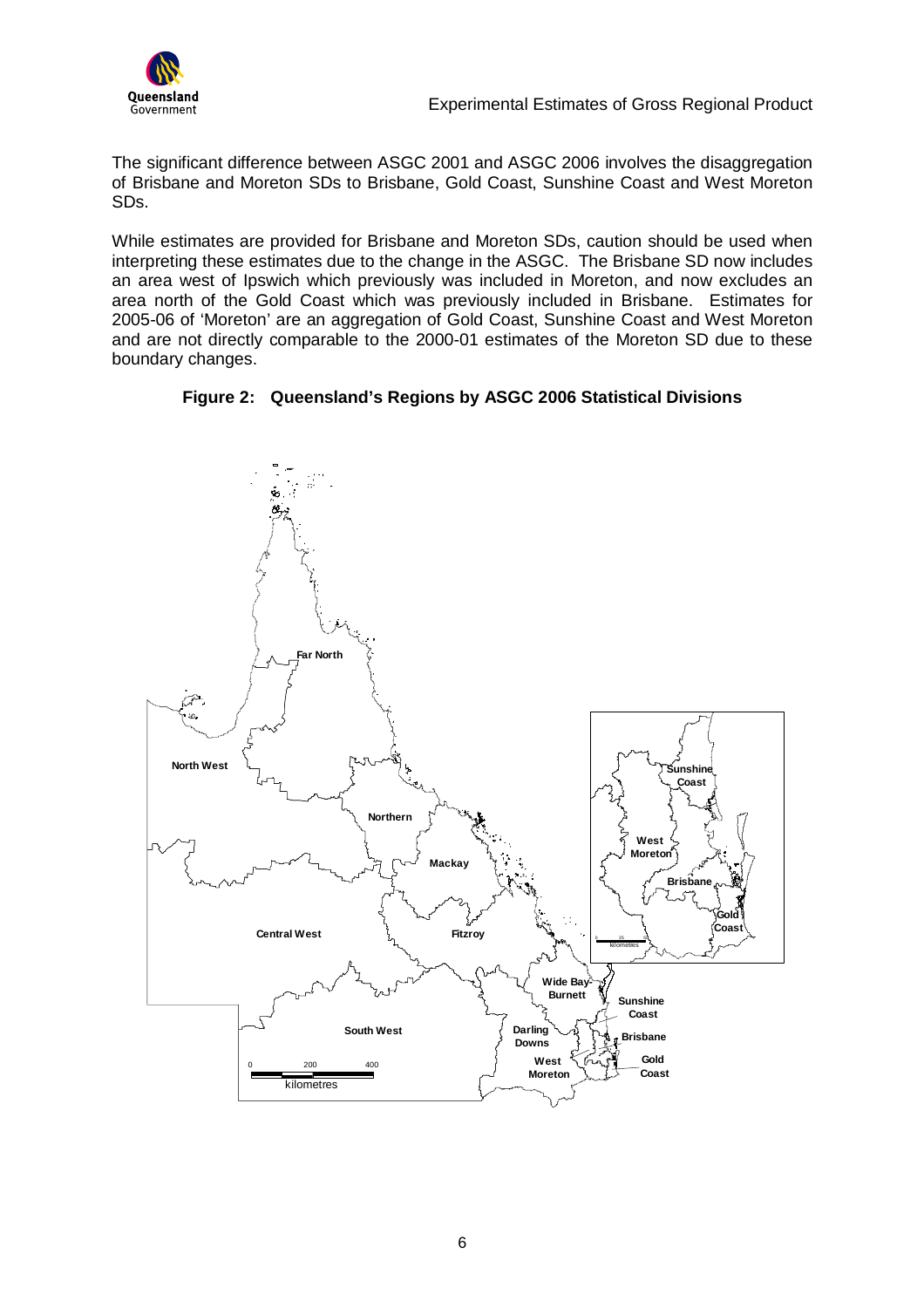

For the purpose of analysis and comparability between 2000-01 and 2005-06 a South East Queensland region has been created from aggregating Brisbane and Moreton SDs for 2000-01 and Brisbane, Gold Coast, Sunshine Coast and West Moreton SDs for 2005-06. This broader South East Queensland region is largely consistent between the two versions of ASGC. In order to increase accuracy, South East Queensland should be used when comparing estimates across the two periods

The local government reforms introduced by the Queensland Government in 2008 have necessitated a number of changes to be incorporated into the 2008 edition of the Australian Standard Geographical Classification (ASGC) (cat. 1216.0). Many of the changes relate to re-naming areas and allocating new ASGC codes to reflect the new local government names and structure. Some of the reforms, however, will require the ABS make changes to the boundaries of higher-level geographies such as Statistical Divisions.

For further information on the ASGC and general principles surrounding the various spatial units please see: [http://www.abs.gov.au/ausstats/abs@.nsf/mf/1216.0.](http://www.abs.gov.au/ausstats/abs@.nsf/mf/1216.0)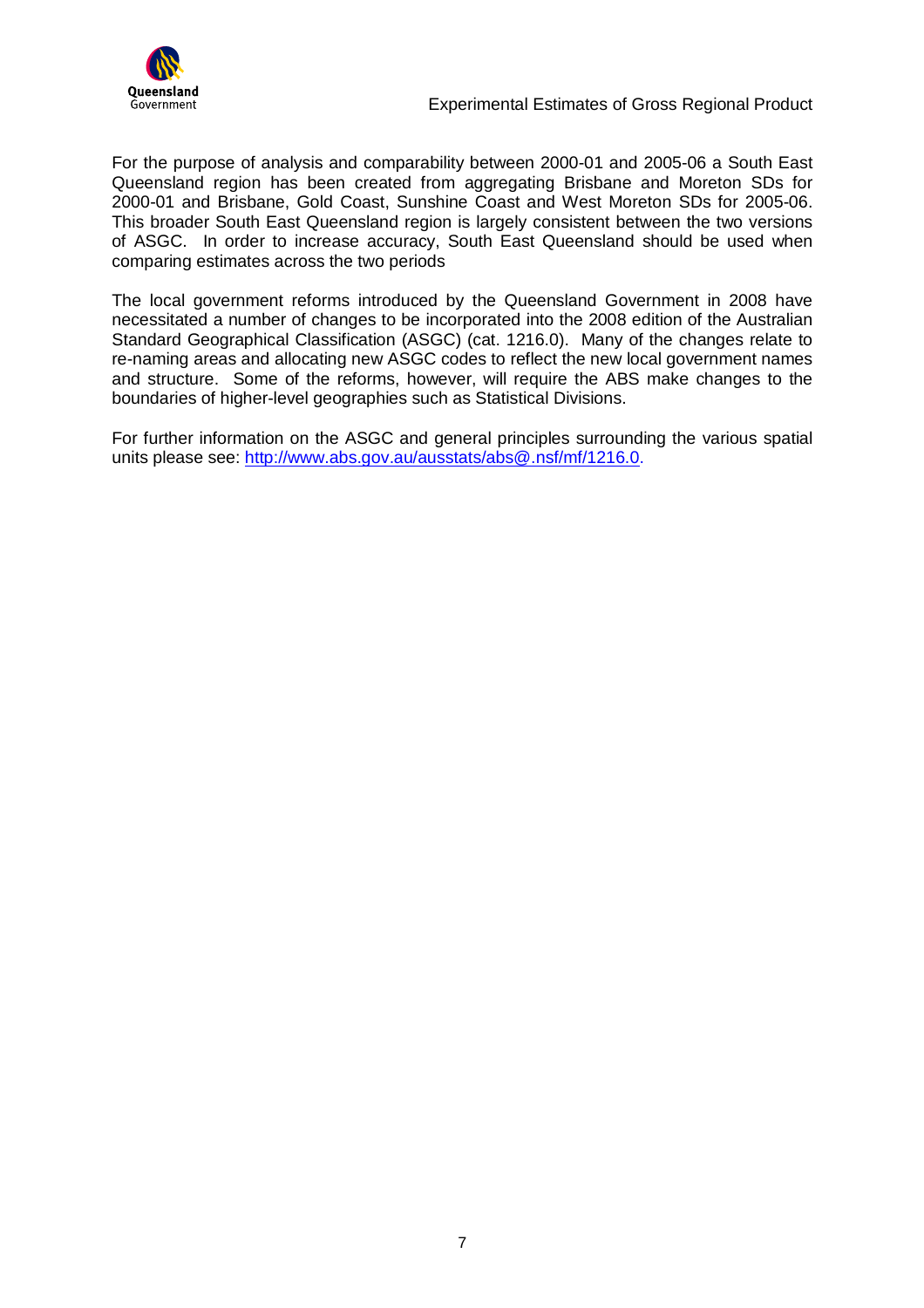<span id="page-13-0"></span>

# **3 Gross Regional Product**

This section incorporates discussion based on the two methods of presenting estimates of GRP. First is analysis based on estimates of GRP at current prices (or nominal GRP), that is, before the effects of price movements have been removed. Second is analysis of GRP estimates which are based on chain volume measures (or real GRP) which removes the impact of price movements. GRP per capita estimates are also discussed in real terms.

# **3.1 Nominal Gross Regional Product**

In 2005-06, Queensland's GSP totalled \$184.0 billion and recorded average annual growth of 9.9 per cent over the five years to 2005-06. The average annual growth of Rest of Australia during the same period was 6.4 per cent with Gross Rest of Australia Product of \$783.5 billion.

The four regions making up South East Queensland accounted for \$114.7 billion in 2005-06, representing 62.3 per cent of Queensland's total GSP. Brisbane accounted for 46.4 per cent of Queensland's GSP of \$184.0 billion, down from a 47.6 per cent share in 2000-01. Moreton accounted for a higher percentage of GSP in 2005-06 with 16.0 per cent, up from 15.2 per cent in 2000-01. Mackay and Fitzroy were the only other regions of Queensland to increase their share of GSP over the five years to 2005-06, up 2.4 percentage points and 0.8 percentage point to 7.4 per cent and 7.7 per cent respectively.

|                          |         |         | Average annual |
|--------------------------|---------|---------|----------------|
| <b>Region</b>            | 2000-01 | 2005-06 | grow th        |
|                          | \$m     | \$m     | Per cent       |
| <b>Brisbane</b>          | 54,617  | 85,317  | 9.3            |
| <b>Gold Coast</b>        | na      | 18,340  | na             |
| <b>Sunshine Coast</b>    | na      | 9,375   | na             |
| <b>West Moreton</b>      | na      | 1,642   | na             |
| Moreton(a)               | 17,410  | 29,357  | 11.0           |
| South East Queensland    | 72,027  | 114,674 | 9.7            |
| Wide Bay-Burnett         | 5,380   | 7,815   | 7.8            |
| Darling Dow ns           | 6,124   | 9,119   | 8.3            |
| South West               | 1,342   | 1,663   | 4.4            |
| Fitzroy                  | 7,913   | 14,126  | 12.3           |
| <b>Central West</b>      | 629     | 557     | $-2.4$         |
| Mackay                   | 5,773   | 13,698  | 18.9           |
| Northern                 | 5,800   | 8,557   | 8.1            |
| Far North                | 6,566   | 9,055   | 6.6            |
| North West               | 3,130   | 4,719   | 8.6            |
| <b>Total Queensland</b>  | 114,684 | 183,983 | 9.9            |
| <b>Rest of Australia</b> | 574,579 | 783,471 | 6.4            |

#### **Table 1: Nominal GRP, Queensland**  Current prices

(a) In 2005-06 Moreton is the sum of Gold Coast, Sunshine Coast and West Moreton na not available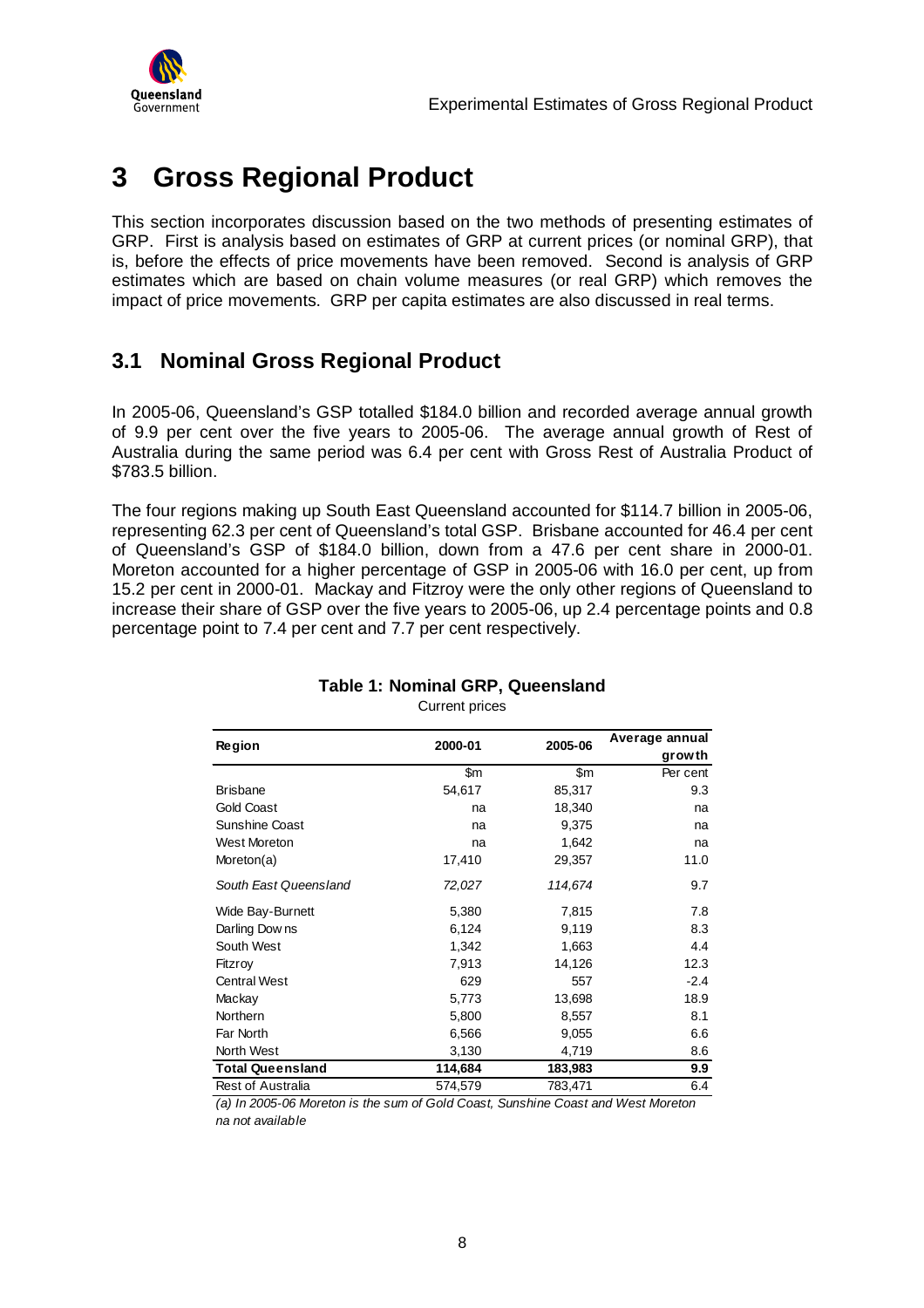<span id="page-14-0"></span>

Average annual growth in the regions can be classified into three broad categories:

- high growth, that is, growth above nominal GSP growth;
- medium growth, that is, growth comparable to GSP growth and;
- low growth, that is, growth less than nominal GSP growth.

High growth regions were Mackay, the fastest growing region of Queensland between 2000-01 and 2005-06 with average annual growth of 18.9 per cent, Fitzroy which recorded average annual growth of 12.3 per cent and Moreton with average annual growth of 11.0 per cent.

Medium growth regions included Brisbane, North West and Darling Downs which experienced average annual growth over the five years to 2005-06 of 9.3 per cent, 8.6 per cent and 8.3 per cent respectively. The Northern and Wide Bay-Burnett regions also recorded medium average annual growth rates of 8.1 per cent and 7.8 per cent respectively.

Low growth was recorded in Far North and South West with average annual growth of 6.6 per cent and 4.4 per cent respectively. Central West experienced a contraction in GRP with an average annual decline of 2.4 per cent between 2000-01 and 2005-06.



**Figure 3: Growth in Nominal GRP, 2000-01 to 2005-06, Queensland**  Current prices

(a) In 2005-06 Moreton is the sum of Gold Coast, Sunshine Coast and West Moreton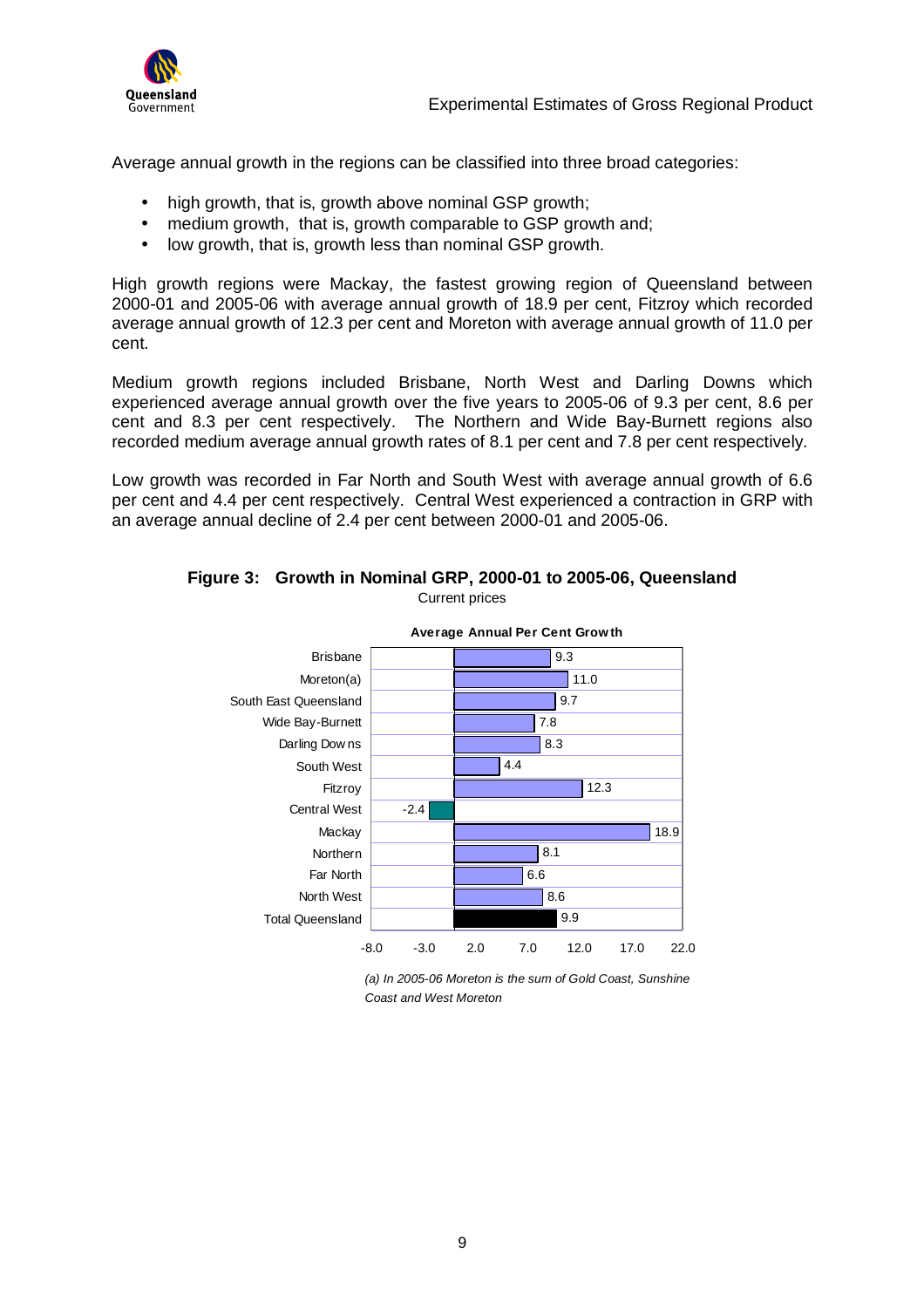<span id="page-15-0"></span>

# **3.2 Real Gross Regional Product (CVM)**

When analysing economic growth it is useful to adjust for price movements. By removing price movements, a measure of the volume of production is obtained to inform on whether an industry or region is expanding it's production. Chain volume measures are used here to analyse real growth in addition to the nominal data presented above.

In real terms, Queensland recorded average annual growth of 4.8 per cent over the five years to 2005-06.

| Chain volume measures (\$, 2005-06) |         |         |                |  |  |  |
|-------------------------------------|---------|---------|----------------|--|--|--|
| Region                              | 2000-01 | 2005-06 | Average annual |  |  |  |
|                                     |         |         | grow th        |  |  |  |
|                                     | \$m     | \$m     | Per cent       |  |  |  |
| <b>Brisbane</b>                     | 65,482  | 85,317  | 5.4            |  |  |  |
| <b>Gold Coast</b>                   | na      | 18,340  | na             |  |  |  |
| Sunshine Coast                      | na      | 9,375   | na             |  |  |  |
| West Moreton                        | na      | 1,642   | na             |  |  |  |
| Moreton(a)                          | 20,745  | 29,357  | 7.2            |  |  |  |
| South East Queensland               | 86,227  | 114,674 | 5.9            |  |  |  |
| Wide Bay-Burnett                    | 6,545   | 7,815   | 3.6            |  |  |  |
| Darling Dow ns                      | 7,385   | 9,119   | 4.3            |  |  |  |
| South West                          | 1,876   | 1,663   | $-2.4$         |  |  |  |
| Fitzrov                             | 12,041  | 14,126  | 3.2            |  |  |  |
| <b>Central West</b>                 | 774     | 557     | $-6.4$         |  |  |  |
| Mackay                              | 10,468  | 13,698  | 5.5            |  |  |  |
| <b>Northern</b>                     | 7,526   | 8,557   | 2.6            |  |  |  |
| Far North                           | 8,042   | 9,055   | 2.4            |  |  |  |
| North West                          | 4,745   | 4,719   | $-0.1$         |  |  |  |
| <b>Total Queensland</b>             | 145,629 | 183,983 | 4.8            |  |  |  |
| Rest of Australia                   | 674,929 | 783,471 | 3.0            |  |  |  |

# **Table 2: Real GRP, Queensland**

(a) In 2005-06 Moreton is the sum of Gold Coast, Sunshine Coast and West Moreton na not available

Moreton was the fastest growing region in Queensland between 2000-01 and 2005-06 with real average annual growth of 7.2 per cent. Growth significantly faster than GSP was also experienced in the Mackay and Brisbane regions with average annual growth of 5.5 per cent and 5.4 per cent respectively.

Darling Downs and Wide Bay-Burnett experienced a medium level of growth over the five years to 2005-06 with comparable growth in real GSP. These two regions recorded 4.3 per cent and 3.6 per cent average annual growth respectively.

Average annual growth significantly below that of real GSP was recorded in Fitzroy with 3.2 per cent, Northern with 2.6 per cent and Far North with 2.4 per cent. North West was one of three regions to contract in the five years to 2005-06 with an average annual decline of 0.1 per cent. South West also experienced a decrease in real GRP over the five years, down 2.4 per cent in average annual terms, while Central West recorded the largest contraction in real GRP with an average annual decline of 6.4 per cent.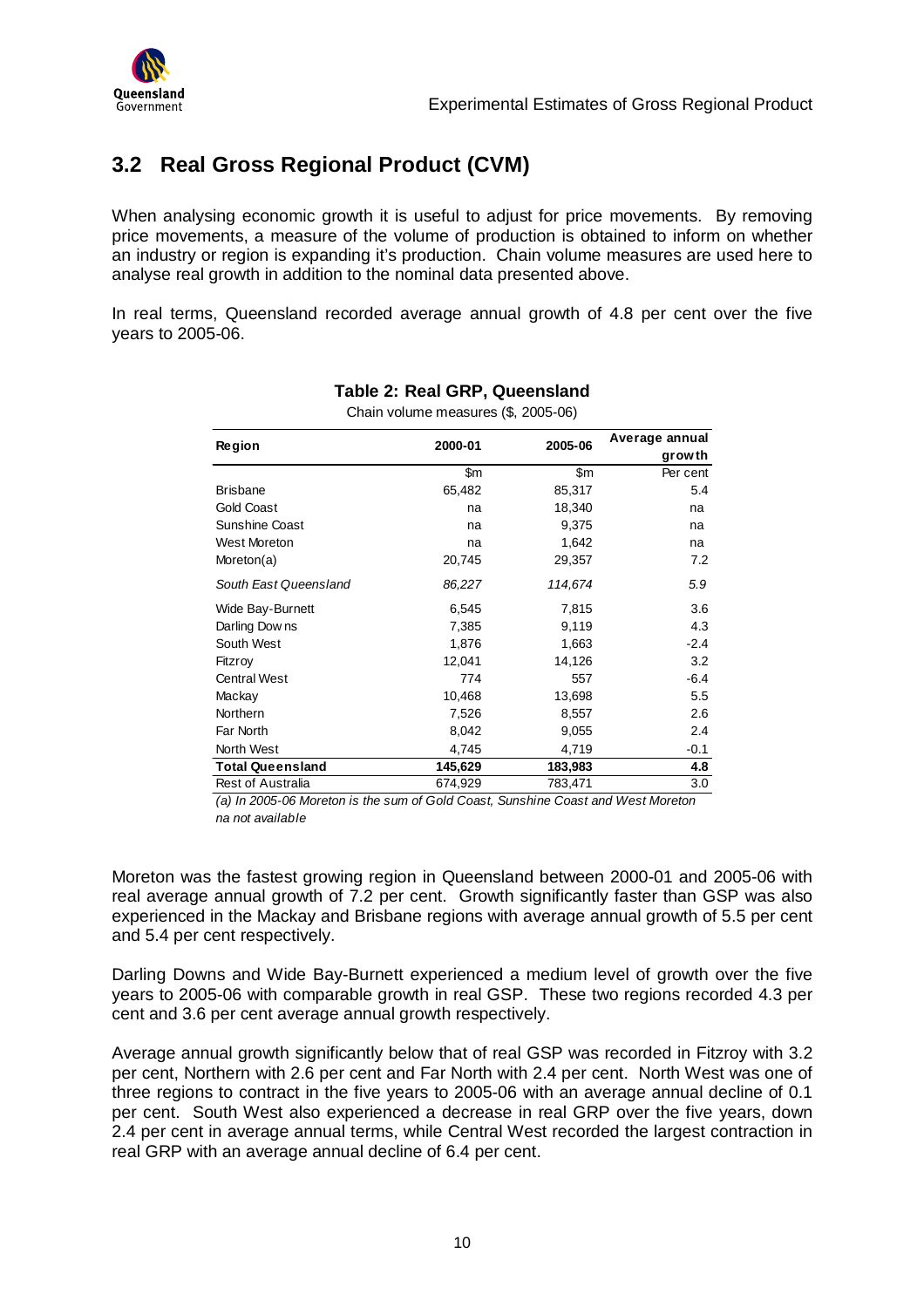<span id="page-16-0"></span>



#### **Figure 4: Growth in Real GRP, 2000-01 to 2005-06, Queensland**  Chain volume measures (\$, 2005-06)

(a) In 2005-06 Moreton is the sum of Gold Coast, Sunshine Coast and West Moreton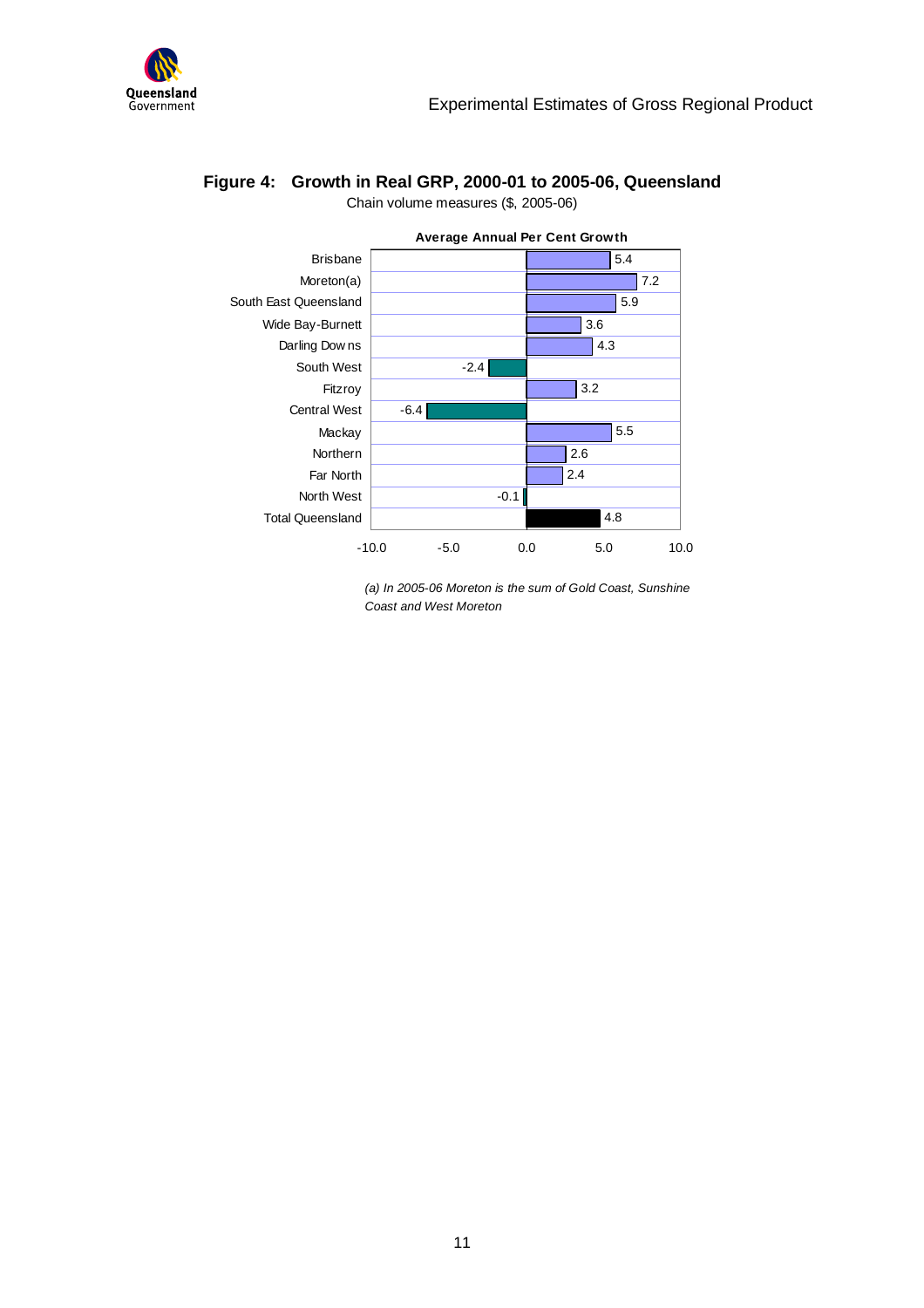<span id="page-17-0"></span>

# **3.3 Real Gross Regional Product Per Capita**

Population can be reported as a key standard base for economic production in an attempt to 'normalise' data into more comparable results. Changes in population play a key role in determining changes in a region's productive capacity. For this reason, it is useful to consider population changes over time when comparing GRP. In effect, per capita measures remove the impact of population growth as a driver of economic growth.

Table 3 outlines Queensland's population by region for the years 2000-01 and 2005-06 and the average annual growth between these years. Population data are from ABS' Estimated Resident Population. An average of the 30 June estimates for 2000 and 2001 has been used for 2000-01 and an average of 2005 and 2006 for 2005-06.

| Region                   | 2000-01    | 2005-06    | Average annual |
|--------------------------|------------|------------|----------------|
|                          |            |            | growth         |
|                          | Persons    | Persons    | Per cent       |
| <b>Brisbane</b>          | 1,634,851  | 1,803,240  | 2.0            |
| <b>Gold Coast</b>        | na         | 509,249    | na             |
| Sunshine Coast           | na         | 290,775    | na             |
| West Moreton             | na         | 71,859     | na             |
| Moreton(a)               | 713,104    | 871,883    | 4.1            |
| South East Queensland    | 2,347,955  | 2,675,123  | 2.6            |
| Wide Bay-Burnett         | 234,903    | 265,224    | 2.5            |
| Darling Downs            | 208,856    | 225,017    | 1.5            |
| South West               | 26,850     | 26,462     | $-0.3$         |
| Fitzroy                  | 181,070    | 198,244    | 1.8            |
| <b>Central West</b>      | 12,490     | 11,661     | $-1.4$         |
| Mackay                   | 136,938    | 156,965    | 2.8            |
| Northern                 | 188,801    | 207,173    | 1.9            |
| Far North                | 221,557    | 244,921    | 2.0            |
| North West               | 35,823     | 33,268     | $-1.5$         |
| <b>Total Queensland</b>  | 3,595,243  | 4,044,058  | 2.4            |
| <b>Rest of Australia</b> | 15,247,205 | 15,950,754 | 0.9            |

#### **Table 3: Population by Region, Queensland**

Source: ABS Estimated Residential Population

(a) In 2005-06 Moreton is the sum of Gold Coast, Sunshine Coast and West Moreton na not available

Average annual growth in population for Queensland was 2.4 per cent between 2000-01 and 2005-06, an overall increase of 448,815 residents. Rest of Australia average annual growth in population over the same period was 0.9 per cent.

The fastest population growth region over the five years was Moreton with average annual growth of 4.1 per cent. Other regions with fast population growth included Mackay and Wide Bay-Burnett with 2.8 per cent and 2.5 per cent respectively, while Brisbane and Far North each recorded 2.0 per cent average annual growth. Solid population growth was also recorded in Northern, Fitzroy and Darling Downs with 1.9 per cent, 1.8 per cent and 1.5 per cent average annual growth respectively.

The western regions of Queensland recorded a smaller population base in 2005-06 compared with 2000-01, with an average annual decline of 0.3 per cent for South West, 1.4 per cent for Central West and 1.5 per cent for North West.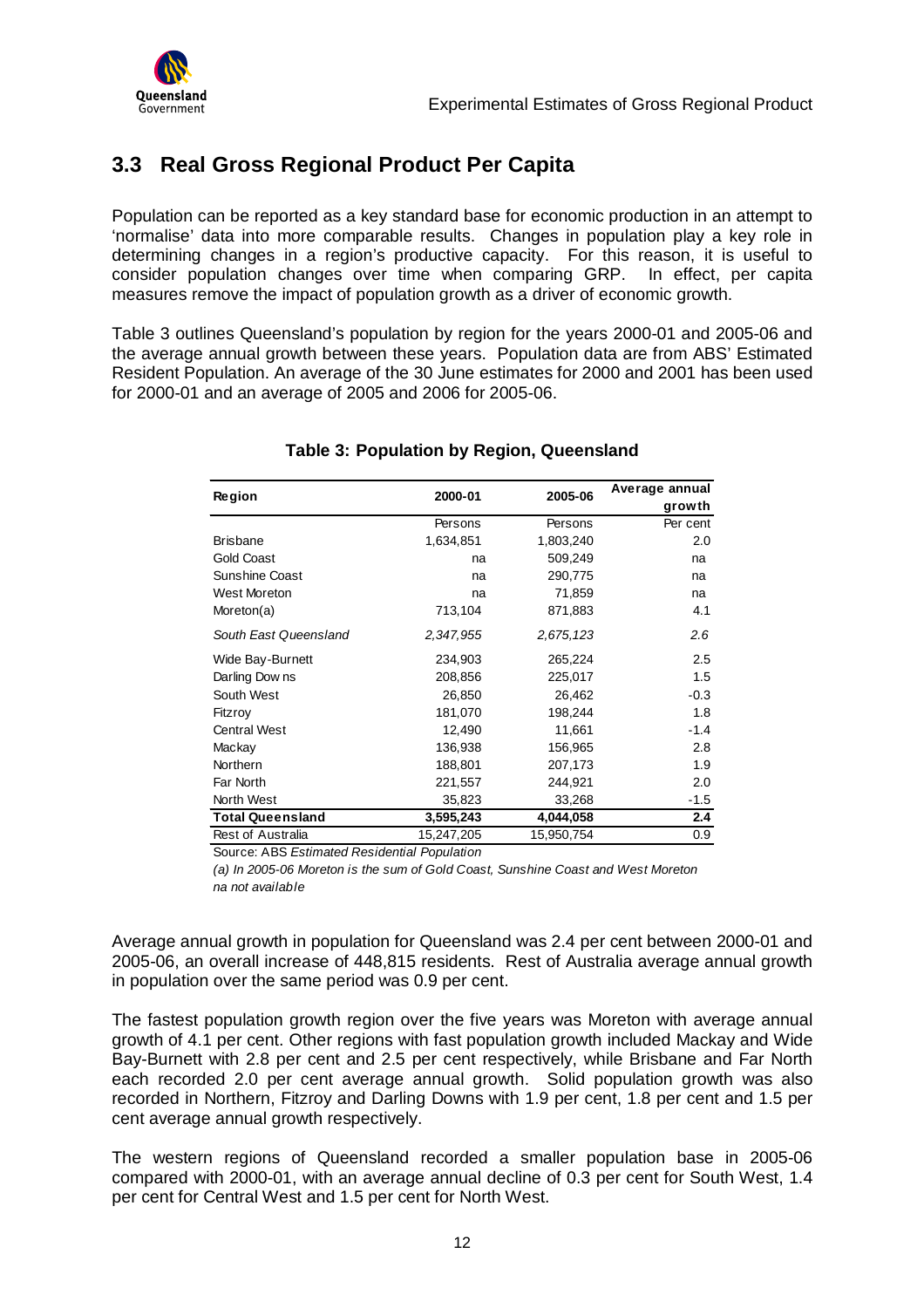<span id="page-18-0"></span>

Table 4 presents estimates of real GRP per capita. These are based on the real GRP and population data presented in Table 2 and 3 respectively. As these estimates are based on real GRP, any price movements which have occurred over the period are removed. As such, these estimates reflect the underlying volume of output produced per capita.

| Table 4: Levels and Growth of Real GRP per capita, Queensland |
|---------------------------------------------------------------|
| Chain volume measures (\$, 2005-06)                           |

| Region                   | 2000-01 | 2005-06 | Average annual |  |
|--------------------------|---------|---------|----------------|--|
|                          |         |         | growth         |  |
|                          | \$      | \$      | Per cent       |  |
| <b>Brisbane</b>          | 40,054  | 47,313  | 3.4            |  |
| Gold Coast               | na      | 36,014  | na             |  |
| Sunshine Coast           | na      | 32,241  | na             |  |
| West Moreton             | na      | 22,850  | na             |  |
| Moreton(a)               | 29,091  | 33,671  | 3.0            |  |
| South East Queensland    | 36,724  | 42,867  | 3.1            |  |
| Wide Bay-Burnett         | 27,863  | 29,466  | 1.1            |  |
| Darling Downs            | 35,359  | 40,526  | 2.8            |  |
| South West               | 69,870  | 62,845  | $-2.1$         |  |
| Fitzroy                  | 66,499  | 71,256  | 1.4            |  |
| <b>Central West</b>      | 61,970  | 47,766  | $-5.1$         |  |
| Mackay                   | 76,443  | 87,268  | 2.7            |  |
| Northern                 | 39,862  | 41,304  | 0.7            |  |
| Far North                | 36,298  | 36,971  | 0.4            |  |
| North West               | 132,457 | 141,848 | 1.4            |  |
| <b>Total Queensland</b>  | 40,506  | 45,495  | 2.4            |  |
| <b>Rest of Australia</b> | 44,266  | 49,118  | 2.1            |  |

(a) In 2005-06 Moreton is the sum of Gold Coast, Sunshine Coast and West Moreton na not available

Queensland's real GSP per capita recorded an average annual growth of 2.4 per cent between 2000-01 and 2005-06. This was 0.3 percentage point above growth in the of Rest of Australia which recorded 2.1 per cent average annual growth.

The highest average annual growth in real GRP per capita over the five years to 2005-06 was in the region of Brisbane, with 3.4 per cent. This was followed by Moreton with 3.0 per cent, Darling Downs with 2.8 per cent while Mackay experienced 2.7 per cent average annual growth in GRP per capita.

Central West and South West GRP per capita decreased between 2000-01 and 2005-06 with average annual declines of 5.1 per cent and 2.1 per cent respectively.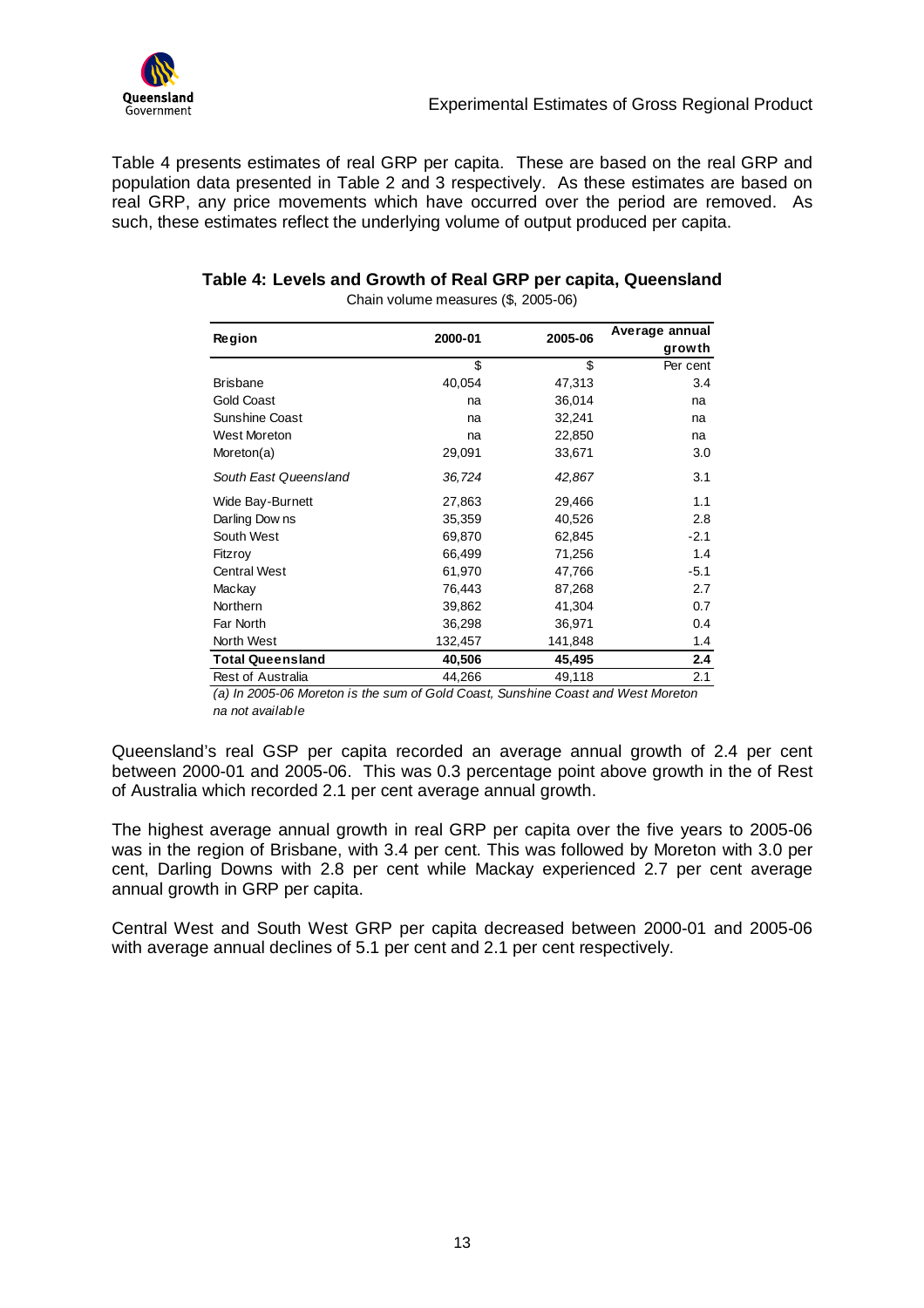<span id="page-19-0"></span>

# **4 Gross Value Added by Industry**

# **4.1 State Level**

The industry composition of nominal gross value added in Queensland for the years 2000-01 and 2005-06 is presented in Table 5.

In 2005-06 the mining industry was the largest contributor to the Queensland economy, accounting for 10.6 per cent of total nominal GVA. Mining also had the largest increase in nominal GVA share in the five years to 2005-06, rising 4.5 percentage points on 2000-01 when it was the seventh largest industry in Queensland. This movement reflects the strong growth in commodity prices received in the mining industry over this period.

### **Table 5: Composition of Gross Value Added, Queensland**

Current prices

| <b>Total QLD</b>                      | Composition | Change in |             |
|---------------------------------------|-------------|-----------|-------------|
|                                       | 2000-01     | 2005-06   | Composition |
|                                       | Per cent    | Per cent  | Percentage  |
|                                       |             |           | points      |
| Agriculture, forestry and fishing     | 4.4         | 3.4       | $-1.0$      |
| Mining                                | 6.1         | 10.6      | 4.5         |
| Manufacturing                         | 11.2        | 9.8       | $-1.4$      |
| Electricity, gas and water            | 2.2         | 2.1       | $-0.1$      |
| Construction                          | 6.4         | 7.9       | 1.5         |
| Wholesale trade                       | 5.5         | 4.9       | $-0.6$      |
| Retail trade                          | 8.0         | 7.5       | $-0.5$      |
| Accommodation, cafes and restaurants  | 3.5         | 2.9       | $-0.6$      |
| Transport and storage                 | 5.9         | 6.0       | 0.1         |
| Communication services                | 3.1         | 2.3       | $-0.8$      |
| Finance and insurance                 | 5.0         | 5.2       | 0.2         |
| Property and business services        | 10.6        | 10.0      | $-0.6$      |
| Government administration and defence | 4.6         | 4.7       | 0.1         |
| Education                             | 5.2         | 4.7       | $-0.5$      |
| Health and community services         | 6.3         | 6.3       | 0.0         |
| Cultural and recreational services    | 1.2         | 1.3       | 0.1         |
| Personal and other services           | 2.4         | 2.3       | $-0.1$      |
| Ow nership of dw ellings              | 8.6         | 8.3       | $-0.3$      |
| <b>Gross Value Added</b>              | 100.0       | 100.0     |             |

Property and business services remains the second largest contributor, accounting for 10.0 per cent of total nominal GVA in 2005-06. This is despite property and business services' share of nominal GVA decreasing 0.6 percentage point from 10.6 per cent in 2000-01.

Manufacturing is still a large contributor to the Queensland economy, accounting for 9.8 per cent of economic activity, although down from it's 11.2 per cent contribution in 2000-01.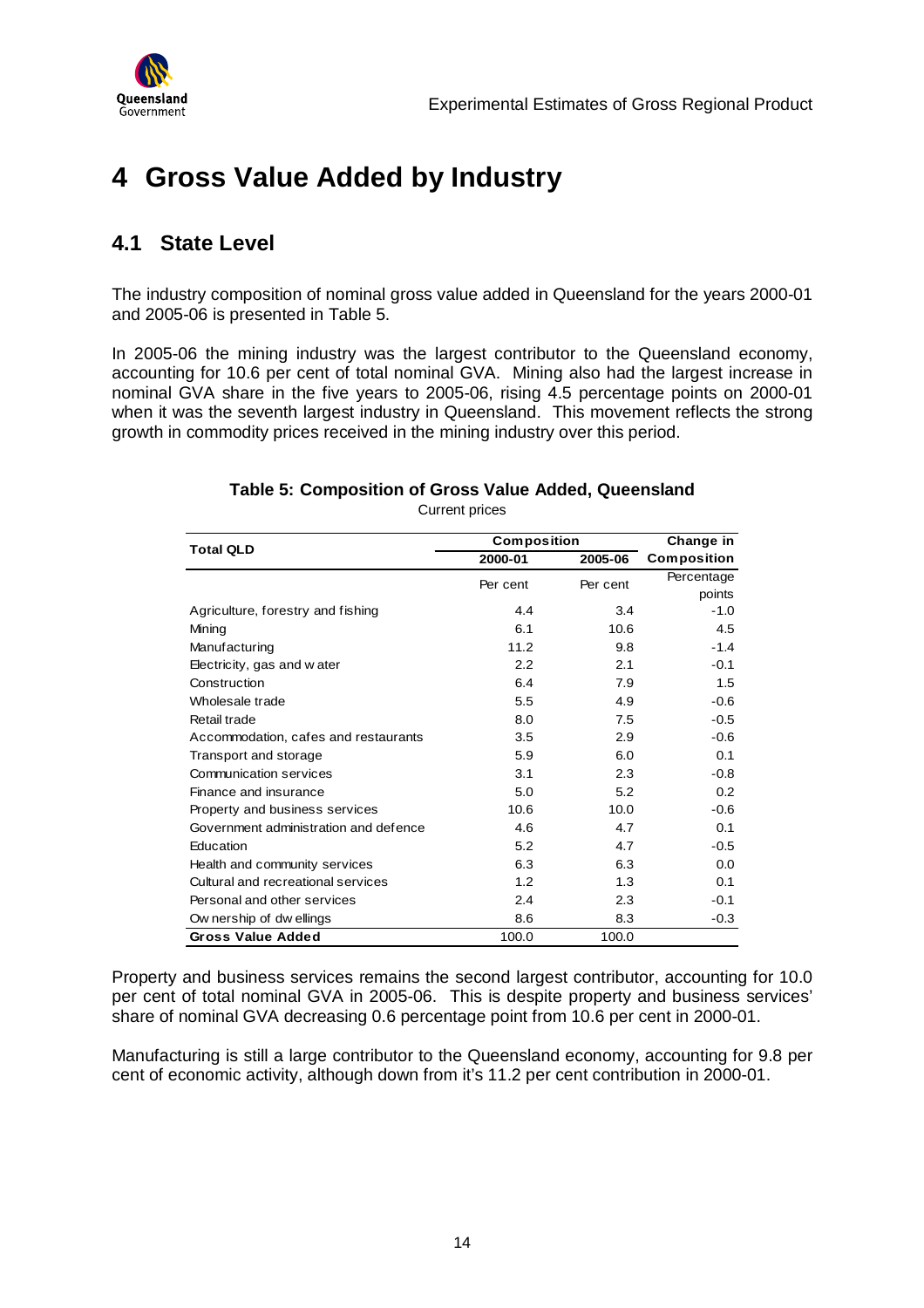<span id="page-20-0"></span>

Queensland's population increase (average annual growth of 2.4 per cent over the five years to 2005-06, see Table 3 above) coupled with strong growth in the resource sector has seen a subsequent boom in the demand for housing and non-dwelling construction. The construction industry recorded the second largest change in the share of nominal GVA, rising 1.5 percentage points to 7.9 per cent in 2005-06.

Agriculture, forestry and fishing experienced a decline in its contribution to Queensland's economic activity from 4.4 per cent in 2000-01 to 3.4 per cent in 2005-06.

Figure 5 shows the growth in real terms after adjusting for price movements for each industry in Queensland. High growth industries between 2000-01 and 2005-06 include finance and insurance (9.4 per cent), construction (8.8 per cent), and property and business services (7.3 per cent). Culture and recreational services with 6.3 per cent and communication services with 6.2 per cent also recorded strong growth.

Low growth industries included agriculture, forestry and fishing (0.1 per cent), electricity, gas and water (1.7 per cent), education (2.5 per cent) and mining (2.6 per cent). The difference between the mining industry's high growth rate in nominal terms and low growth rate in real terms is explained by the large commodity price increases in the resource sector over the period. While the income received for mining products has risen sharply, the underlying volume of production has grown at a more moderate rate.

The largest contributors to growth over the period were construction and property and business services, both of which contributed 0.6 percentage point. Manufacturing, retail trade, finance and insurance, and ownership of dwellings each contributed 0.4 percentage point to aggregate growth in real GVA.

The mining, transport and storage, and health and communication industries each contributed 0.3 percentage point over the five years to 2005-06. All other industries made a neutral or marginal contribution to growth between 2000-01 and 2005-06.



#### **Figure 5: Growth in Real GVA, 2000-01 to 2005-06, Queensland**  Chain volume measures (\$, 2005-06)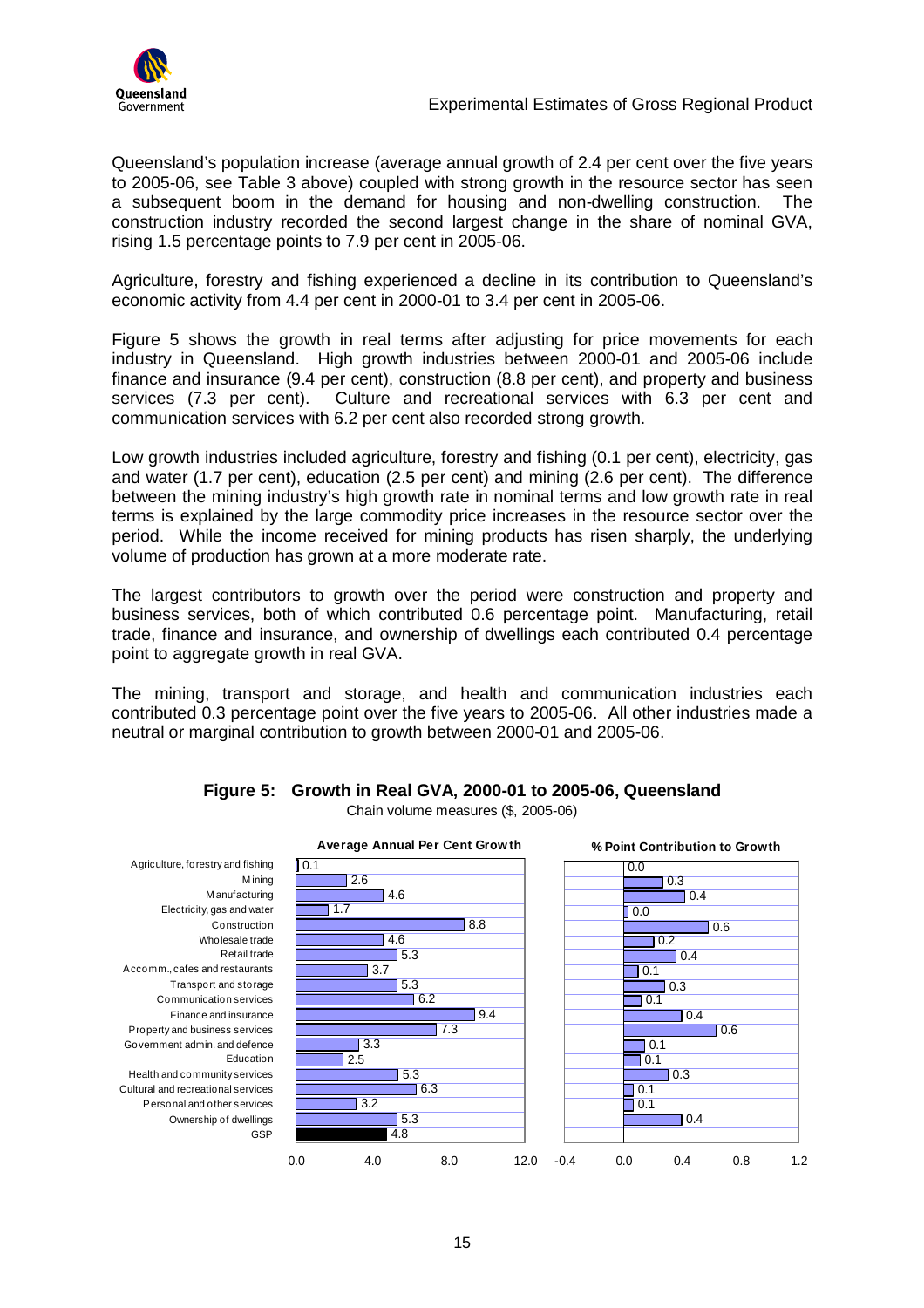<span id="page-21-0"></span>

# **4.2 Regional Level**

# **4.2.1 South East Queensland**

South East Queensland includes Brisbane and Moreton in 2000-01 and Brisbane, Gold Coast, Sunshine Coast and West Moreton in 2005-06. Because of the change from ASGC 2001 to ASGC 2006 the boundary of Brisbane changed from 2000-01 to 2005-06. Therefore, figures for South East Queensland (for which the border remains unchanged across the two ASGC classifications) are most appropriate for comparing movements across the period.

In real terms, economic activity in South East Queensland grew by an average annual rate of 5.9 per cent over the five years to 2005-06, 1.1 percentage points above Queensland's average annual economic growth of 4.8 per cent.

#### **Industry Composition**

 $\overline{a}$ 

Table 6 highlights the industry composition of South East based on current price estimates of GVA. In 2005-06, the major industries in South East Queensland were property and business services, manufacturing and ownership of dwellings, composing 12.9 per cent, 11.1 per cent and 9.7 per cent respectively.

| South East Queensland                 | Composition | Change in |             |
|---------------------------------------|-------------|-----------|-------------|
|                                       | 2000-01     | 2005-06   | Composition |
|                                       | Per cent    | Per cent  | Percentage  |
|                                       |             |           | points      |
| Agriculture, forestry and fishing     | 1.0         | 0.7       | $-0.3$      |
| Mining                                | 0.6         | 0.6       | 0.0         |
| Manufacturing                         | 12.4        | 11.1      | $-1.3$      |
| Electricity, gas and w ater           | 1.5         | 1.6       | 0.1         |
| Construction                          | 6.6         | 8.5       | 1.9         |
| Wholesale trade                       | 6.0         | 5.8       | $-0.2$      |
| Retail trade                          | 8.6         | 8.4       | $-0.2$      |
| Accommodation, cafes and restaurants  | 3.5         | 3.1       | $-0.4$      |
| Transport and storage                 | 6.0         | 6.5       | 0.5         |
| Communication services                | 3.6         | 2.8       | $-0.8$      |
| Finance and insurance                 | 6.3         | 6.7       | 0.4         |
| Property and business services        | 13.3        | 12.9      | $-0.4$      |
| Government administration and defence | 4.6         | 5.0       | 0.4         |
| Education                             | 5.4         | 5.1       | $-0.3$      |
| Health and community services         | 6.8         | 7.2       | 0.4         |
| Cultural and recreational services    | 1.5         | 1.6       | 0.1         |
| Personal and other services           | 2.7         | 2.6       | $-0.1$      |
| Ow nership of dw ellings              | 9.6         | 9.7       | 0.1         |
| <b>Gross Value Added</b>              | 100.0       | 100.0     |             |

#### **Table 6: Composition of Gross Value Added<sup>3</sup> , South East Queensland**  Current prices

Strong growth in the construction industry led to an increase in its share of nominal GVA from 6.6 per cent in 2000-01 to 8.5 per cent in 2005-06. This increase of 1.9 percentage points was the largest change in composition across industries. Manufacturing accounted for the largest decline in share of nominal GVA, down 1.3 percentage points from 12.4 per cent in 2000-01.

<sup>&</sup>lt;sup>3</sup> GVA is used to analyse industry contributions to regional production as there is no adequate method to allocate taxes less subsidies on products across industries.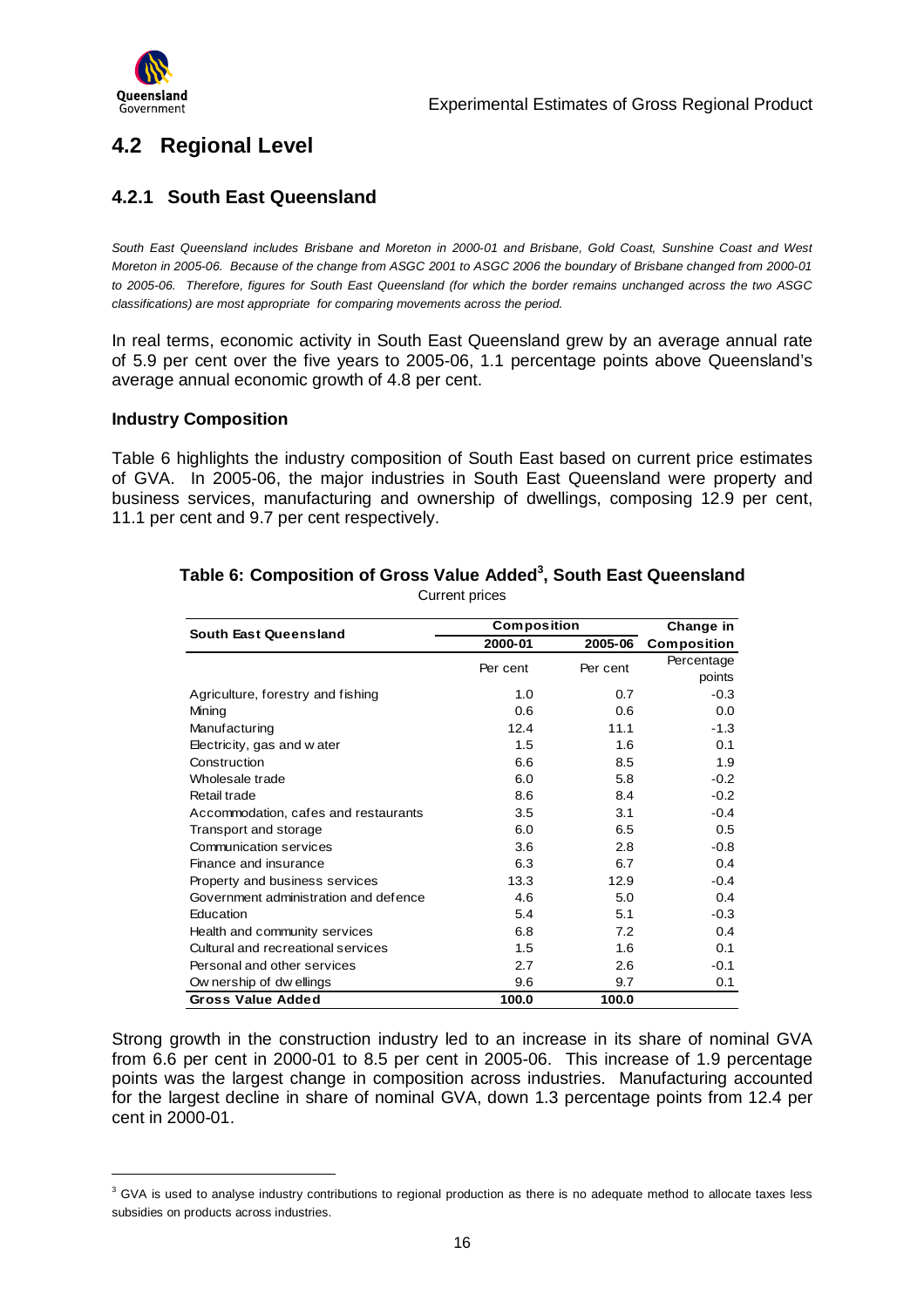<span id="page-22-0"></span>

 $0.5$ 

 $0.5$ 

0.5

0.9

 $\overline{10.3}$  $\overline{0.5}$ 

 $\overline{0.4}$ 

 $0.4$ 

 $\overline{10.7}$ 

## **Growth in Real GVA**

While the above discussion focuses on the current price industry composition of South East Queensland, Figure 6 presents average annual growth in real GVA by industry and each industry's contribution to regional growth.

Average annual growth in real GRP in South East Queensland was 5.9 per cent between 2000-01 and 2005-06. The fastest growing industries in South East Queensland over this period were construction, and finance and insurance, both recording 9.4 per cent average annual growth. These were followed by property and business services with 7.7 per cent and cultural and recreational services with 7.5 per cent. The mining industry accounts for just 0.6 per cent of the South East Queensland economy and its decline had little impact on growth in the region.

The main contributing industries over the period were property and business services with 0.9 percentage point and construction with 0.7 percentage point contributions. Manufacturing, retail trade, finance and insurance, and ownership of dwellings each contributed 0.5 percentage point to overall growth in South East Queensland. Agriculture, forestry and fishing had a neutral impact on growth in South East Queensland.



# **Figure 6: Growth in Real GVA, 2000-01 to 2005-06, South East**

Chain volume measures (\$, 2005-06)

M ining M anufacturing Electricity, gas and water Construction Wholesale trade Retail trade Accomm., cafes and restaurants Transport and storage Communication services Finance and insurance Property and business services Government admin. and defence Education Health and community services Cultural and recreational services Personal and other services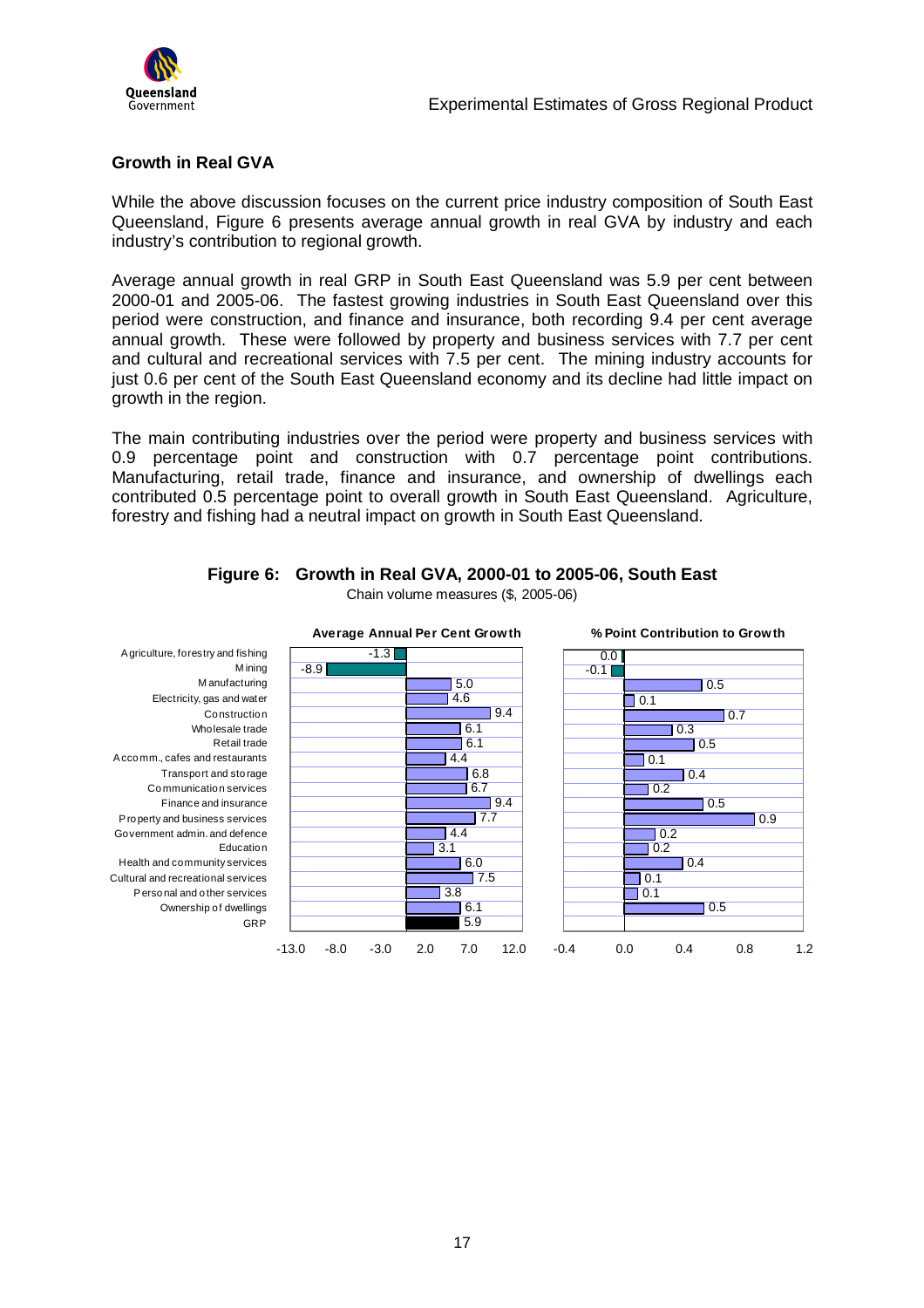<span id="page-23-0"></span>

# **4.2.2 Wide Bay-Burnett**

In real terms, Wide Bay-Burnett grew by 3.6 per cent between 2000-01 and 2005-06, the fifth fastest growing region in Queensland.

#### **Industry Composition**

Table 7 shows the industry composition of the Wide Bay-Burnett economy based on current price estimates of GVA. The largest industry contributions in the region came from ownership of dwellings, manufacturing, and agriculture, forestry and fishing which accounted for 10.6, 10.4 and 9.7 per cent of nominal GVA respectively. Retail trade was also a key industry in the region, comprising 9.2 per cent of total nominal GVA.

The largest compositional change was shown in the construction industry with an increase of 2.1 percentage points from the previous period while the agriculture, forestry and fishing industry share declined 1.9 percentage points over the period.

The decline in the share of nominal GVA in electricity, gas and water reflects a fall in profits arising from higher coal prices and lower prices received for electricity.

|                                       | <b>Composition</b> | Change in |               |
|---------------------------------------|--------------------|-----------|---------------|
| <b>Wide Bay-Burnett</b>               | 2000-01            | 2005-06   | Composition   |
|                                       | Per cent           | Per cent  | Percentage    |
|                                       |                    |           | points        |
| Agriculture, forestry and fishing     | 11.6               | 9.7       | $-1.9$        |
| Mining                                | 2.4                | 3.0       | 0.6           |
| Manufacturing                         | 10.9               | 10.4      | $-0.5$        |
| Electricity, gas and w ater           | 5.5                | 4.1       | $-1.4$        |
| Construction                          | 6.3                | 8.4       | 2.1           |
| Wholesale trade                       | 4.4                | 3.8       | $-0.6$        |
| Retail trade                          | 9.2                | 9.2       | 0.0           |
| Accommodation, cafes and restaurants  | 3.5                | 3.5       | 0.0           |
| Transport and storage                 | 4.6                | 4.5       | $-0.1$        |
| Communication services                | 2.6                | 2.2       | $-0.4$        |
| Finance and insurance                 | 3.0                | 3.4       | 0.4           |
| Property and business services        | 6.0                | 6.4       | 0.4           |
| Government administration and defence | 3.7                | 3.9       | 0.2           |
| Education                             | 6.3                | 6.1       | $-0.2$        |
| Health and community services         | 7.4                | 7.9       | 0.5           |
| Cultural and recreational services    | 0.8                | 0.7       | $-0.1$        |
| Personal and other services           | 2.0                | 2.2       | $0.2^{\circ}$ |
| Ow nership of dwellings               | 9.9                | 10.6      | 0.7           |
| <b>Gross Value Added</b>              | 100.0              | 100.0     |               |

#### **Table 7: Composition of Gross Value Added, Wide Bay-Burnett**  Current prices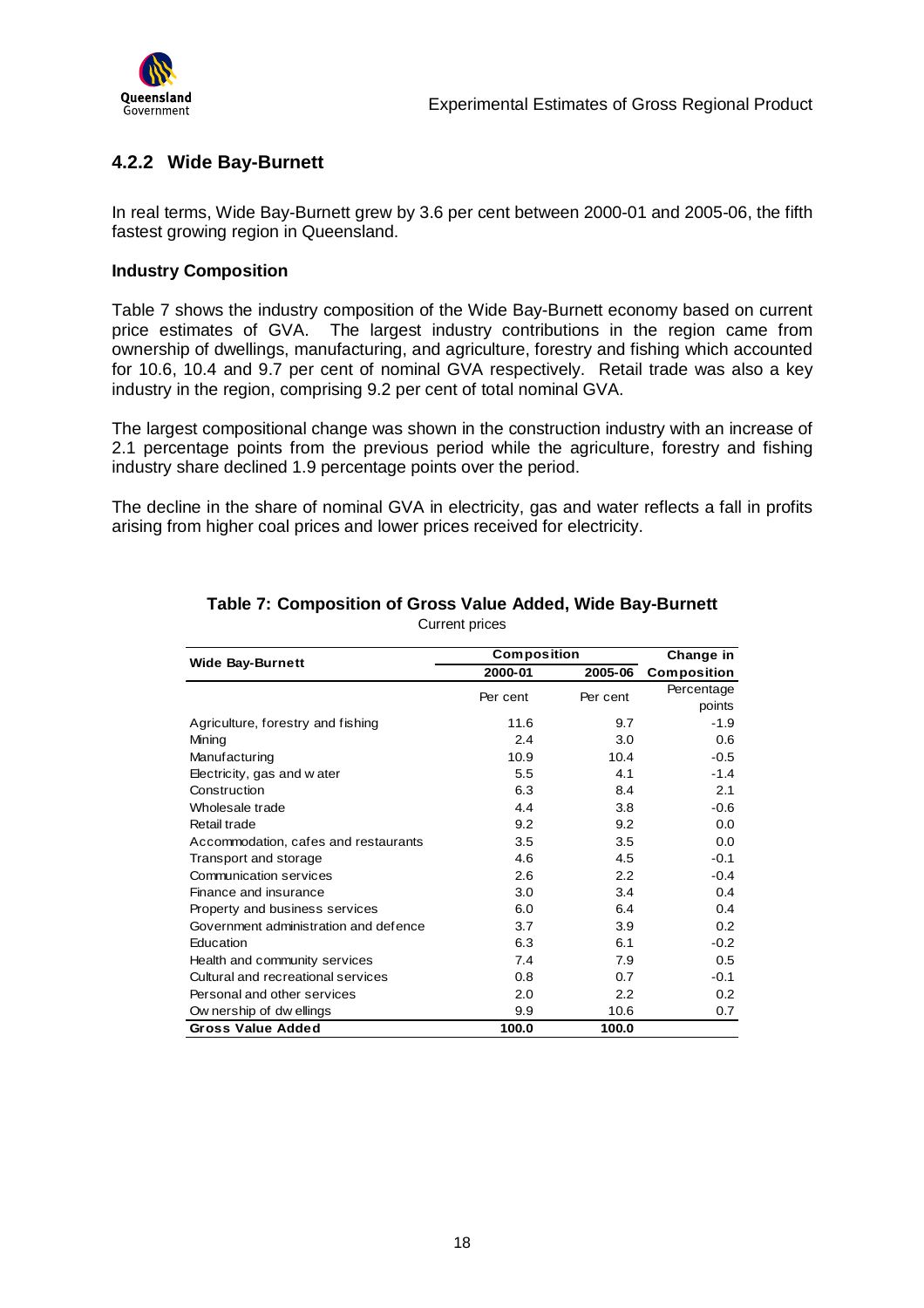<span id="page-24-0"></span>

### **Growth in Real GVA**

While the above discussion focuses on the current price industry composition of Wide Bay-Burnett, Figure 7 presents average annual growth in real GVA by industry and each industry's contribution to regional growth.

The 3.6 per cent growth in GRP in the five years to 2005-06 follows all industries experiencing average annual growth, with the exception of electricity, gas and water and agriculture, forestry and fishing which declined 4.7 per cent and 0.5 per cent respectively.

Finance and insurance was the fastest growing industry in Wide Bay-Burnett with 8.2 per cent while the construction industry experienced average annual growth of 7.9 per cent. Construction was also one of the highest contributors towards growth in Wide Bay-Burnett adding 0.5 percentage point along with ownership of dwellings. Manufacturing, retail trade, and property and business services each contributed 0.4 percentage point to growth in the Wide Bay-Burnett region.

With respect to electricity, gas and water while GVA in nominal terms rose over the period at an average annual rate of 1.9 per cent, the ABS state average implicit price deflator used for this industry implies a real decline in GVA. This highlights the challenges in producing estimates at a regional level where specific are indicators are not available.



#### **Figure 7: Growth in Real GVA, 2000-01 to 2005-06, Wide Bay-Burnett**  Chain volume measures (\$, 2005-06)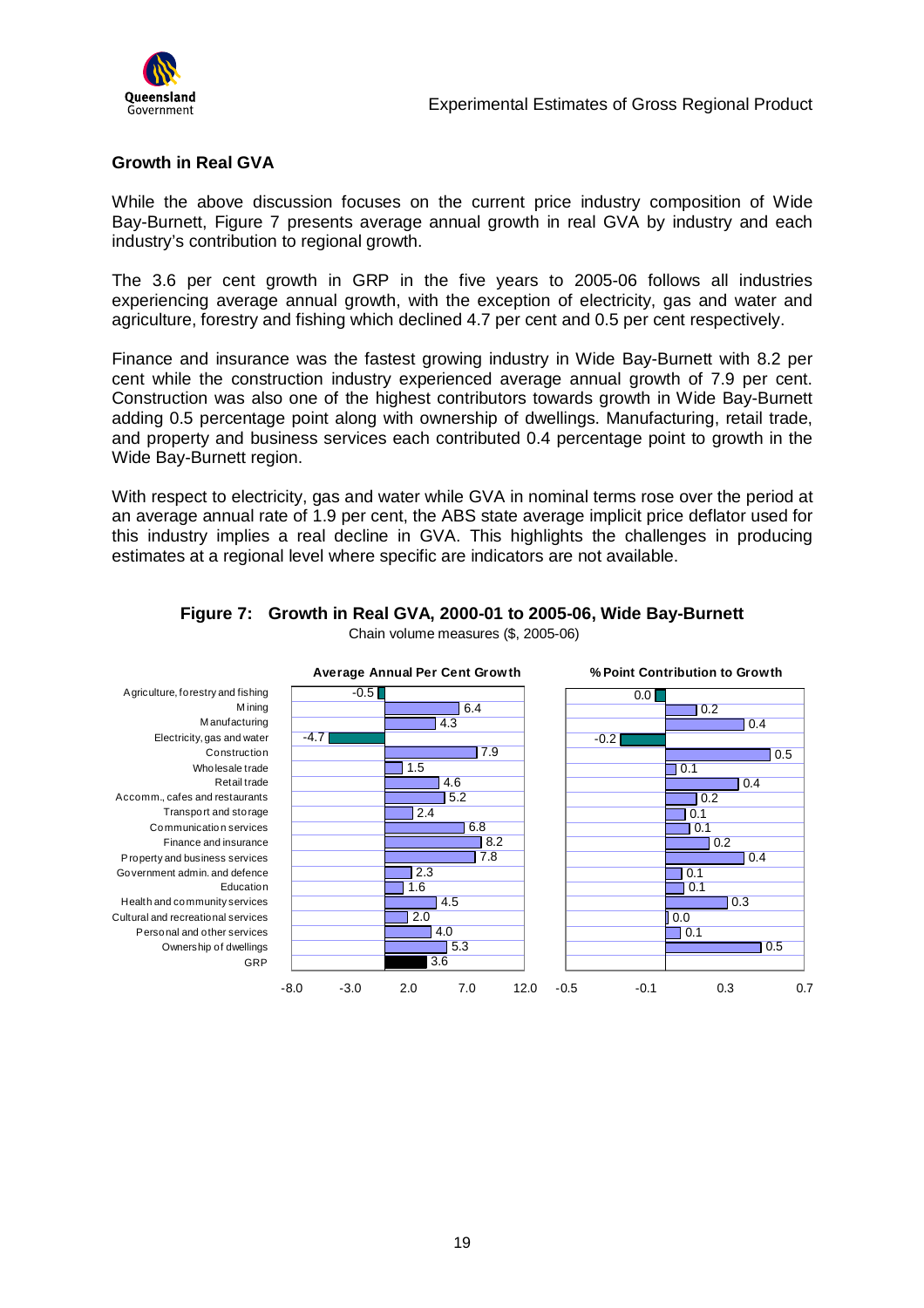<span id="page-25-0"></span>

# **4.2.3 Darling Downs**

In real terms, Darling Downs recorded average annual growth of 4.3 per cent over the five years to 2005-06. This was the fourth fastest growing region in Queensland, slightly behind the State average growth of 4.8 per cent.

#### **Industry Composition**

Table 8 shows the industry composition of the Darling Downs economy based on current price estimates of GVA. Agriculture, forestry and fishing was the most significant industry in the region, making up 15.4 per cent of nominal GVA (unchanged from the previous period). Manufacturing made up 10.7 per cent of nominal GVA, while retail trade was the next highest at 8.2 per cent, down 0.2 percentage point from 2000-01.

The largest change in composition was seen in the mining industry, increasing by 2.5 percentage points from 2000-01. Starting from a low base at the beginning of the period, this mostly reflects average annual volume growth of 51.1 per cent over the five years to 2005-06.

|                                       | Composition |          | Change in   |
|---------------------------------------|-------------|----------|-------------|
| Darling Downs                         | 2000-01     | 2005-06  | Composition |
|                                       | Per cent    | Per cent | Percentage  |
|                                       |             |          | points      |
| Agriculture, forestry and fishing     | 15.4        | 15.4     | 0.0         |
| Mining                                | 0.7         | 3.2      | 2.5         |
| Manufacturing                         | 11.5        | 10.7     | $-0.8$      |
| Electricity, gas and w ater           | 1.3         | 2.8      | 1.5         |
| Construction                          | 6.5         | 7.1      | 0.6         |
| Wholesale trade                       | 5.8         | 4.5      | $-1.3$      |
| Retail trade                          | 8.4         | 8.2      | $-0.2$      |
| Accommodation, cafes and restaurants  | 2.5         | 2.2      | $-0.3$      |
| Transport and storage                 | 5.3         | 4.7      | $-0.6$      |
| Communication services                | 2.8         | 2.1      | $-0.7$      |
| Finance and insurance                 | 3.9         | 5.7      | 1.8         |
| Property and business services        | 7.2         | 5.6      | $-1.6$      |
| Government administration and defence | 4.7         | 5.2      | 0.5         |
| Education                             | 6.6         | 6.1      | $-0.5$      |
| Health and community services         | 7.2         | 7.1      | $-0.1$      |
| Cultural and recreational services    | 0.7         | 0.7      | 0.0         |
| Personal and other services           | 1.9         | 1.8      | $-0.1$      |
| Ow nership of dw ellings              | 7.4         | 7.0      | $-0.4$      |
| <b>Gross Value Added</b>              | 100.0       | 100.0    |             |

## **Table 8: Composition of Gross Value Added, Darling Downs**

Current prices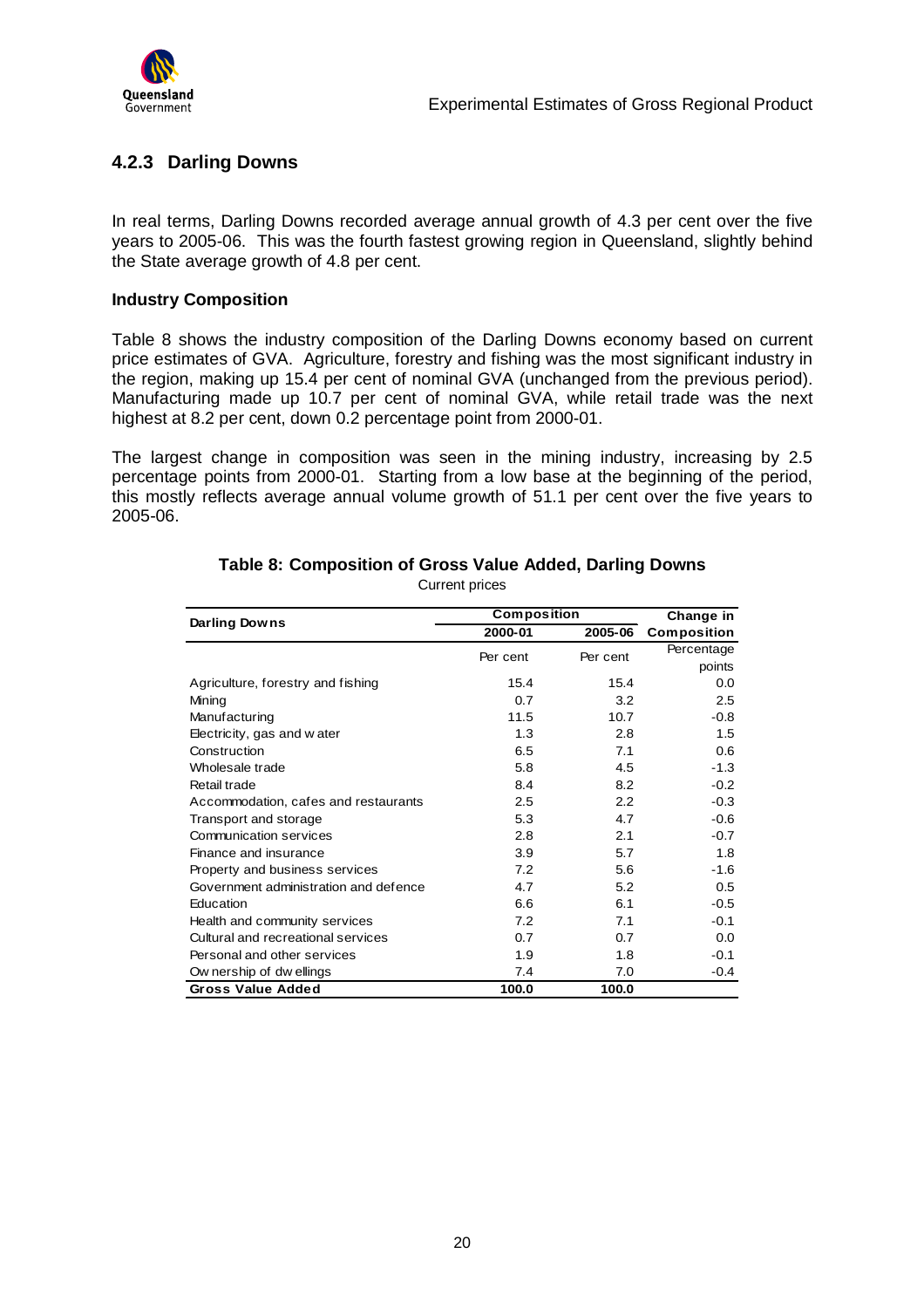<span id="page-26-0"></span>

### **Growth in Real GVA**

While the above discussion focuses on the current price industry composition of Darling Downs, Figure 8 presents average annual growth in real GVA by industry and each industry's contribution to regional growth.

Average annual growth in Darling Downs' GRP was 4.3 per cent between 2000-01 and 2005-06. Mining was the fastest growing industry in the region at 51.1 per cent. Although this industry is still the sixth smallest in Darling Downs, it has seen a considerable increase in the number of active projects, including coal mine expansions and increases in the extraction of coal seam methane gas in the region south of Dalby and extending west to Roma. Electricity, gas and water, and finance and insurance also showed strong growth at 17.8 per cent and 14.7 per cent respectively.

Finance and insurance, and mining were the largest contributors to GRP growth, each adding 0.6 percentage point followed by agriculture, forestry and fishing which contributed 0.5 percentage point to growth. Manufacturing added 0.4 percentage points to growth while electricity, gas and water, construction, and retail trade each recorded 0.3 percentage point contributions to growth.



#### **Figure 8: Growth in Real GVA, 2000-01 to 2005-06, Darling Downs**

Chain volume measures (\$, 2005-06)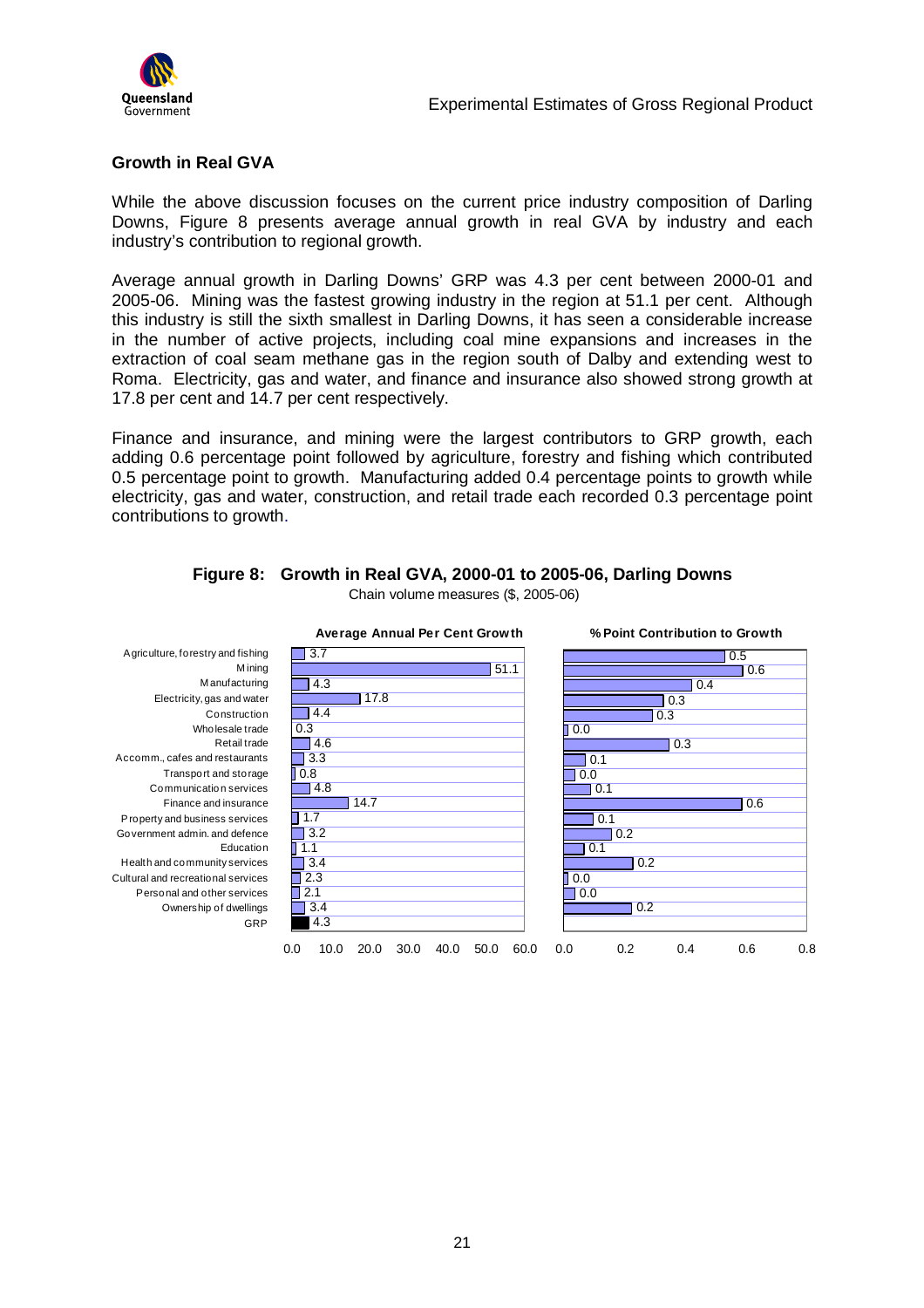<span id="page-27-0"></span>

# **4.2.4 South West**

In real terms, South West recorded a 2.4 per cent decline in average annual economic activity to 2005-06, one of three Queensland regions to contract over the five years.

#### **Industry Composition**

Table 9 shows the industry composition of the South West economy based on current price estimates of GVA. The regional economy is dominated by agriculture, forestry and fishing (32.5 per cent) and mining (25.4 per cent). Both of these industries' share of the regions nominal GVA increased considerably with the share of agriculture, forestry and fishing increasing 2.5 percentage points while the mining industry's share was up 6.6 percentage points.

Construction and retail trade make up 4.8 per cent and 4.7 per cent respectively of South West nominal GVA. The construction industry's share of GVA decreased 1.6 percentage points in the five years to 2005-06, the largest decline in share of South West nominal GVA.

|                                       | <b>Composition</b> |          | Change in   |
|---------------------------------------|--------------------|----------|-------------|
| <b>South West</b>                     | 2000-01            | 2005-06  | Composition |
|                                       | Per cent           | Per cent | Percentage  |
|                                       |                    |          | points      |
| Agriculture, forestry and fishing     | 30.0               | 32.5     | 2.5         |
| Mining                                | 18.8               | 25.4     | 6.6         |
| Manufacturing                         | 2.0                | 1.5      | $-0.5$      |
| Electricity, gas and w ater           | 1.2                | 1.2      | 0.0         |
| Construction                          | 6.4                | 4.8      | $-1.6$      |
| Wholesale trade                       | 3.9                | 2.4      | $-1.5$      |
| Retail trade                          | 4.7                | 4.7      | 0.0         |
| Accommodation, cafes and restaurants  | 2.4                | 2.1      | $-0.3$      |
| Transport and storage                 | 5.0                | 3.7      | $-1.3$      |
| Communication services                | 2.7                | 1.4      | $-1.3$      |
| Finance and insurance                 | 2.8                | 1.7      | $-1.1$      |
| Property and business services        | 3.2                | 2.0      | $-1.2$      |
| Government administration and defence | 3.8                | 3.8      | 0.0         |
| Education                             | 3.2                | 3.2      | 0.0         |
| Health and community services         | 4.0                | 4.5      | 0.5         |
| Cultural and recreational services    | 0.4                | 0.3      | $-0.1$      |
| Personal and other services           | 1.6                | 1.4      | $-0.2$      |
| Ow nership of dw ellings              | 3.9                | 3.5      | $-0.4$      |
| <b>Gross Value Added</b>              | 100.0              | 100.0    |             |

# **Table 9: Composition of Gross Value Added, South West**

Current prices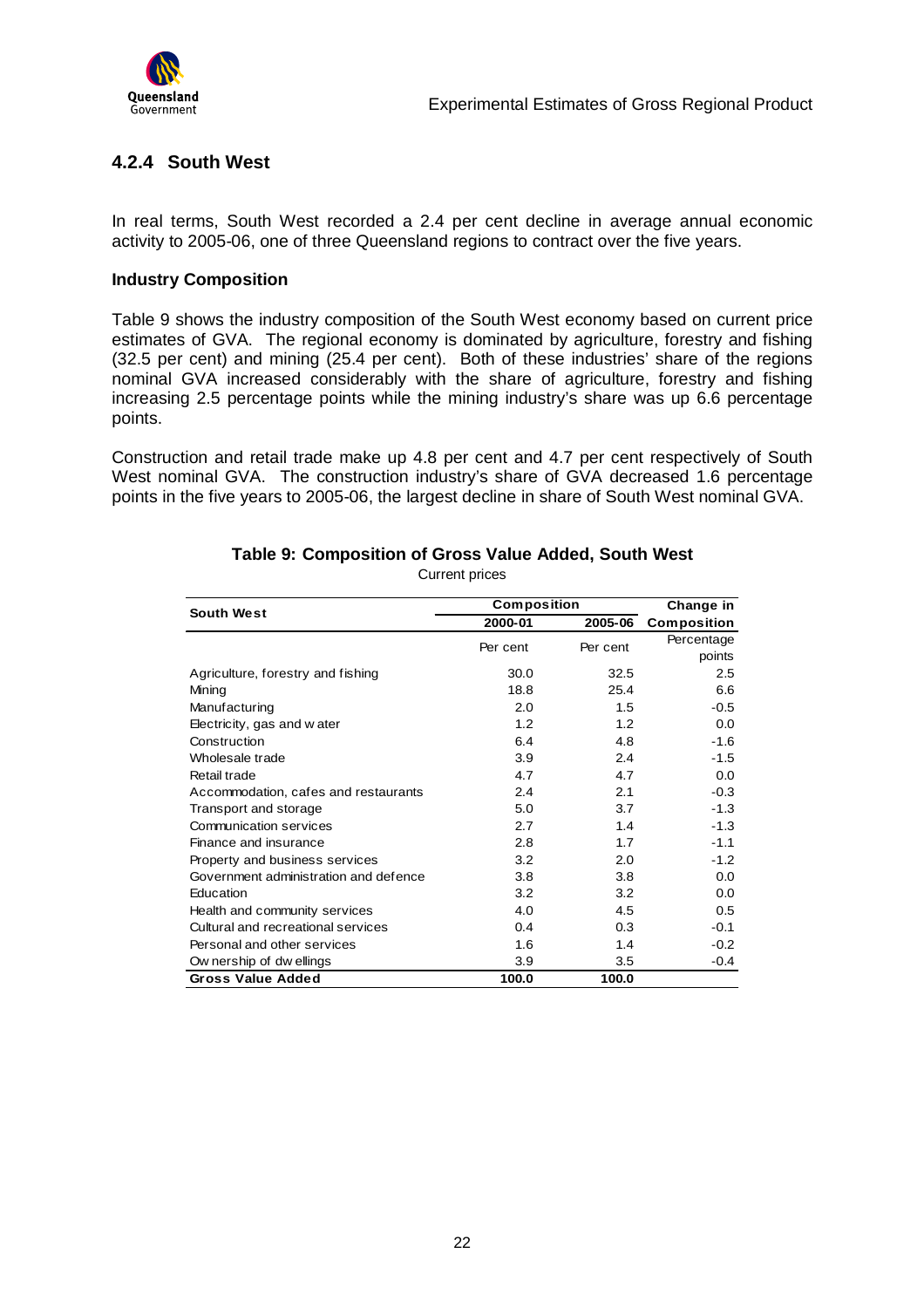<span id="page-28-0"></span>

## **Growth in Real GVA**

While the above discussion focuses on the current price industry composition of South West, Figure 9 presents average annual growth in real GVA by industry and each industry's contribution to regional growth.

The South West experienced an average annual decline of 2.4 per cent in real GRP between 2000-01 and 2005-06. A 5.1 per cent fall in mining (which made up one quarter of nominal GVA in 2005-06) was the main driver of the decrease in GRP, detracting 1.4 percentage points from growth over the five years to 2005-06. This related to a decline in gas production over the period.

Construction detracted 0.4 percentage point from growth following an average annual decline in the industry of 7.1 per cent. This trend is reflected in Table 3 (Section 3.3) which shows the population of South West has declined by 0.3 per cent in the same five year period, weakening demand across the services sector.

Figure 9 also illustrates that agriculture, forestry and fishing recorded the highest contribution to growth, adding 0.4 percentage point while the only other industries to contribute to growth were retail trade and health and community services, each adding 0.1 percentage point to regional growth.



#### **Figure 9: Growth in Real GVA, 2000-01 to 2005-06, South West**  Chain volume measures (\$, 2005-06)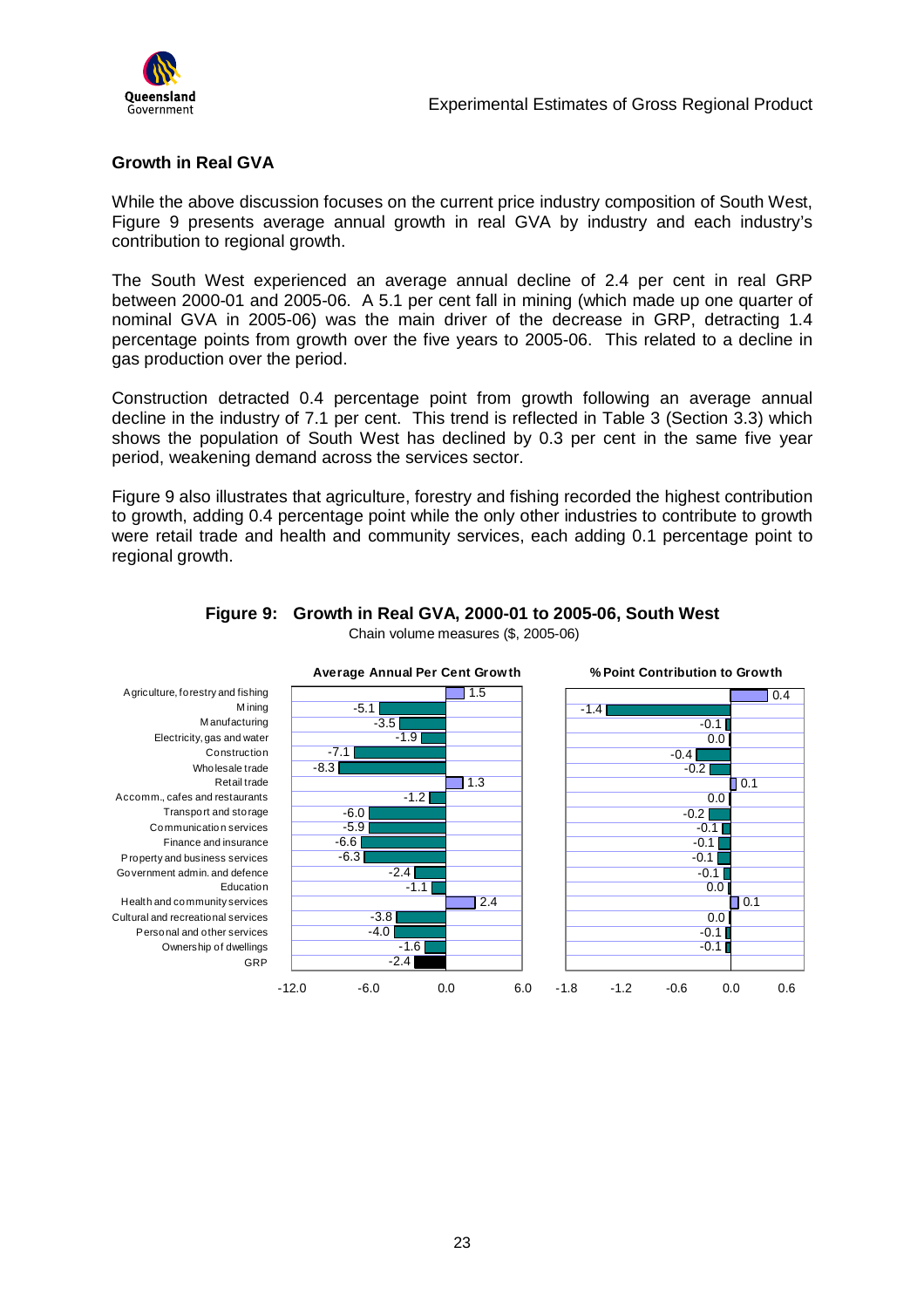<span id="page-29-0"></span>

# **4.2.5 Fitzroy**

Over the five years to 2005-06, Fitzroy grew by an average annual rate of 3.2 per cent in real terms.

#### **Industry Composition**

Table 10 shows the industry composition of Fitzroy's economy based on current price estimates of GVA. Mining is the prominent industry in Fitzroy at 39.3 per cent of nominal GVA in 2005-06, up 18.0 percentage points from 2000-01. Manufacturing, at 10.2 per cent and construction, at 6.8 per cent were the next largest contributors to Fitzroy's economy.

The largest changes in composition after mining were observed in agriculture, forestry and fishing (down 3.8 percentage points) and electricity, gas and water (down 3.7 percentage points) from 2000-01. Construction recorded a strong rise in its share of nominal GVA, up 1.5 percentage points on 2000-01. The decline in electricity, gas and water came after increases in coal prices and a decrease in the pool price of electricity over the period.

|                                       | <b>Composition</b> |          | Change in   |
|---------------------------------------|--------------------|----------|-------------|
| <b>Fitzroy</b>                        | 2000-01            | 2005-06  | Composition |
|                                       | Per cent           | Per cent | Percentage  |
|                                       |                    |          | points      |
| Agriculture, forestry and fishing     | 7.4                | 3.6      | $-3.8$      |
| Mining                                | 21.3               | 39.3     | 18.0        |
| Manufacturing                         | 13.0               | 10.2     | $-2.8$      |
| Electricity, gas and w ater           | 9.6                | 5.9      | $-3.7$      |
| Construction                          | 5.3                | 6.8      | 1.5         |
| Wholesale trade                       | 4.1                | 2.7      | $-1.4$      |
| Retail trade                          | 5.4                | 4.2      | $-1.2$      |
| Accommodation, cafes and restaurants  | 2.3                | 1.7      | $-0.6$      |
| Transport and storage                 | 5.6                | 4.8      | $-0.8$      |
| <b>Communication services</b>         | 1.5                | 0.9      | $-0.6$      |
| Finance and insurance                 | 2.2                | 2.0      | $-0.2$      |
| Property and business services        | 5.1                | 4.3      | $-0.8$      |
| Government administration and defence | 2.2                | 1.9      | $-0.3$      |
| Education                             | 4.2                | 3.2      | $-1.0$      |
| Health and community services         | 3.9                | 3.1      | $-0.8$      |
| Cultural and recreational services    | 0.5                | 0.4      | $-0.1$      |
| Personal and other services           | 1.6                | 1.2      | $-0.4$      |
| Ow nership of dw ellings              | 5.0                | 3.9      | $-1.1$      |
| <b>Gross Value Added</b>              | 100.0              | 100.0    |             |

# **Table 10: Composition of Gross Value Added, Fitzroy**

Current prices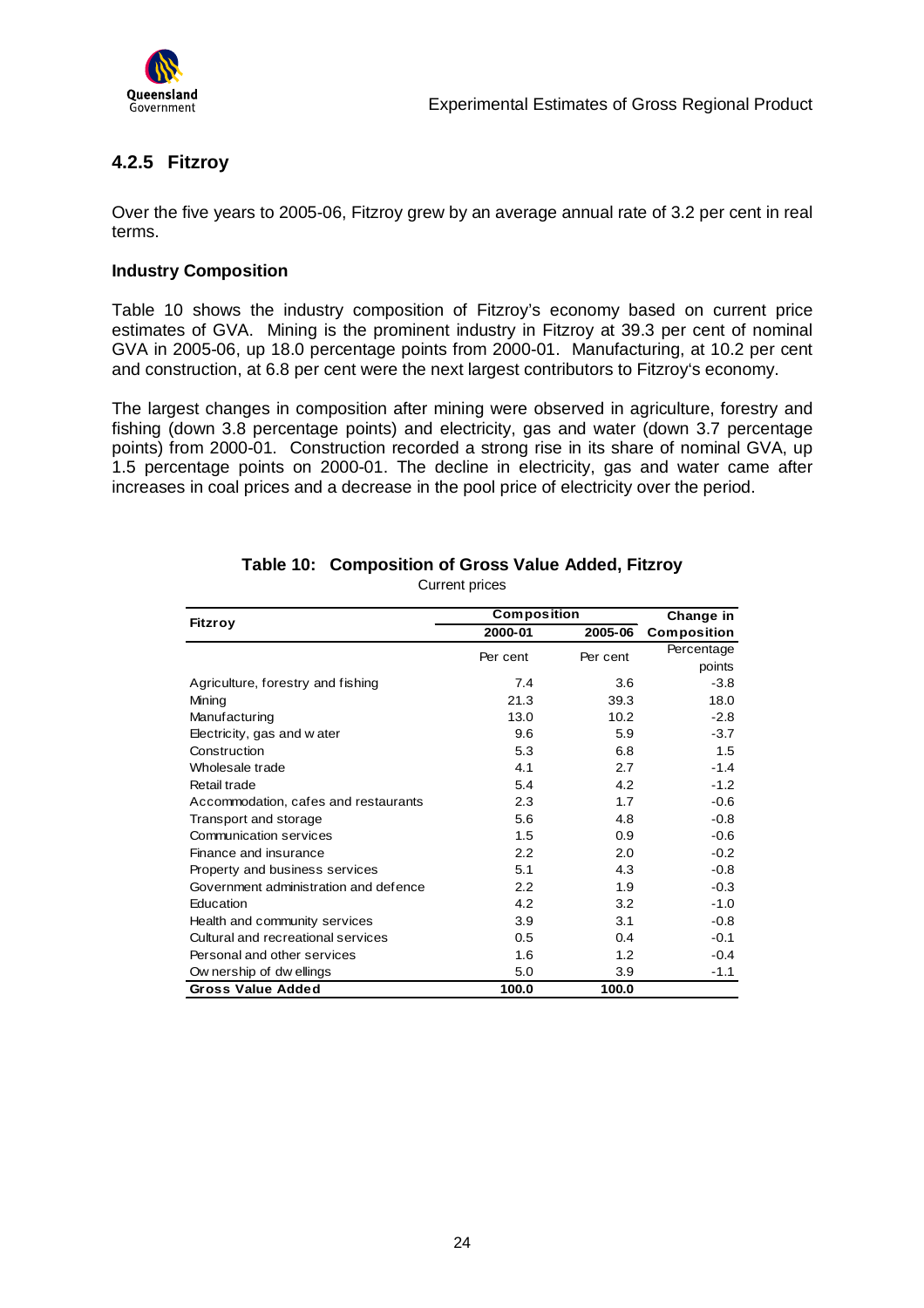<span id="page-30-0"></span>

## **Growth in Real GVA**

While the above discussion focuses on the current price industry composition of Fitzroy, Figure 10 presents average annual growth in real GVA by industry and each industry's contribution to regional growth.

Fitzroy recorded average annual growth in real GRP of 3.2 per cent between 2000-01 and 2005-06. With the exception of the agriculture, forestry and fishing, and electricity, gas and water industries, both of which detracted 0.3 percentage point from growth, all other industries in Fitzroy recorded contributions to regional growth.

The fastest growth over the period was evident in the construction industry with 11.7 per cent and contributing 0.6 percentage point to growth in the region. Finance and insurance (at 8.2 per cent) and property and business services (at 7.2 per cent) also experienced high average annual growth.

Fitzroy recorded 4.2 per cent growth in mining (an industry which had a 39.3 per cent share of total nominal GVA in 2005-06) resulting in a strong contribution of 1.5 percentage points to growth. Manufacturing contributed 0.5 percentage point as a result of 4.9 per cent growth in the second largest industry in Fitzroy

Agriculture, forestry and fishing contracted with an average annual decline of 6.7 per cent over the period. Adverse conditions as a result of the drought contributed to this decline in production.



#### **Figure 10: Growth in Real GVA, 2000-01 to 2005-06, Fitzroy**  Chain volume measures (\$, 2005-06)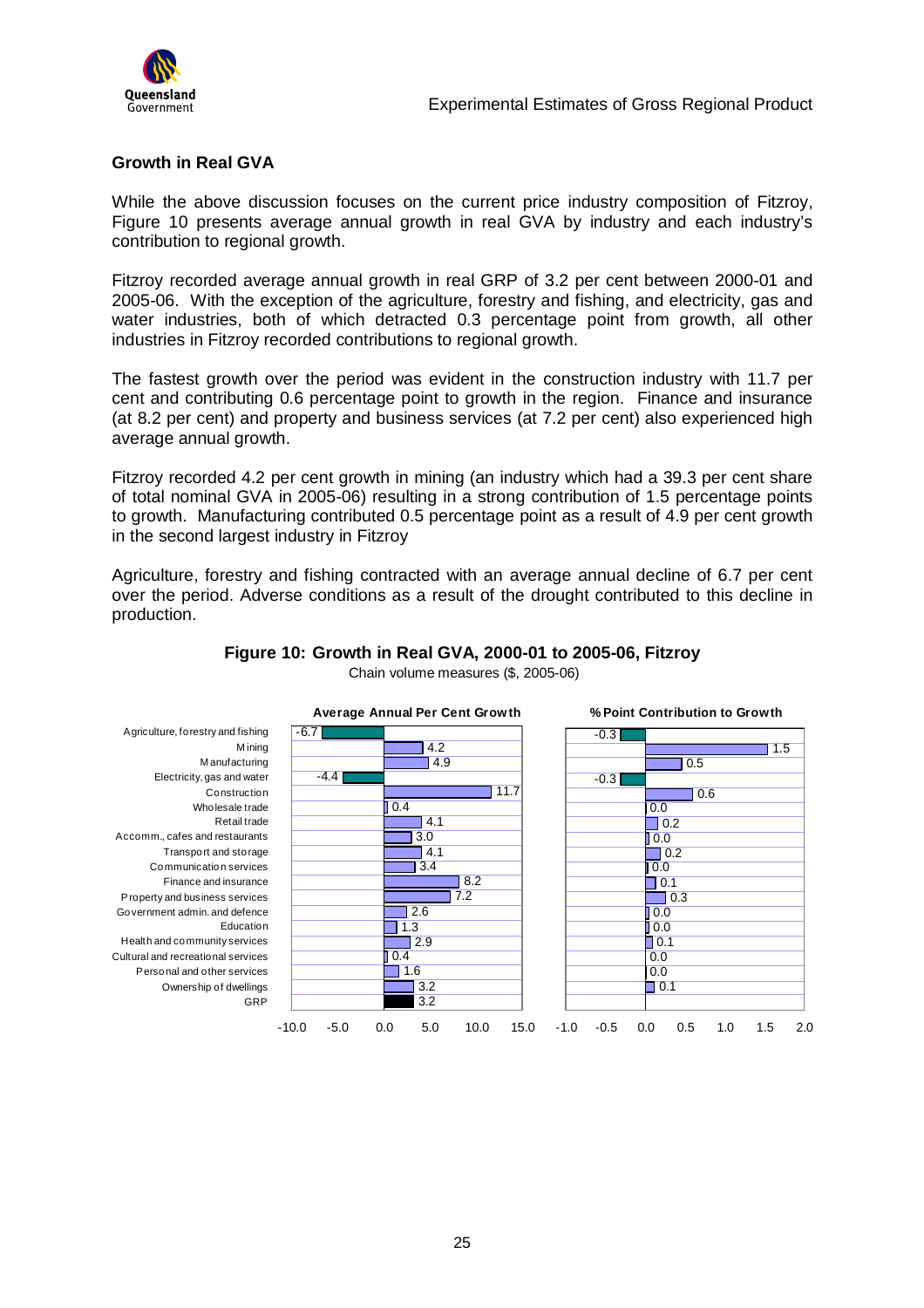<span id="page-31-0"></span>

# **4.2.6 Central West**

Central West experienced an average annual decline of 6.4 per cent in real GRP between 2000-01 and 2005-06. This was the largest decline in GRP of all Queensland regions.

#### **Industry Composition**

Table 11 shows the industry composition of the Central West economy based on current price estimates of GVA. The composition of nominal GVA is dominated by agriculture, forestry and fishing which accounts for 41.4 per cent of nominal GVA, up 5.7 percentage points since 2000-01.

The second largest industry in the region in 2005-06 was government administration and defence. The share of Central West nominal GVA for this industry was 8.4 per cent in 2005-06, up 2.8 percentage points on the previous period.

# **Table 11: Composition of Gross Value Added, Central West**

| <b>Central West</b>                   | Composition |          | Change in   |
|---------------------------------------|-------------|----------|-------------|
|                                       | 2000-01     | 2005-06  | Composition |
|                                       | Per cent    | Per cent | Percentage  |
|                                       |             |          | points      |
| Agriculture, forestry and fishing     | 35.7        | 41.4     | 5.7         |
| Mining                                | 2.8         | 3.3      | 0.5         |
| Manufacturing                         | 0.8         | 0.4      | $-0.4$      |
| Electricity, gas and water            | 1.6         | 2.6      | 1.0         |
| Construction                          | 8.8         | 5.0      | $-3.8$      |
| Wholesale trade                       | 3.4         | 2.1      | $-1.3$      |
| Retail trade                          | 6.0         | 4.8      | $-1.2$      |
| Accommodation, cafes and restaurants  | 3.4         | 3.2      | $-0.2$      |
| Transport and storage                 | 5.0         | 4.6      | $-0.4$      |
| Communication services                | 2.4         | 1.9      | $-0.5$      |
| Finance and insurance                 | 2.2         | 1.9      | $-0.3$      |
| Property and business services        | 4.9         | 2.7      | $-2.2$      |
| Government administration and defence | 5.6         | 8.4      | 2.8         |
| Education                             | 5.0         | 4.8      | $-0.2$      |
| Health and community services         | 4.9         | 5.9      | 1.0         |
| Cultural and recreational services    | 0.8         | 1.0      | 0.2         |
| Personal and other services           | 1.9         | 1.9      | 0.0         |
| Ow nership of dw ellings              | 4.6         | 4.1      | $-0.5$      |
| <b>Gross Value Added</b>              | 100.0       | 100.0    |             |

Current prices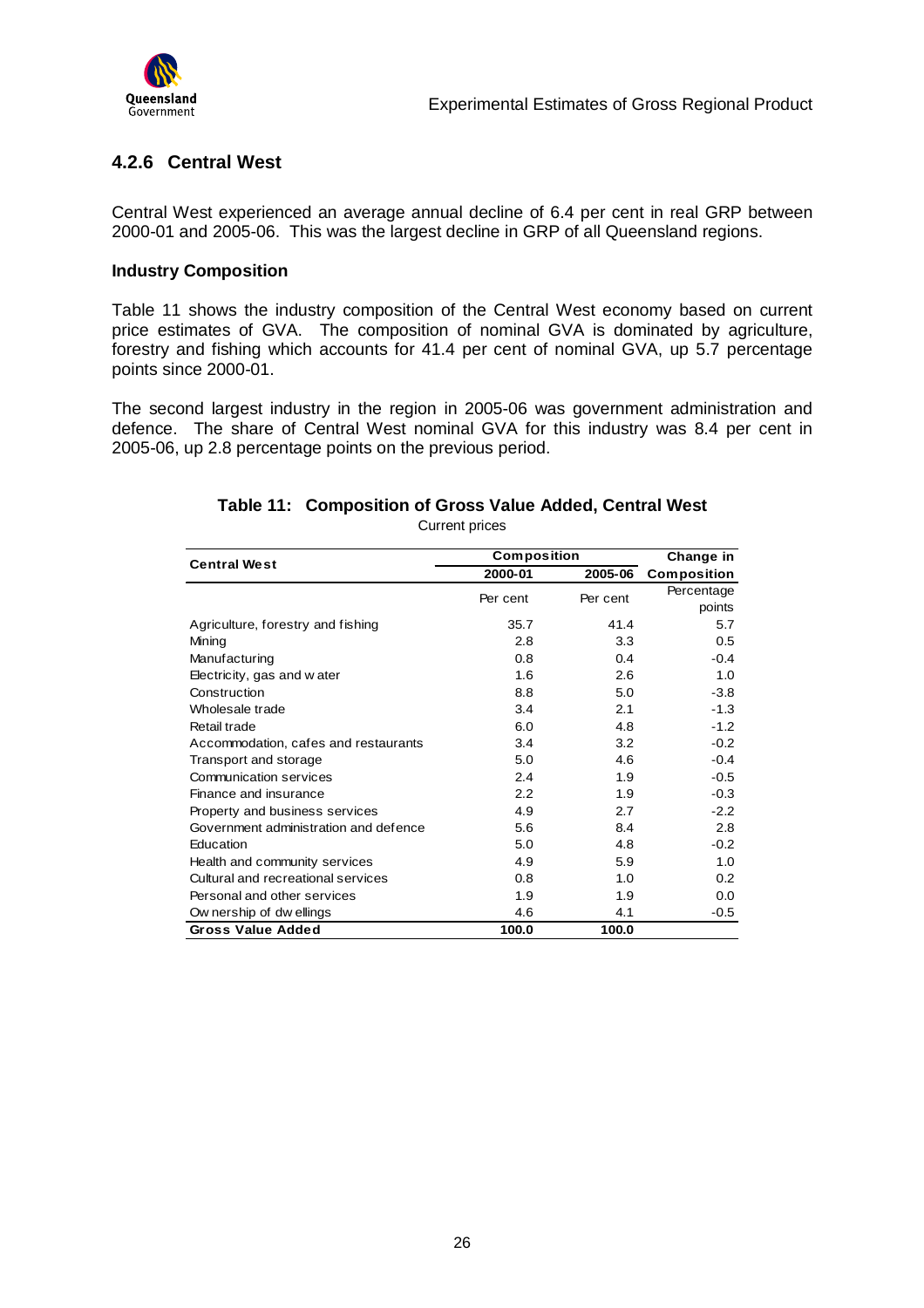<span id="page-32-0"></span>

## **Growth in Real GVA**

While the above discussion focuses on the current price industry composition of Central West, Figure 11 presents average annual growth in real GVA by industry and each industry's contribution to regional growth.

The Central West experienced an average annual decline of 6.4 per cent in real GRP in the five years to 2005-06. Each of the 18 industries contracted over the period with the agriculture, forestry and fishing (the largest industry in the region) detracting 1.5 percentage points from growth in Central West. The industry's 4.1 per cent decline in average annual terms follows a prolonged period of drought in regional Queensland which has restricted growth over the five years.

Construction recorded a substantial decline in Central West, down 17.8 per cent, detracting 1.3 percentage points from regional growth. The decrease across many industries corresponds with population counts for Central West which declined by an average annual 1.4 per cent over the five years to 2005-06 (see Table 3 above).



**Figure 11: Growth in Real GVA, 2000-01 to 2005-06, Central West**  Chain volume measures (\$, 2005-06)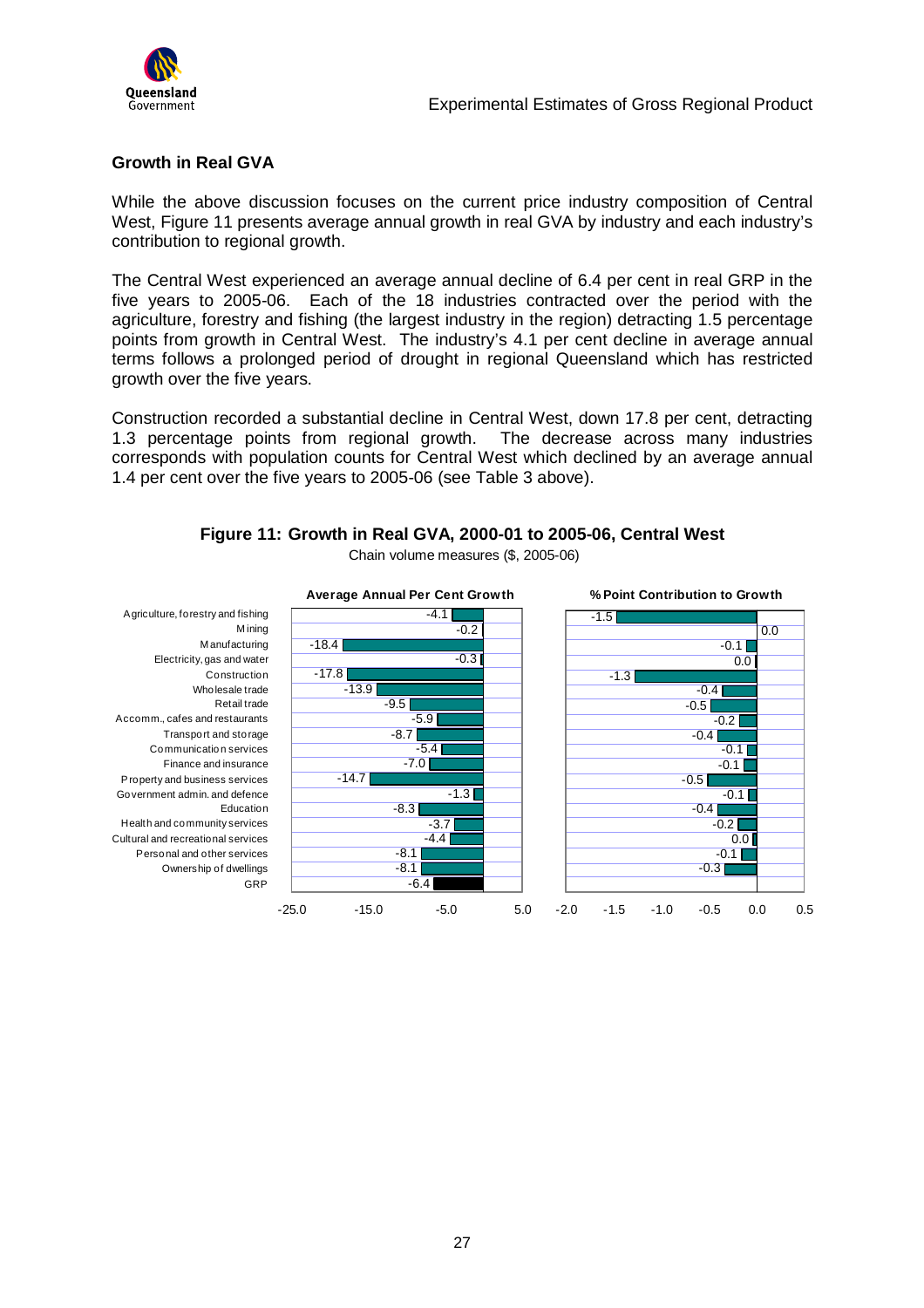<span id="page-33-0"></span>

# **4.2.7 Mackay**

In real terms, Mackay recorded average annual growth of 5.5 per cent over the five years to 2005-06, second only to Moreton at 7.2 per cent and slightly ahead of Brisbane's growth over the same period of 5.4 per cent.

#### **Industry Composition**

Table 12 highlights the industry composition of Mackay's economy based on current price estimates of GVA. More than a half of Mackay's nominal GVA is generated by mining, an increase of 21.2 percentage points from 34.6 per cent in 2000-01. This is the largest increase in share of nominal GVA across all industries in Queensland. Construction also increased it's share of nominal GVA by 0.7 percentage point to 5.8 per cent in 2005-06. Manufacturing is also important in the region, accounting for 4.8 per cent of nominal GVA in 2005-06.

# **Table 12: Composition of Gross Value Added, Mackay**

Current prices

| Mackay                                | Composition |          | Change in   |
|---------------------------------------|-------------|----------|-------------|
|                                       | 2000-01     | 2005-06  | Composition |
|                                       | Per cent    | Per cent | Percentage  |
|                                       |             |          | points      |
| Agriculture, forestry and fishing     | 5.4         | 3.6      | $-1.8$      |
| Mining                                | 34.6        | 55.8     | 21.2        |
| Manufacturing                         | 7.7         | 4.8      | $-2.9$      |
| Electricity, gas and water            | 1.4         | 0.8      | $-0.6$      |
| Construction                          | 5.1         | 5.8      | 0.7         |
| Wholesale trade                       | 5.0         | 3.3      | $-1.7$      |
| Retail trade                          | 5.7         | 3.6      | $-2.1$      |
| Accommodation, cafes and restaurants  | 3.6         | 2.3      | $-1.3$      |
| Transport and storage                 | 6.1         | 4.0      | $-2.1$      |
| Communication services                | 1.5         | 0.7      | $-0.8$      |
| Finance and insurance                 | 2.3         | 1.6      | $-0.7$      |
| Property and business services        | 5.3         | 3.9      | $-1.4$      |
| Government administration and defence | 1.8         | 1.1      | $-0.7$      |
| Education                             | 3.3         | 1.8      | $-1.5$      |
| Health and community services         | 3.5         | 2.1      | $-1.4$      |
| Cultural and recreational services    | 0.5         | 0.3      | $-0.2$      |
| Personal and other services           | 1.3         | 0.8      | $-0.5$      |
| Ow nership of Dw ellings              | 5.8         | 3.9      | -1.9        |
| <b>Gross Value Added</b>              | 100.0       | 100.0    |             |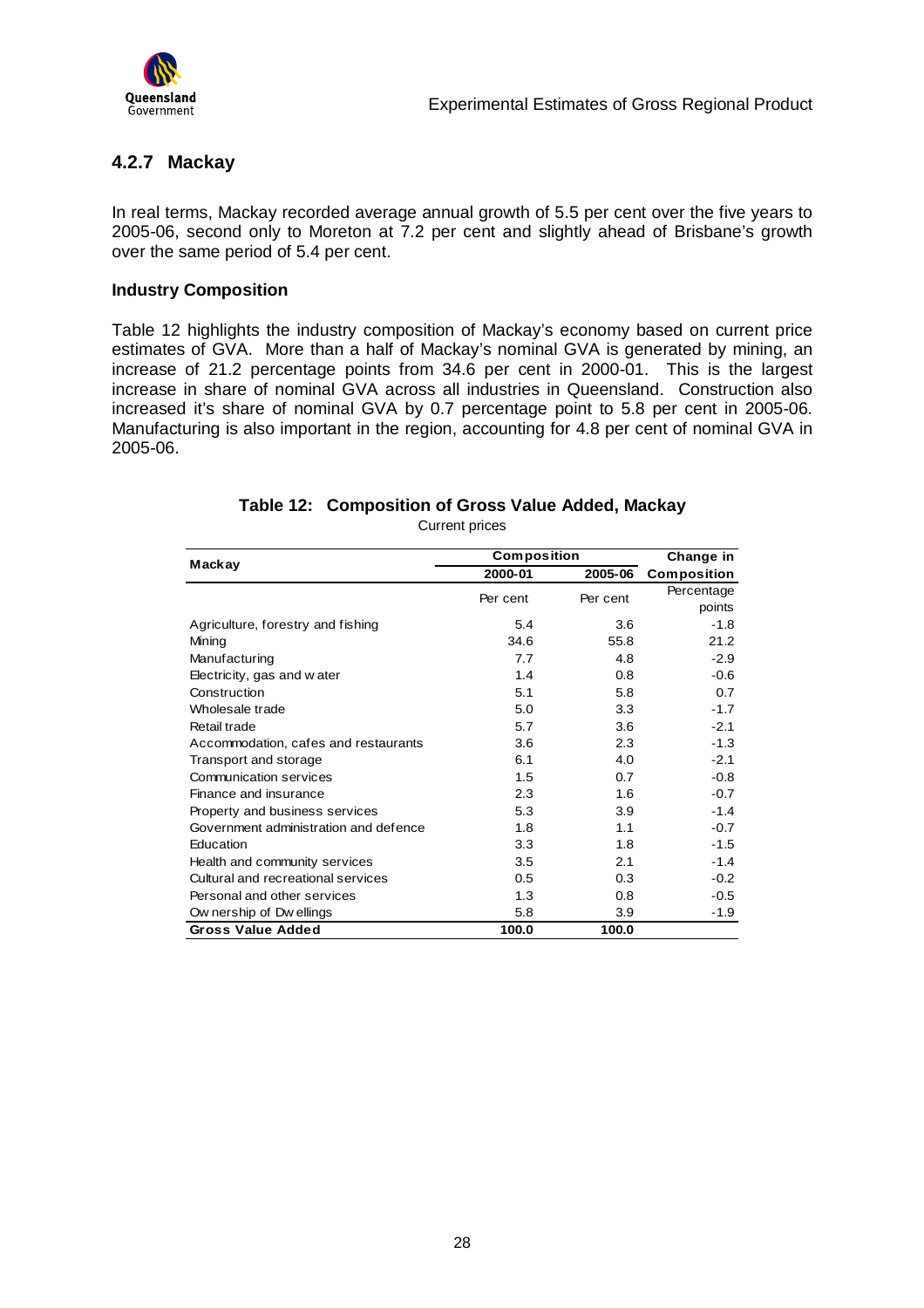<span id="page-34-0"></span>

### **Growth in Real GVA**

While the above discussion focuses on the current price industry composition of Mackay, Figure 12 presents average annual growth in real GVA by industry and each industry's contribution to regional growth.

Average annual growth in Mackay's real GRP was 5.5 per cent between 2000-01 and 2005-06. High average annual growth was seen in construction (15.8 per cent), property and business services (10.5 per cent) and finance and insurance (9.5 per cent).

Despite mining recording relatively lower growth of 4.9 per cent, it was by far the strongest driver of activity, contributing 2.7 percentage points towards Mackay's growth. While the income received for coal has risen sharply, the underlying volume of production (measured here in CVM terms) has grown to a lesser extent.

The next highest contributor to Mackay's growth was construction at 0.7 percentage point. Manufacturing and property and business services each added 0.3 percentage points to regional growth.



#### **Figure 12: Growth in Real GVA, 2000-01 to 2005-06, Mackay**

Chain volume measures (\$, 2005-06)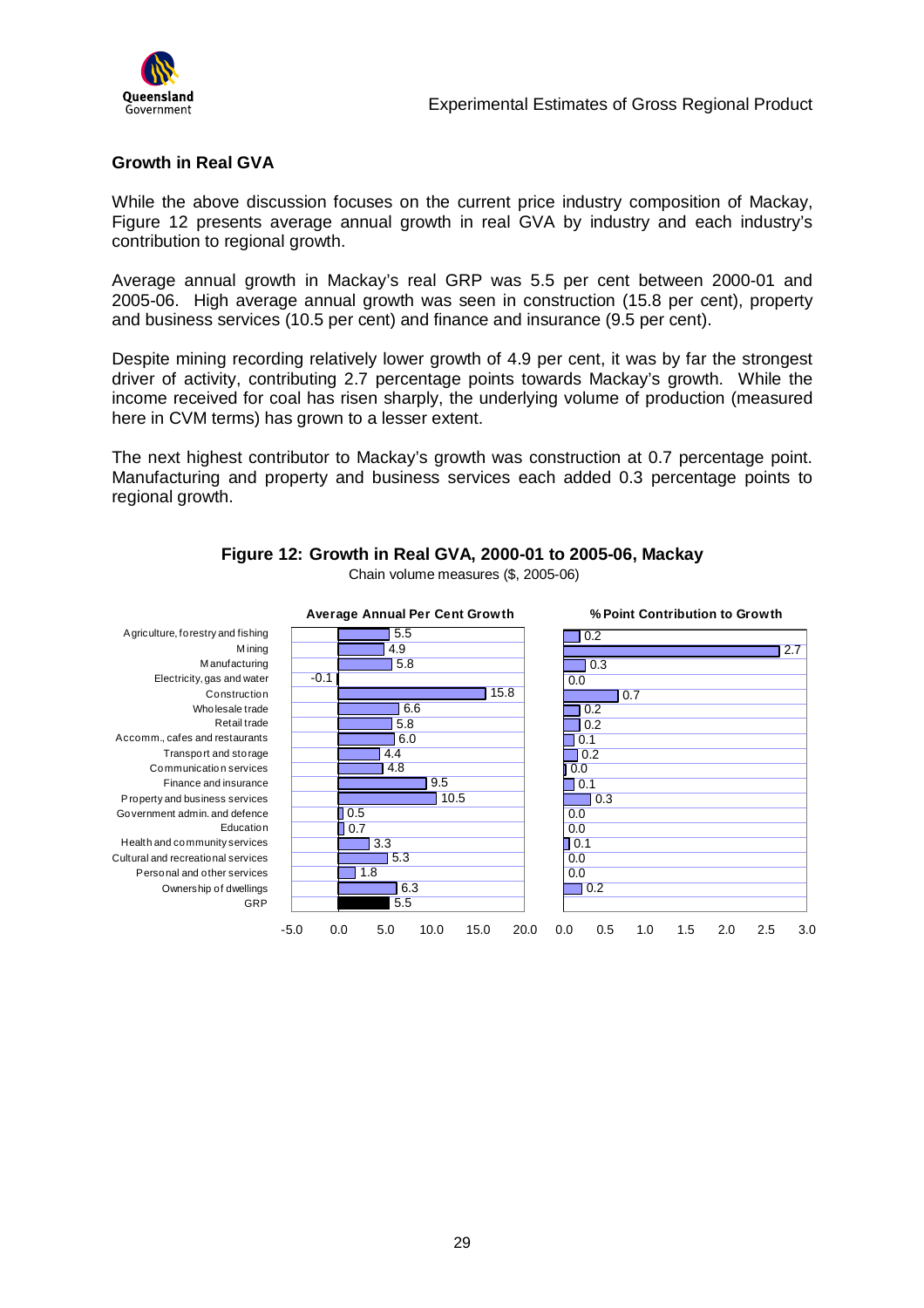<span id="page-35-0"></span>

# **4.2.8 Northern**

The Northern SD experienced real average annual GRP growth of 2.6 per cent over the five years to 2005-06, 2.2 percentage points below the State average.

#### **Industry Composition**

Table 13 shows the industry composition of the Northern economy based on current price estimates of GVA. The largest industry in terms of its nominal GVA share is government administration and defence with 10.0 per cent (down 0.5 percentage point on 2000-01). The Northern region is the hub for Commonwealth and State Government administration and defence personnel for North Queensland.

The construction industry with a 9.9 per cent share of nominal GVA (up 3.0 percentage points from 2000-01) was the next largest industry in the Northern SD, followed by manufacturing at 9.0 per cent (down 0.5 percentage point) and property and business services at 8.0 per cent (up 0.3 percentage point).

| <b>Northern</b>                       | Composition |          | Change in   |  |
|---------------------------------------|-------------|----------|-------------|--|
|                                       | 2000-01     | 2005-06  | Composition |  |
|                                       | Per cent    | Per cent | Percentage  |  |
|                                       |             |          | points      |  |
| Agriculture, forestry and fishing     | 6.8         | 6.6      | $-0.2$      |  |
| Mining                                | 4.1         | 3.5      | $-0.6$      |  |
| Manufacturing                         | 9.5         | 9.0      | $-0.5$      |  |
| Electricity, gas and water            | 1.4         | 2.2      | 0.8         |  |
| Construction                          | 6.9         | 9.9      | 3.0         |  |
| Wholesale trade                       | 4.7         | 3.9      | $-0.8$      |  |
| Retail trade                          | 8.2         | 7.6      | $-0.6$      |  |
| Accommodation, cafes and restaurants  | 3.0         | 2.6      | $-0.4$      |  |
| Transport and storage                 | 6.1         | 6.0      | $-0.1$      |  |
| Communication services                | 3.0         | 2.4      | $-0.6$      |  |
| Finance and insurance                 | 3.2         | 3.7      | 0.5         |  |
| Property and business services        | 7.7         | 8.0      | 0.3         |  |
| Government administration and defence | 10.5        | 10.0     | $-0.5$      |  |
| Education                             | 5.8         | 5.7      | $-0.1$      |  |
| Health and community services         | 6.9         | 7.3      | 0.4         |  |
| Cultural and recreational services    | 1.2         | 1.1      | $-0.1$      |  |
| Personal and other services           | 2.6         | 2.5      | $-0.1$      |  |
| Ow nership of dw ellings              | 8.3         | 7.9      | $-0.4$      |  |
| <b>Gross Value Added</b>              | 100.0       | 100.0    |             |  |

# **Table 13: Composition of Gross Value Added, Northern**

Current prices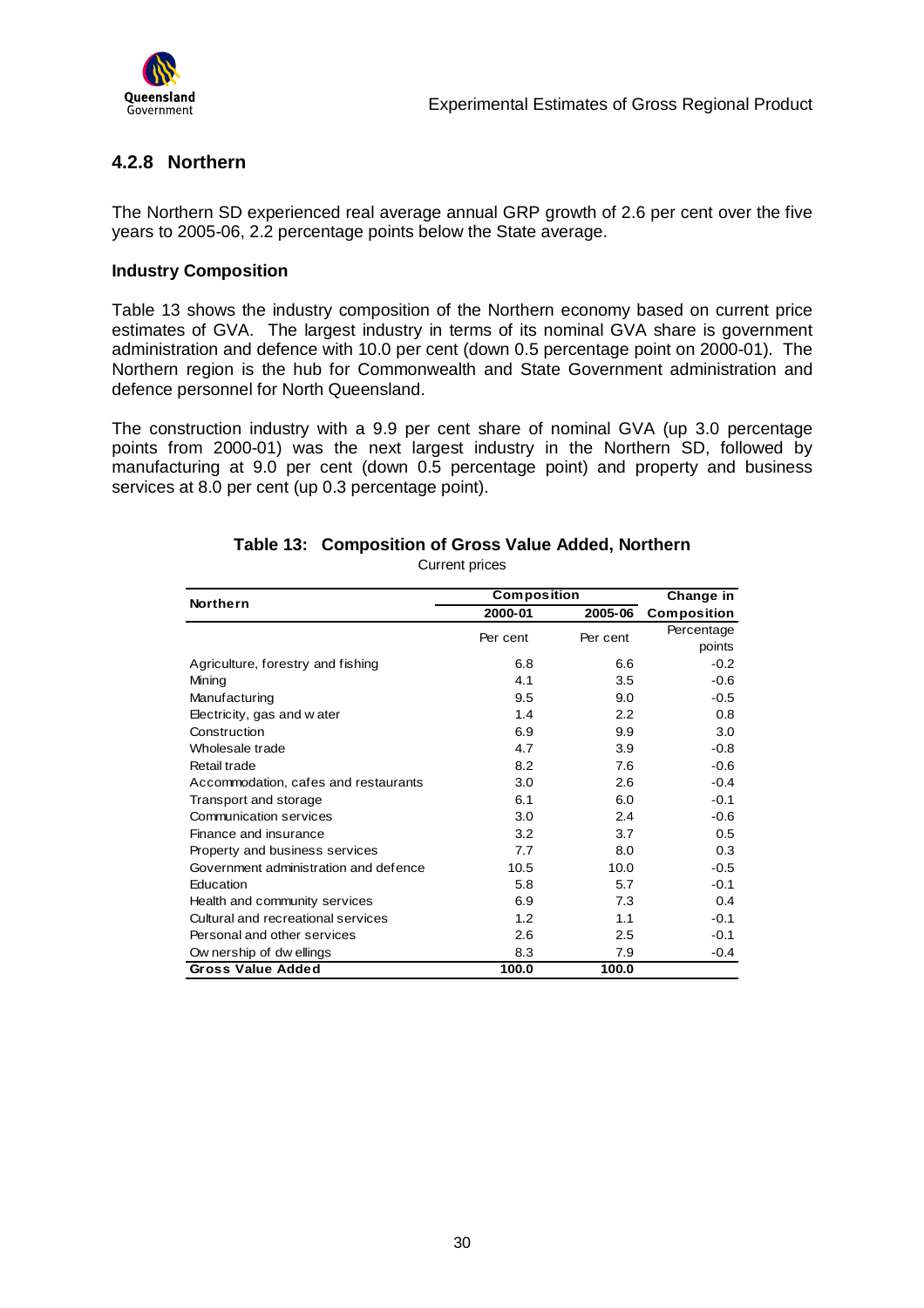<span id="page-36-0"></span>

## **Growth in Real GVA**

While the above discussion focuses on the current price industry composition of Northern, Figure 13 presents average annual growth in real GVA by industry and each industry's contribution to regional growth.

Average annual growth in Northern's GRP was 2.6 per cent between 2000-01 and 2005-06. As highlighted, all industries experienced growth with the exception of mining (down 17.6 per cent in average annual terms). Construction recorded the highest average annual growth in real GVA at 10.1 per cent followed by electricity, gas and water with 9.8 per cent. The decline in mining real GVA relates largely to a fall in gold production over the period as deposits were exhausted.

The highest contributor towards growth in the Northern SD was the construction industry with 0.8 percentage point followed by property and business services, and manufacturing which contributed 0.5 and 0.4 percentage point respectively.

While government administration and defence is the largest industry in the region, growth has been moderate recording average annual growth in real GVA of 0.2 per cent. This has resulted in a neutral impact on GRP growth over the period.



**Figure 13: Growth in Real GVA, 2000-01 to 2005-06, Northern**  Chain volume measures (\$, 2005-06)

Agriculture, forestry and fishing M ining **Manufacturing** Electricity, gas and water Construction Wholesale trade Retail trade Accomm., cafes and restaurants Transport and storage Communication services Finance and insurance Property and business services Government admin. and defence Education Health and community services Cultural and recreational services Personal and other services Ownership of dwellings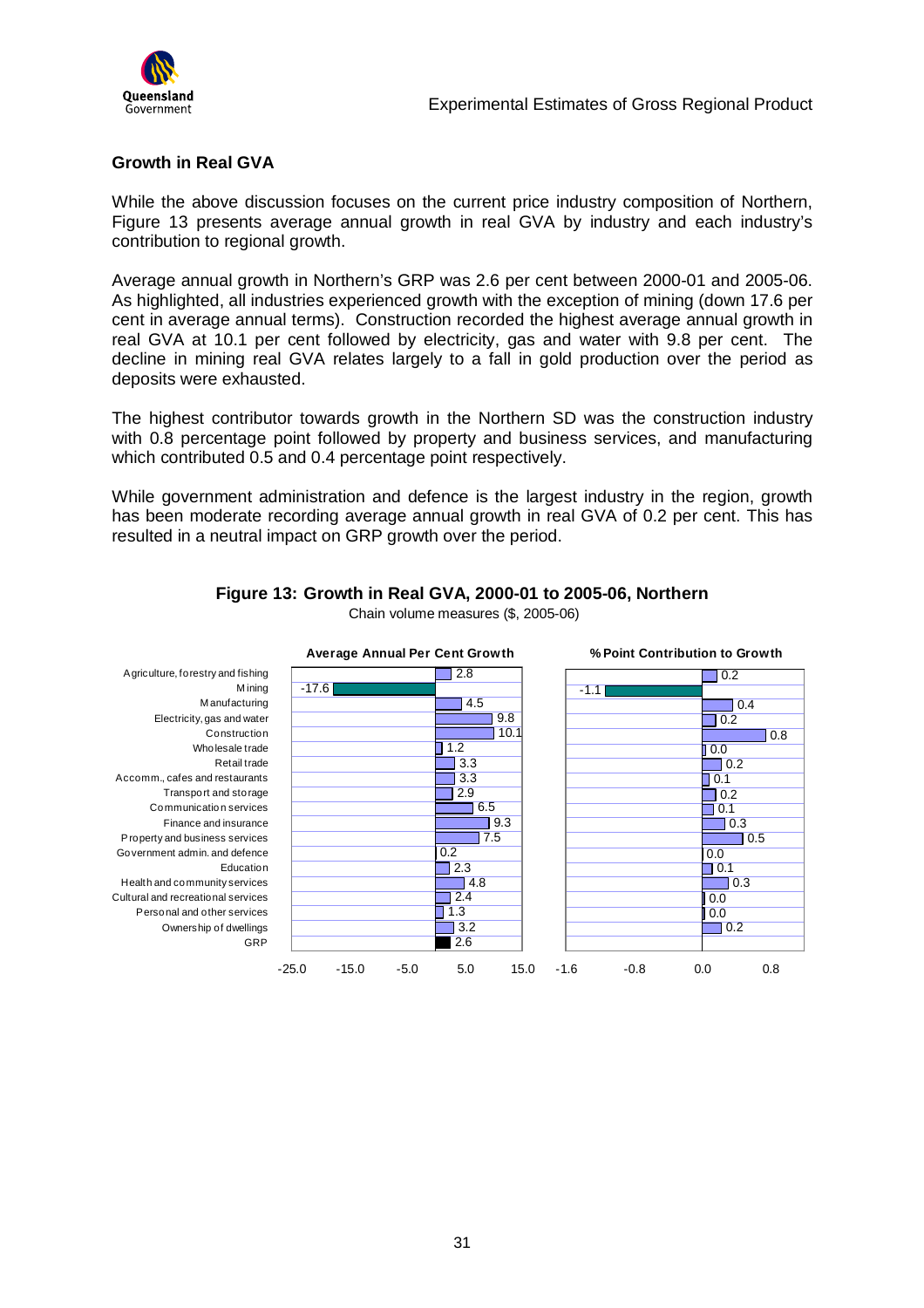<span id="page-37-0"></span>

# **4.2.9 Far North**

In real terms, Far North recorded average annual growth in GRP of 2.4 per cent between 2000-01 and 2005-06.

### **Industry Composition**

Table 14 shows the industry composition of the Far North economy based on current price estimates of GVA. The composition of nominal GVA is more evenly spread among the 18 industries than is the case in other regions of Queensland. Transport and storage is the largest industry accounting for 8.9 per cent of nominal GVA (up 0.2 percentage point) while retail trade and construction make up 8.7 per cent and 8.5 per cent respectively.

Property and business services, and agriculture, forestry and fishing were also prominent industries in Far North in 2005-06, accounting for 8.3 per cent and 7.8 per cent of nominal GVA respectively. Construction recorded the highest change in share with an increase of 2.0 percentage points from 2000-01, while accommodation, cafes and restaurants recorded the largest decline at 1.3 percentage points.

| <b>Far North</b>                      | <b>Composition</b> |          | Change in   |
|---------------------------------------|--------------------|----------|-------------|
|                                       | 2000-01            | 2005-06  | Composition |
|                                       | Per cent           | Per cent | Percentage  |
|                                       |                    |          | points      |
| Agriculture, forestry and fishing     | 8.6                | 7.8      | $-0.8$      |
| Mining                                | 4.1                | 3.5      | $-0.6$      |
| Manufacturing                         | 5.9                | 5.2      | $-0.7$      |
| Electricity, gas and w ater           | 1.3                | 1.7      | 0.4         |
| Construction                          | 6.5                | 8.5      | 2.0         |
| Wholesale trade                       | 4.8                | 3.8      | $-1.0$      |
| Retail trade                          | 9.2                | 8.7      | $-0.5$      |
| Accommodation, cafes and restaurants  | 7.2                | 5.9      | $-1.3$      |
| Transport and storage                 | 8.7                | 8.9      | 0.2         |
| <b>Communication services</b>         | 2.3                | 1.9      | $-0.4$      |
| Finance and insurance                 | 3.0                | 3.5      | 0.5         |
| Property and business services        | 8.0                | 8.3      | 0.3         |
| Government administration and defence | 6.2                | 7.3      | 1.1         |
| Education                             | 5.0                | 5.1      | 0.1         |
| Health and community services         | 5.9                | 6.9      | 1.0         |
| Cultural and recreational services    | 1.4                | 1.4      | 0.0         |
| Personal and other services           | 2.5                | 2.8      | 0.3         |
| Ow nership of dw ellings              | 9.3                | 8.9      | $-0.4$      |
| <b>Gross Value Added</b>              | 100.0              | 100.0    |             |

# **Table 14: Composition of Gross Value Added, Far North**

Current prices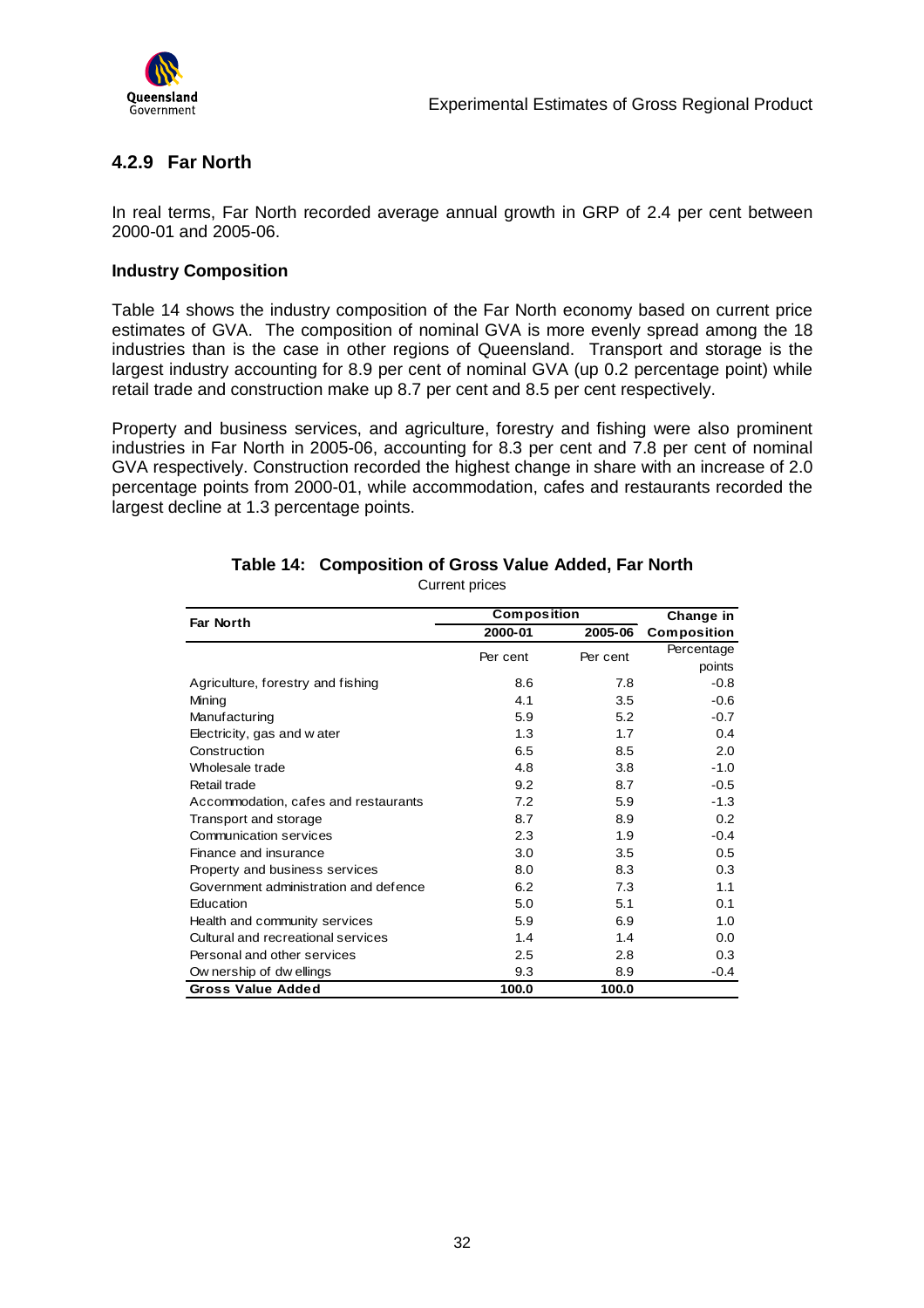<span id="page-38-0"></span>

### **Growth in Real GVA**

While the above discussion focuses on the current price industry composition of Far North, Figure 14 presents average annual growth in real GVA by industry and each industry's contribution to regional growth.

Average annual growth in Far North's real GRP was 2.4 per cent in the five years to 2005-06. The fastest growing industries in the region were finance and insurance (8.0 per cent), construction (6.3 per cent) and property and business services (5.9 per cent). The mining industry recorded the largest decline, down by 5.5 per cent, while wholesale trade was the only other industry to contract in the region, down 0.8 per cent. Similar to the Northern SD, the decline in mining real GVA related to a fall in gold production over the period.

The main contributors to growth in Far North were the construction and property and business services industries, each of which added 0.4 percentage point to growth. While mining detracted 0.2 percentage point, all other industries had a neutral or marginal impact on real GRP growth in the region.



# **Figure 14: Growth in Real GVA, 2000-01 to 2005-06, Far North**

Chain volume measures (\$, 2005-06)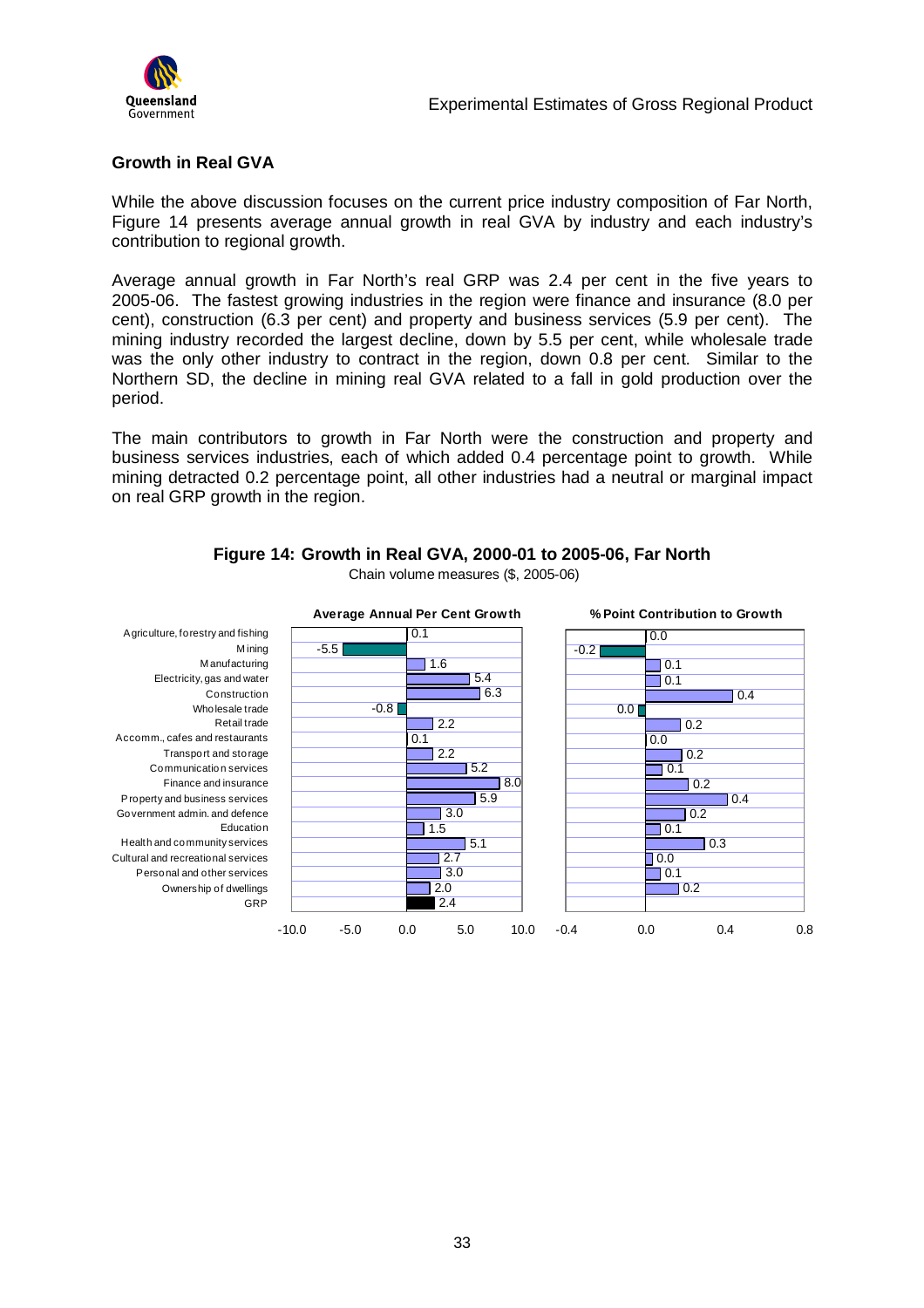<span id="page-39-0"></span>

# **4.2.10 North West**

The North West economy contracted at an average annual rate of 0.1 per cent over the five years to 2005-06. This was largely a result of declining agriculture, forestry and fishing and manufacturing industries.

#### **Industry Composition**

Table 15 illustrates the industry composition of the North West economy based on current price estimates of GVA. Mining accounted for more than two thirds of nominal GVA in the North West in 2005-06, up 18.4 percentage points from 2000-01, the only industry to increase it's share over the period. This represents the largest change in composition by any industry in the North West region. Agriculture, forestry and fishing (at 4.3 per cent) and manufacturing (at 3.6 per cent) were the next largest industries in the North West region. Together, these three industries make up over 80 per cent of North West's nominal GVA.

# **Table 15: Composition of Gross Value Added, North West**

Current prices

| <b>North West</b>                     | <b>Composition</b> |          | Change in   |
|---------------------------------------|--------------------|----------|-------------|
|                                       | 2000-01            | 2005-06  | Composition |
|                                       | Per cent           | Per cent | Percentage  |
|                                       |                    |          | points      |
| Agriculture, forestry and fishing     | 7.4                | 4.3      | $-3.1$      |
| Mining                                | 54.0               | 72.4     | 18.4        |
| Manufacturing                         | 7.7                | 3.6      | $-4.1$      |
| Electricity, gas and water            | 1.6                | 1.5      | $-0.1$      |
| Construction                          | 4.2                | 2.5      | $-1.7$      |
| Wholesale trade                       | 2.3                | 1.5      | $-0.8$      |
| Retail trade                          | 2.9                | 1.7      | $-1.2$      |
| Accommodation, cafes and restaurants  | 1.6                | 1.0      | $-0.6$      |
| Transport and storage                 | 3.0                | 2.2      | $-0.8$      |
| Communication services                | 0.8                | 0.4      | $-0.4$      |
| Finance and insurance                 | 0.9                | 0.6      | $-0.3$      |
| Property and business services        | 2.9                | 1.5      | $-1.4$      |
| Government administration and defence | 2.4                | 1.4      | $-1.0$      |
| Education                             | 1.8                | 1.4      | $-0.4$      |
| Health and community services         | 2.1                | 1.7      | $-0.4$      |
| Cultural and recreational services    | 0.2                | 0.1      | $-0.1$      |
| Personal and other services           | 1.0                | 0.7      | $-0.3$      |
| Ow nership of dwellings               | 2.9                | 1.7      | $-1.2$      |
| <b>Gross Value Added</b>              | 100.0              | 100.0    |             |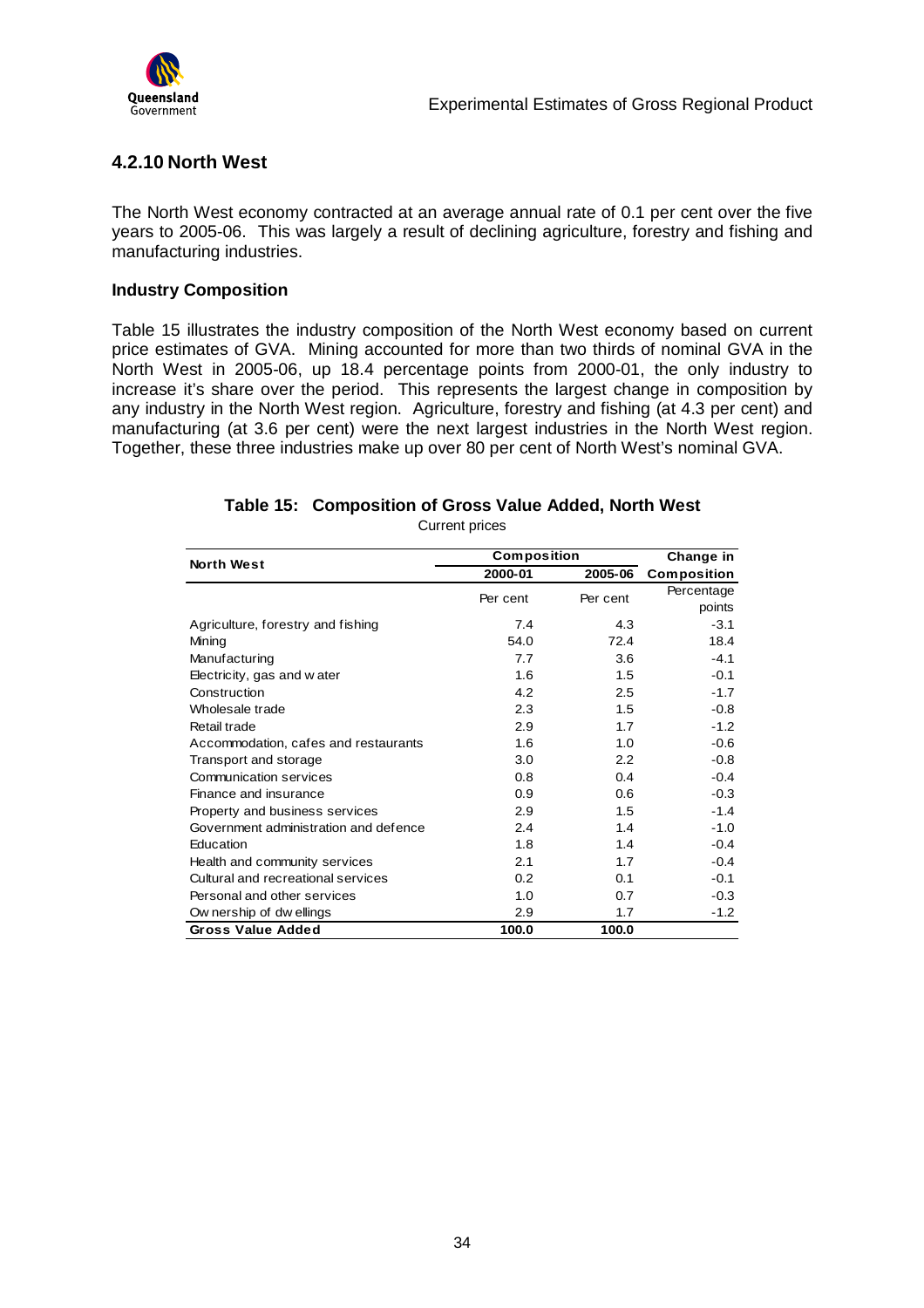<span id="page-40-0"></span>

 $\overline{a}$ 

## **Growth in Real GVA**

While the above discussion focuses on the current price industry composition of North West, Figure 15 presents average annual growth in real GVA by industry and each industry's contribution to regional growth.

The North West region experienced 0.1 per cent decline in real GRP over the five years to 2005-06. The decline of 0.1 per cent in GRP is largely due to the manufacturing and agriculture, forestry and fishing industries which declined at an average annual rate of 8.9 and 6.9 per cent respectively. Together, these industries detracted 0.8 percentage point from growth.

Mining, with 2.7 per cent average annual growth, and electricity, gas and water, with 0.2 per cent average annual growth, were the only two industries to experience growth between 2000-01 and 2005-06. While the mining industry was the driving force in the regional economy over the period, adding 1.7 percentage points to growth, electricity, gas and water had a neutral impact. All other industries had either no impact or detracted from growth in North West.

The region also was one of three Queensland SDs in which population fell, declining 1.5 per cent in average annual terms between 2000-01 and 2005-06. However, North West GRP experienced a more moderate contraction due to the fly-in-fly-out population whereby a proportion of the labour force contributed to economic activity in the region while residing elsewhere.



# **Figure 15: Growth in Real GVA, 2000-01 to 2005-06, North West<sup>4</sup>**

Chain volume measures (\$, 2005-06)

<sup>&</sup>lt;sup>4</sup> For the North West region, the boundary between mining and manufacturing activity is somewhat blurred and changes in these two industries should be treated with some caution.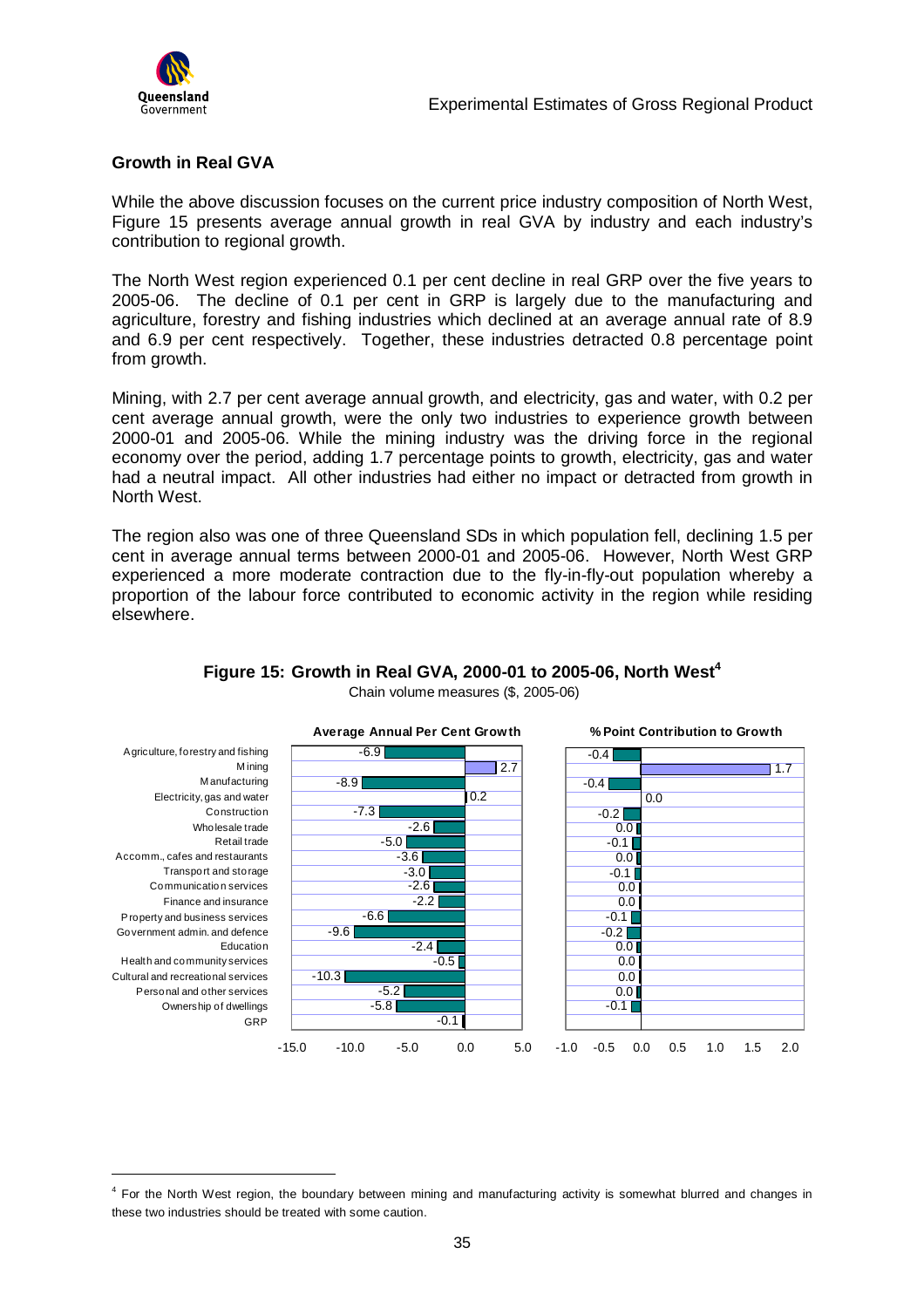<span id="page-41-0"></span>

# **5 Glossary of terms**

### **Chain volume measure**

Chain volume measures (or real) estimates of GRP are presented to provide time series of production aggregates which are free of the direct effects of price changes. Current price estimates of production appearing in this publication have two components: a price and a quantity. Because these two components change from one period to the next, estimates of current price growth in GRP reflect both changes in quantity and price. In order to estimate changes in the underlying 'volume' of GRP between two periods the price effect needs to be removed. This is achieved by measuring GRP in each period using the same unit prices (i.e. the prices from a reference year). Chain volume measures are therefore derived to estimate the 'real' movement in GRP over time.

## **Compensation of employees (COE)**

The total remuneration, in cash or in kind, payable by an enterprise to an employee in return for work done by the employee during the accounting period. It is further classified into two sub-components: wages and salaries; and employers' social contributions. Compensation of employees is not payable in respect of unpaid work undertaken voluntarily, including the work done by members of a household within an unincorporated enterprise owned by the same household. Compensation of employees excludes any taxes payable by the employer on the wage and salary bill (e.g. payroll tax).

## **Current prices**

Estimates are valued at the prices of the period to which the observation relates. For example, estimates for 2000-01 are valued using 2000-01 prices. This contrasts to chain volume measures where the prices used in valuation refer to the prices of the reference period. For example, estimates for 2000-01 are valued using 2005-06 prices.

#### **Gross mixed income of unincorporated enterprises (GMI)**

The surplus or deficit accruing from production by unincorporated enterprises. It includes elements of both compensation of employees (returns on labour inputs) and operating surplus (returns on capital inputs).

#### **Gross operating surplus (GOS)**

The operating surplus accruing to all enterprises, except unincorporated enterprises, from their operations in a region. It is the excess of gross output over the sum of intermediate consumption, compensation of employees, and taxes less subsidies on production and imports. It is calculated before deduction of consumption of fixed capital, dividends, interest, royalties and land rent, and direct taxes payable, but after deducting the inventory valuation adjustment. Gross operating surplus is also calculated for general government, and it equals general government's consumption of fixed capital.

## **Gross state product (GSP)**

GSP is defined equivalently to gross domestic product (GDP) but refers to production within a state or territory rather than to the nation as a whole. Details regarding its calculation are contained in the Explanatory Notes in this publication.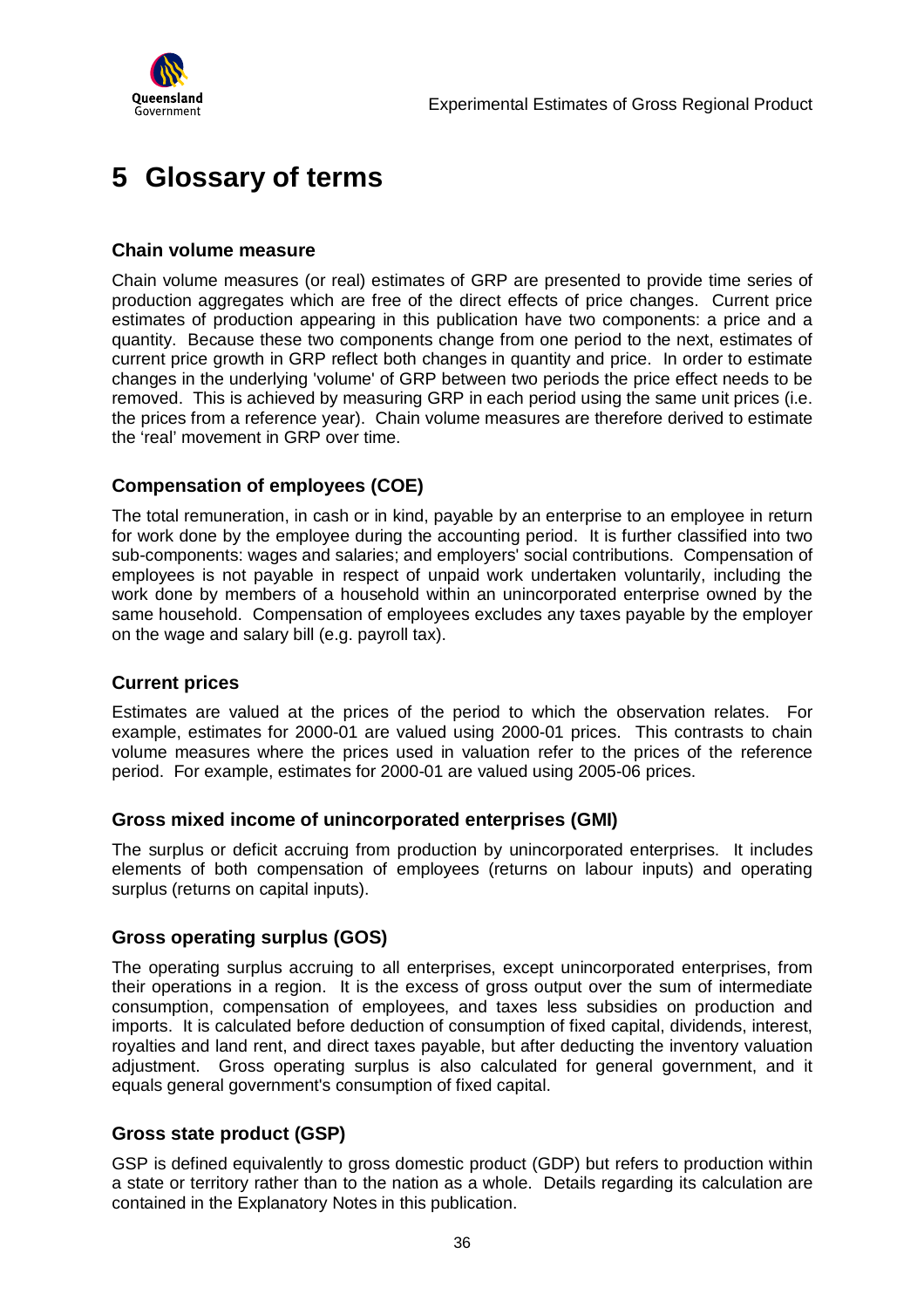

# **Gross Value Added**

The contribution of an industry to the overall production in an economy (the value of output minus the value of inputs used in production). It is also gross factor income plus taxes less subsidies on production.

### **Implicit price deflator**

Obtained by dividing a current price value by its real counterpart (the chain volume measure). When calculated from the major national accounting aggregates, such as gross domestic product, implicit price deflators relate to a broader range of goods and services in the economy than that represented by any of the individual price indexes that are published by the ABS.

## **Subsidies on production**

Consist of all subsidies, except subsidies on products, which resident enterprises may receive as a consequence of engaging in production. Subsidies on production include: subsidies related to the payroll or workforce numbers, including subsidies payable on the total wage or salary bill, on numbers employed, or on the employment of particular types of persons, e.g. persons with disabilities or persons who have been unemployed for a long period. The subsidies may also be intended to cover some or all of the costs of training schemes organised or financed by enterprises. Subsidies aimed at reducing pollution are also included. See also Subsidies on products.

### **Subsidies on products and imports**

Subsidies payable per unit of a good or service. The subsidy may be a specific amount of money per unit of quantity of a good or service, or it may be calculated ad valorem as a specified percentage of the price per unit. A subsidy may also be calculated as the difference between a specified target price and the market price actually paid by a purchaser. A subsidy on a product usually becomes payable when the product is produced, sold or imported, but it may also become payable in other circumstances, such as when a product is exported, leased, transferred, delivered or used for own consumption or own capital formation.

#### **Taxes less subsidies on production, products and imports**

Defined as 'taxes on products' plus 'taxes on production' less 'subsidies on products' less 'subsidies on production'.

## **Taxes on production**

Consist of all taxes that enterprises incur as a result of engaging in production, except taxes on products. Taxes on production include: taxes related to the payroll or workforce numbers excluding compulsory social security contributions paid by employers and any taxes paid by the employees themselves out of their wages or salaries; recurrent taxes on land, buildings or other structures; some business and professional licences where no service is provided by the Government in return; taxes on the use of fixed assets or other activities; stamp duties; taxes on pollution; and taxes on international transactions.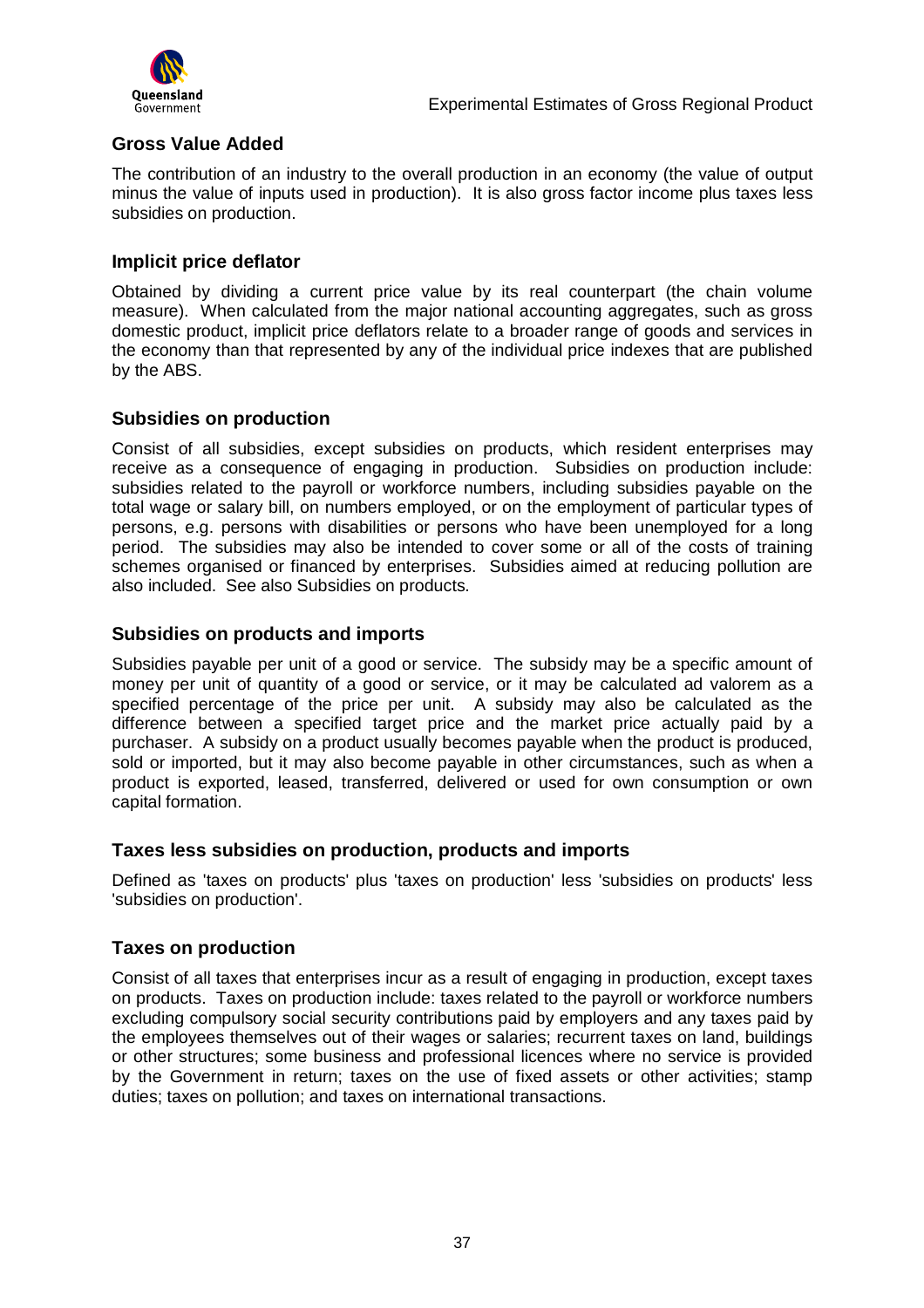

## **Taxes on products and imports**

Taxes payable per unit of some good or service. The tax may be a specific amount of money per unit of quantity of a good or service (quantity being measured either in terms of discrete units or continuous physical variables such as volume, weight, strength, distance, time, etc.), or it may be calculated ad valorem as a specified percentage of the price per unit or value of the goods or services transacted. A tax on a product usually becomes payable when the product is produced, sold or imported, but it may also become payable in other circumstances, such as when a good is exported, leased, transferred, delivered, or used for own consumption or own capital formation.

### **Total factor income**

That part of the cost of producing the gross domestic product which consists of gross payments to factors of production (labour and capital). It represents the value added by these factors in the process of production and is equivalent to gross domestic product less taxes plus subsidies on production, products and imports.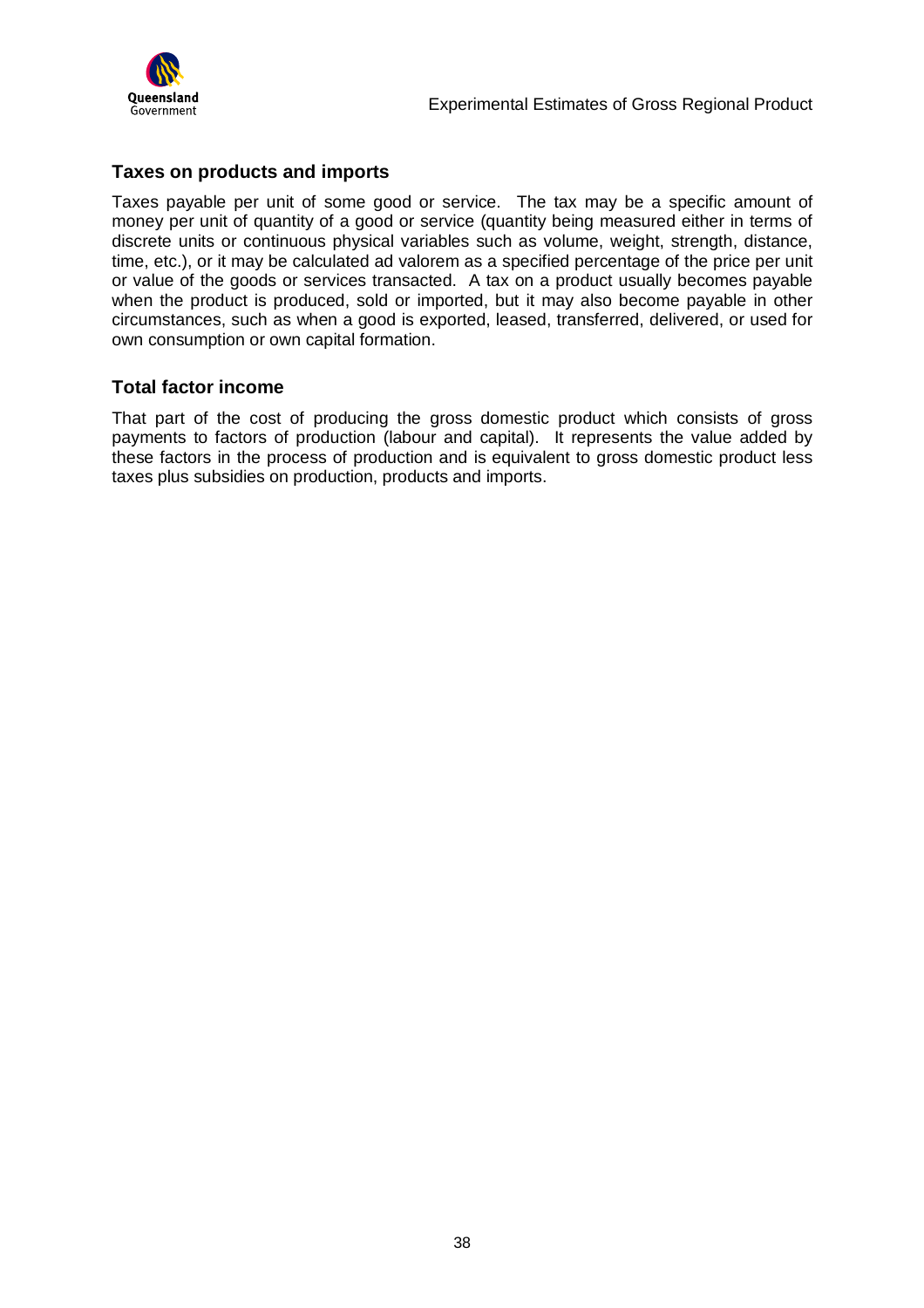<span id="page-44-0"></span>

# **6 Methodology**

Estimates of GRP are produced using the income approach which aggregates the income generated by employees, government and firms. By summing compensation of employees, gross operating surplus, and gross mixed income, total factor income is derived. Total factor income is then converted to GVA by adding on taxes less subsidies on production from the ABS State Accounts. The sum of GVA across all industries plus taxes less subsidies on products (from ABS State Accounts) equals GRP.

Estimates of GRP for each ANZSIC 1993 industry division, plus Ownership of dwellings and taxes less subsidies on products, are provided at division level. For some industries, the compilation of GRP and its indicators are done at sub-division level, group or class level and then aggregated to the division level. For further information about ANZSIC 1993, please refer to ABS publication Australian and New Zealand Standard Industrial Classification, 1993 (ANSZIC) (ABS 1292.0.15.001).

Industry division level estimates of COE and GOS/GMI were sourced from the ABS Australian National Accounts, State Accounts (ABS 5220.0), benchmarked to Queensland State Accounts total for COE and GOS/GMI. Industry estimates of COE and GOS/GMI were allocated across Queensland's 13 SDs (11 for 2000-01) using a number of techniques defined below.

Estimates of GRP are (where possible) based on data representing place of work of employees rather than place of usual residence. This gives a more accurate representation of the production activity within a region.

## **Chain Volume Measures**

Implicit price deflators used to derive chain volume measures of GRP by industry are sourced from ABS Australian Nation Accounts: State Accounts (ABS 5220.0), with one exception. GRP estimates for mining were developed using quantity revaluation on the value of production, from the Department of Mines and Energy, by applying the ratio of current to CVM value of production to the value added estimates.

#### **Compensation of employees**

In all cases except agriculture, forestry and fishing, and Manufacturing, COE was allocated to regions by industry total employment weighted by the mean income of each region sourced from the ABS Census Working Population Profile.

Agriculture, forestry and fishing COE was allocated to regions using a combination of industry employment from the ABS Census Working Population Profile, and gross value of production from the Department of Primary Industries and Fisheries and ABS Agricultural Census.

Manufacturing COE was allocated using COE data from the ABS Manufacturing Industry, Australia (ABS 8221.0), which collates data from the ABS Manufacturing Survey.

#### **Gross operating surplus and gross mixed income**

Methods for allocating GOS/GMI vary widely across the 18 industries. Where no other data are available, industry employment from the ABS Census Working Population Profile was used to allocate GOS/GMI to regions.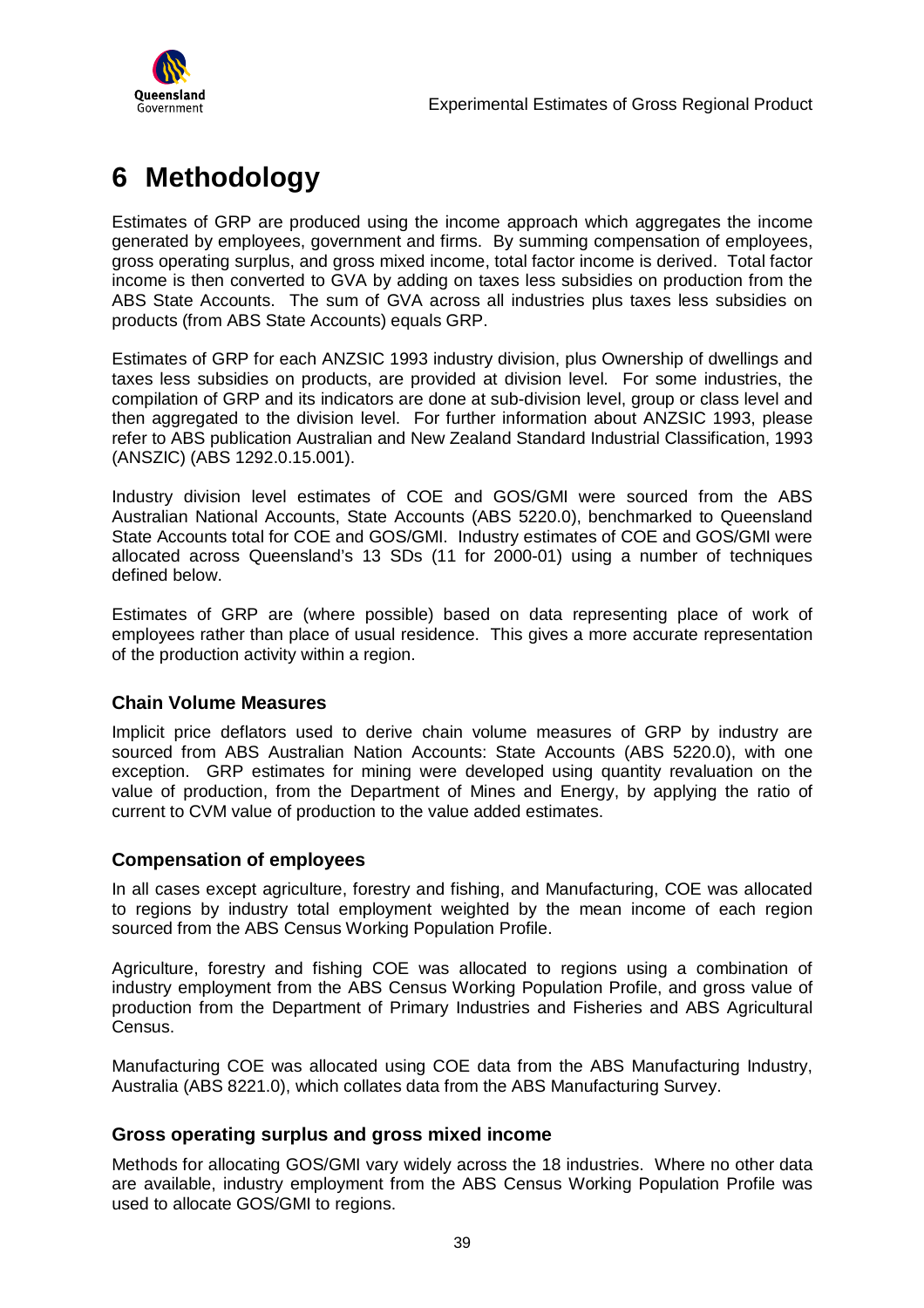

#### **Agriculture, forestry and fishing**

GOS/GMI was allocated to regions using two methods. The agriculture and fishing components were allocated to regions using value of production sourced from the Department of Primary Industries and Fisheries and ABS AgStats. Services to agriculture and forestry were allocated to regions using industry employment.

#### **Mining**

GOS/GMI was allocated using the value of mineral production in each region. Value of mineral production for each region and mineral type was sourced from the Queensland Department of Mines and Energy.

#### **Manufacturing**

GOS/GMI was allocated to regions using manufacturing turnover data from the ABS Manufacturing Industry, Australia (ABS 8221.0), which is sourced from the ABS Manufacturing Survey.

#### **Electricity, Gas and Water Supply**

GOS/GMI was split to the ANZSIC 1993 group level using shares from the Input-Output Framework used by the Office of Economic and Statistical Research to produce the 2003-04 Tourism Satellite Account, and allocated to regions using a variety of methods. Electricity was split by profits, and allocated to regions by profits from generation and distribution, and energy delivered from transmission, sourced from relevant Annual Reports. Gas was allocated by consumption and transmission profits, sourced from the Queensland Department of Mines and Energy, and the Office of the Code Registrar. Water was allocated using utility charges from each region sourced from Queensland Local Government Comparative Information 2004-05 published by the Queensland Department of Local Government, Planning, Sport and Recreation.

#### **Construction**

GOS/GMI was split to the ANZSIC 1993 subdivision and group level using profit data from the ABS Australian Industry (ABS 8155.0) and ABS Australian Industry: Summary of Industry Performance, Australia (ABS 8155.0.55.002). General construction gross operating surplus is further split by value of work done, sourced from ABS Construction Work Done, Australia (ABS 8755.0), then allocated to regions using a combination of building approvals sourced from ABS Building Approvals, Australia (ABS 8731.0), and industry employment. Construction trade services gross operating surplus is allocated to regions using industry employment.

#### **Wholesale Trade**

GOS/GMI was split to ANZSIC 1993 subdivision level using profit data from the ABS Australian Industry (ABS 8155.0) and ABS Australian Industry: Summary of Industry Performance, Australia (ABS 8155.0.55.002), and allocated to regions using industry employment.

#### **Retail Trade**

GOS/GMI was split to ANZSIC 1993 subdivision level using profit data from the ABS Australian Industry (ABS 8155.0) and ABS Australian Industry: Summary of Industry Performance, Australia (ABS 8155.0.55.002), and allocated to regions using industry employment.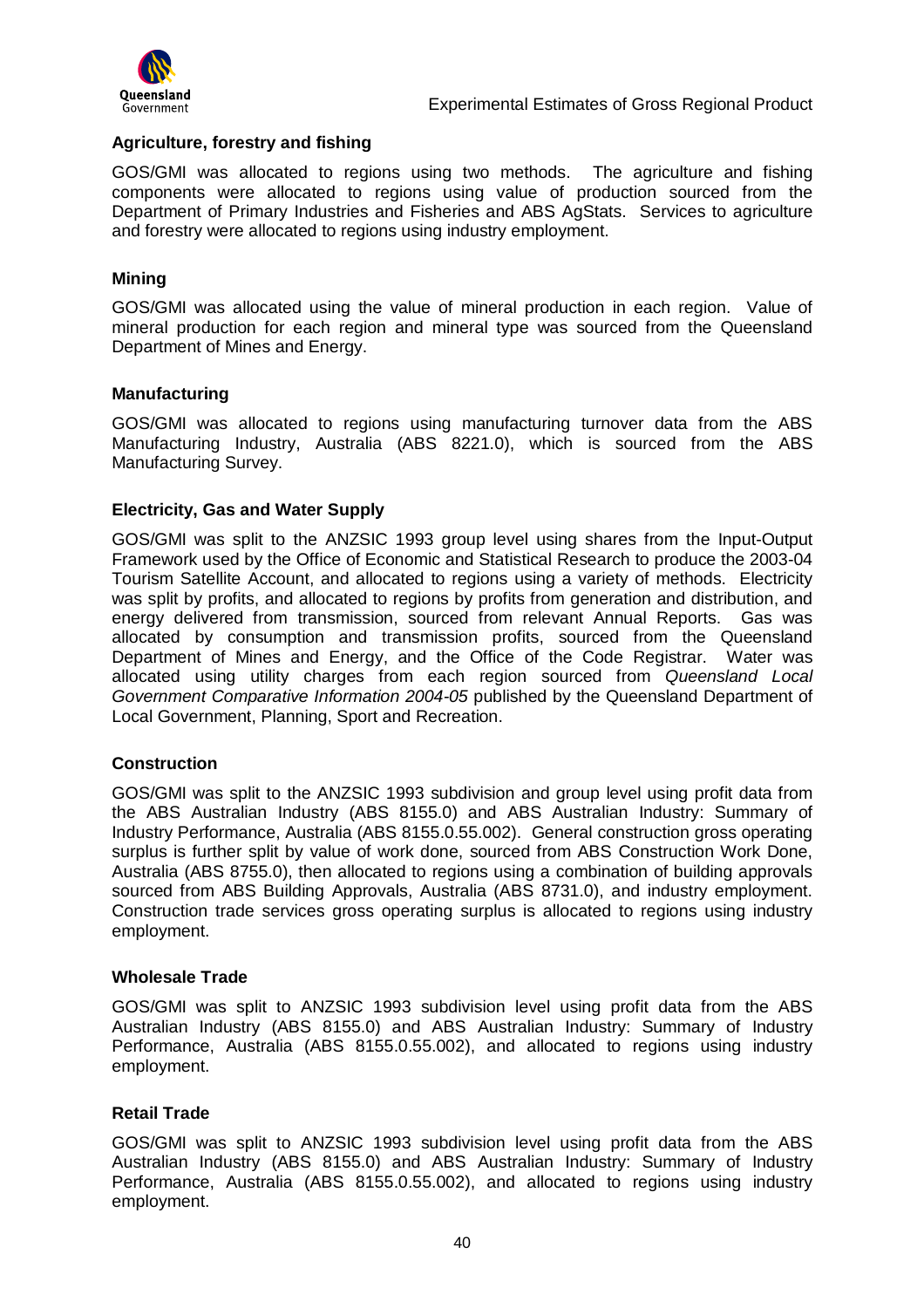

#### **Accommodation, Cafes and Restaurants**

GOS/GMI was split to the ANZSIC 1993 group level using total income and allocated to regions using a variety of methods. Accommodation was allocated using combination of accommodation takings and number of national and international overnight visitors. Pubs, taverns and Bars was allocated using a combination of proportion of the population's earnings , number of national visitor day trips and national and international overnight trips. Cafes and Restaurants was allocated by the share of the population over 18 years. Clubs was allocated to regions using combination of population and number of clubs with gaming machines.

Data were sourced from ABS Accommodation Industry, Australia (ABS 8695.0), ABS Clubs, Pubs, Taverns and Bars, Australia (ABS 8687.0), Cafes and Restaurant Industry, Australia (ABS 8655.0), ABS Tourist Accommodation, Australia (ABS 8635.0), Bureau of Tourism Research National Visitor Survey and International Visitor Survey, ABS 2001 Census Collection, ABS 2006 Census Collection, and Queensland Office of Gaming Regulation.

#### **Transport and Storage**

GOS/GMI was allocated to regions using industry employment.

#### **Communication Services**

GOS/GMI was allocated to regions using a combination of employment and population sourced from the ABS Census Community Profile.

#### **Finance and Insurance**

GOS/GMI was split to the ANZSIC 1993 subdivision and group level using Queensland Input Output shares from ABS Australian National Accounts: Input Output Tables (ABS 5209.0.55.001) for 2001-02, then allocated to regions using industry employment.

#### **Property and Business Services**

GOS/GMI was split to ANZSIC 1993 subdivision level using profit data from the ABS Australian Industry (ABS 8155.0) and ABS Australian Industry: Summary of Industry Performance, Australia (ABS 8155.0.55.002), and allocated to regions using industry employment.

#### **Government Administration and Defence**

GOS/GMI was allocated to regions using industry employment weighted by depreciation shares from IBISWorld Australia.

#### **Education**

GOS/GMI was allocated to regions using industry employment from the ABS Census Working Population Profile.

#### **Health and Community Services**

GOS/GMI was split to ANZSIC 1993 subdivision level using industry employment, and then allocated to regions using industry employment and population from the ABS Census Community Profile.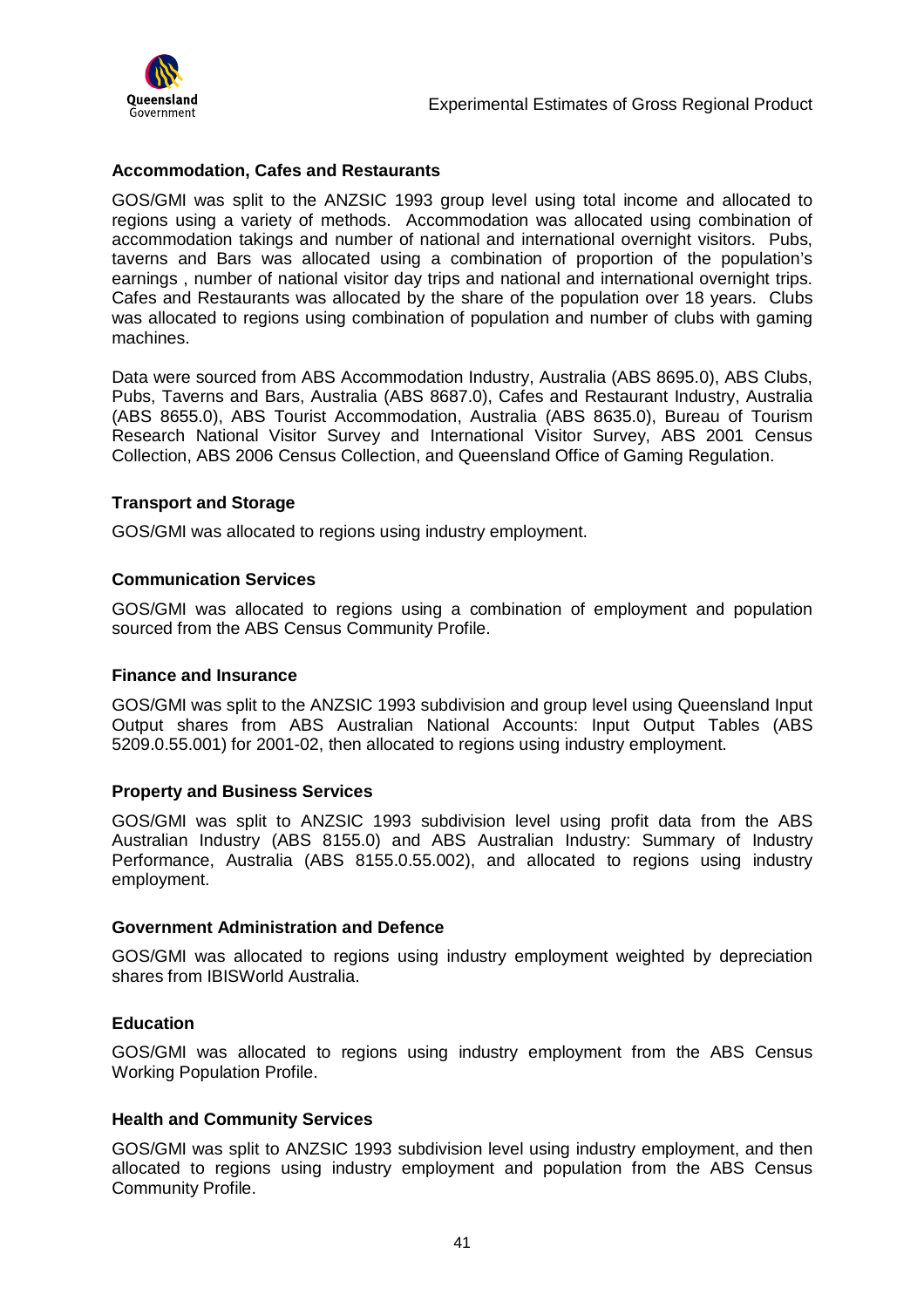

#### **Cultural and Recreational Services**

GOS/GMI was allocated to regions using industry employment.

#### **Personal and Other Services**

GOS/GMI was split to ANZSIC 1993 subdivision level using profit data from the ABS Australian Industry (ABS 8155.0) and ABS Australian Industry: Summary of Industry Performance, Australia (ABS 8155.0.55.002), and allocated to regions using industry employment.

#### **Ownership of Dwellings**

GOS/GMI was allocated to regions using a share of total dwellings weighted by median rent from the ABS Census Collection.

#### **Net taxes on production**

Net taxes on production are allocated to industries from the ABS State Accounts shares. These are then allocated to regions using factor income shares.

#### **Net taxes on products**

Net taxes on products are allocated to regions using an equal weighting of population and income shares. As there is no adequate method to allocate net taxes on products on an industry basis the industry composition of regions is analysed using GVA rather than GRP.